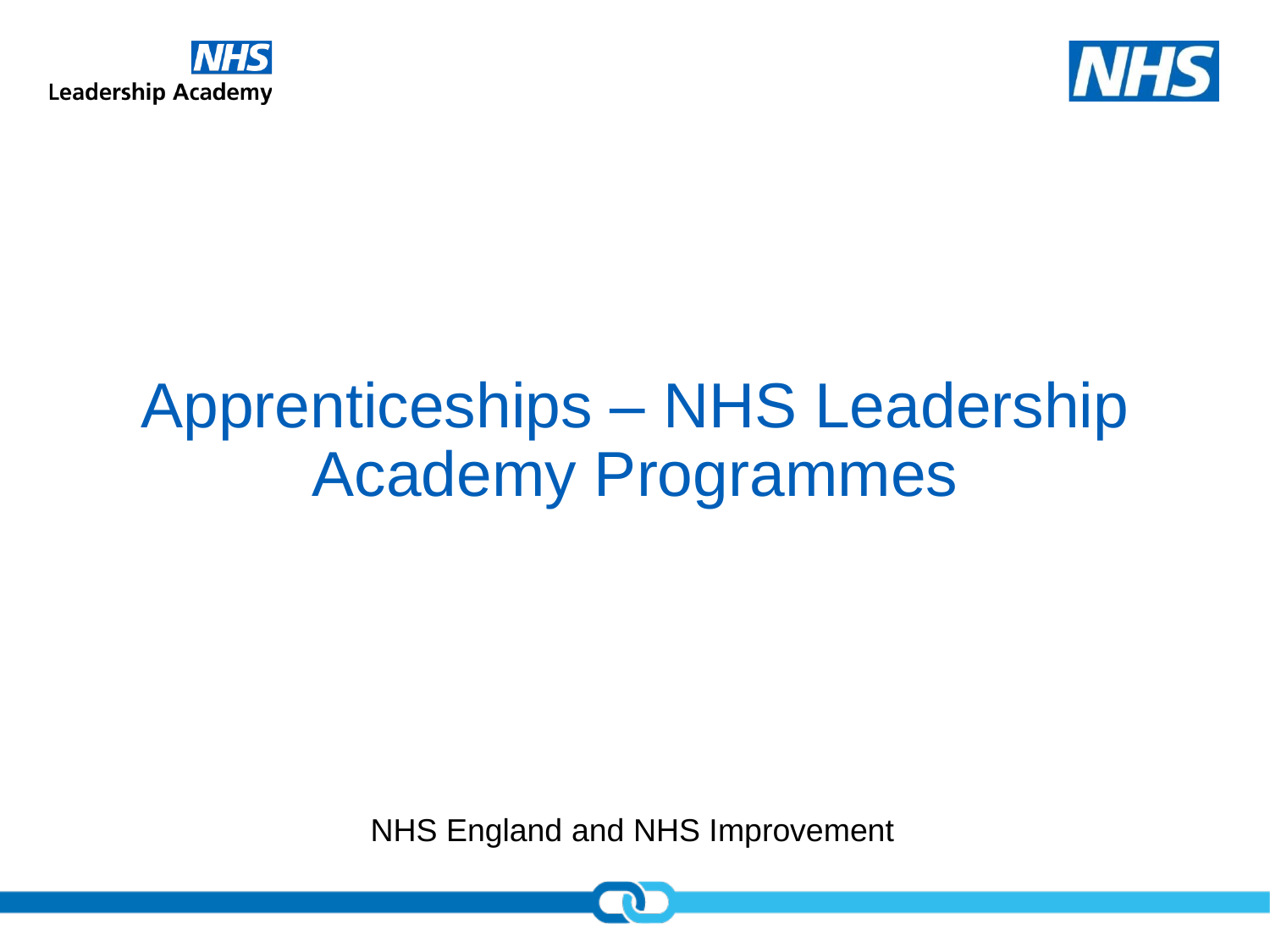# **Background**



Health and social care need high quality leaders at every level and in every role to ensure that high quality compassionate care is delivered to the people they serve.

The NHS Leadership Academy has developed leadership programmes aimed at first time, middle and senior leaders which have been purposefully designed to be self-directed, flexible, grounded in reality and applied in the workplace so align perfectly to apprenticeships.

The NHS Leadership Academy are working with education providers to provide access to their leadership development programmes as part of apprenticeships, in line with the People Plan. The aim is to help widen access to leadership development whilst further enabling the health and social care sector to fully utilse the levy and apprenticeships for recruitment and development.

This document highlights the different apprenticeships available and planned to launch with NHS Leadership Academy programmes included with them and who to contact for further information.

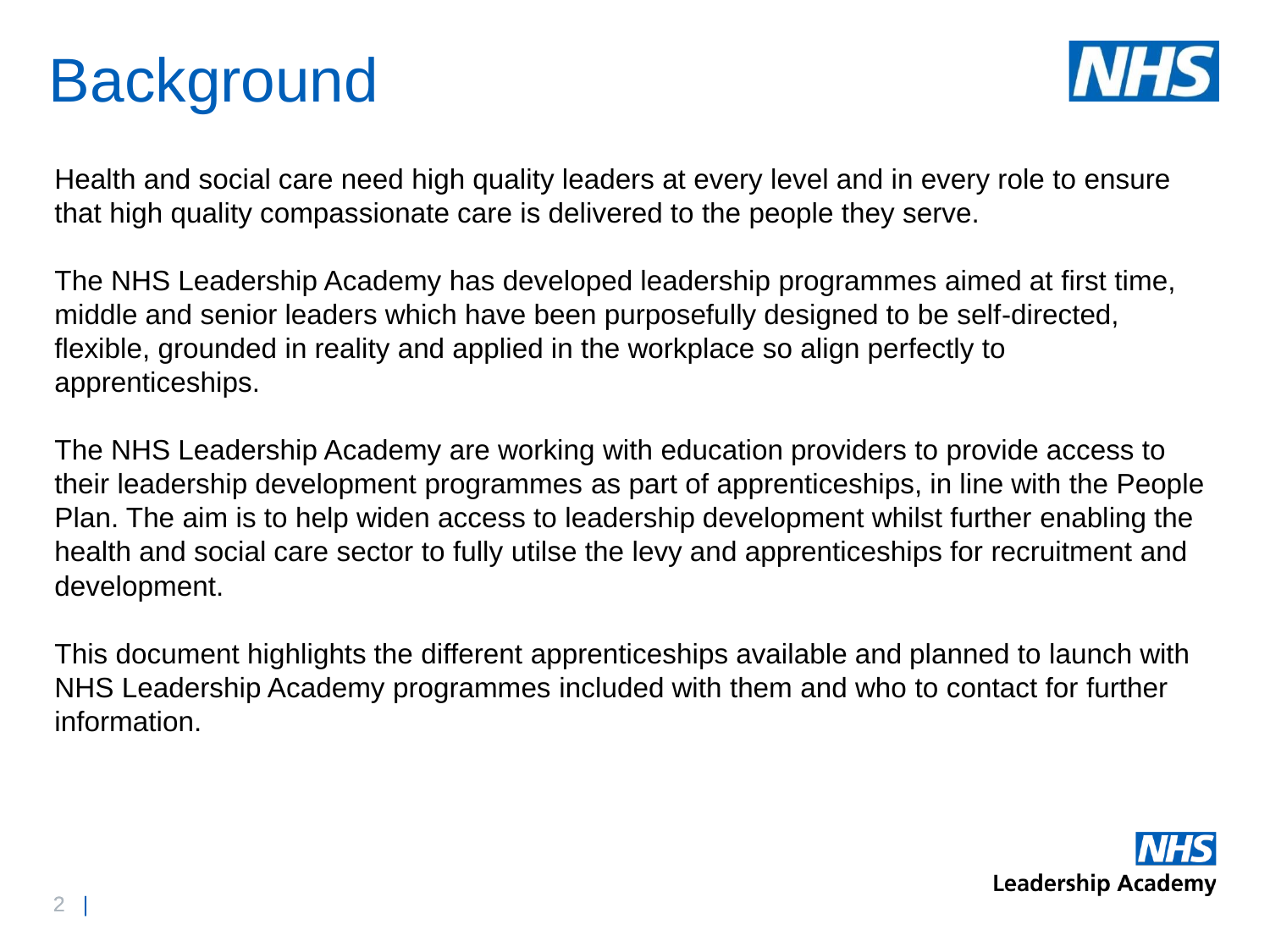

## NHS Leadership Academy Programmes

#### **[Edward Jenner](https://www.leadershipacademy.nhs.uk/programmes/the-edward-jenner-programme/)**

This programme is for all colleagues who are new to leadership and are exploring what it means. It also acts as a preliminary learning programme for newly qualified nursing and clinical staff. Whether you're new to health and care or an aspiring leader at the start of your journey, you're the perfect candidate.

#### **[Mary Seacole](https://www.leadershipacademy.nhs.uk/programmes/mary-seacole-programme/)**

The programme is for first time leaders in healthcare. It's for you if you are in a 'formal' position of leadership with responsibilities for people and services, and able to relate what you learn to your workplace.

#### **[Elizabeth Garrett Anderson](https://www.leadershipacademy.nhs.uk/programmes/elizabeth-garrett-anderson-programme/)**

The programme is for middle to senior clinical or non-clinical leaders aspiring to lead large and complex programmes, departments, services or systems of care.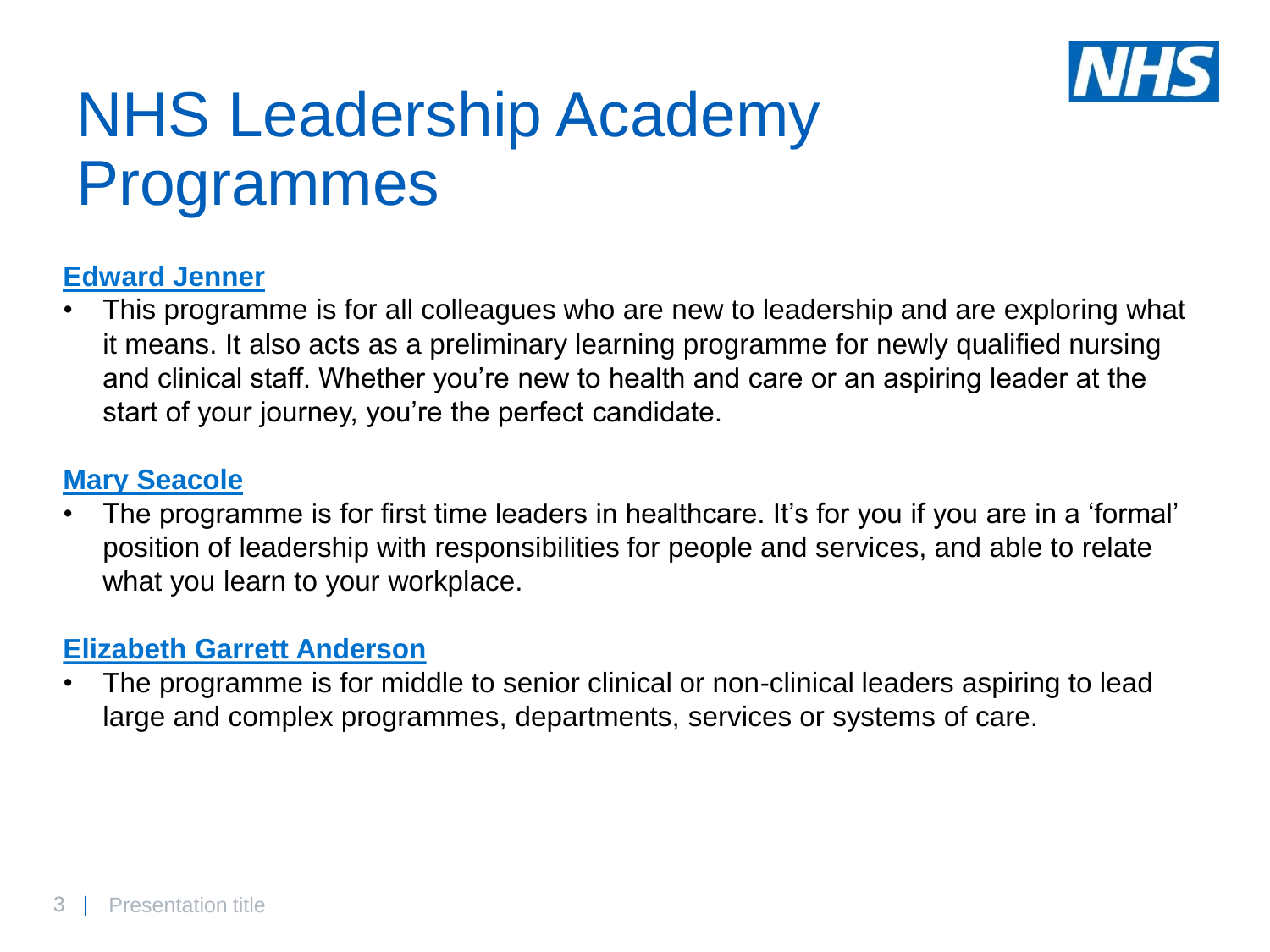# How the programmes are included

NHS Leadership Academy Programmes are included in the following apprenticeships in 3 different ways. We would encourage all potential learners to check with the apprenticeship education provider how the leadership programme has been included, in order to fully understand any additional commitment that may be required.

#### **Embedded**

• The leadership programme is mapped to the apprenticeship standard in its entirety meaning that completing the programme as part of the apprenticeship requires no additional work or time commitment.

#### **Integrated**

• Part of the leadership programme is mapped to the apprenticeship standard meaning that some of the programme falls as part of the apprenticeship but some additional work on top of the apprenticeship is also required.

#### **Optional**

The leadership programme runs along side the apprenticeship with clear links between the apprenticeship and leadership programme highlighted. However the time and work commitment to the leadership programme is on top of the apprenticeship commitments.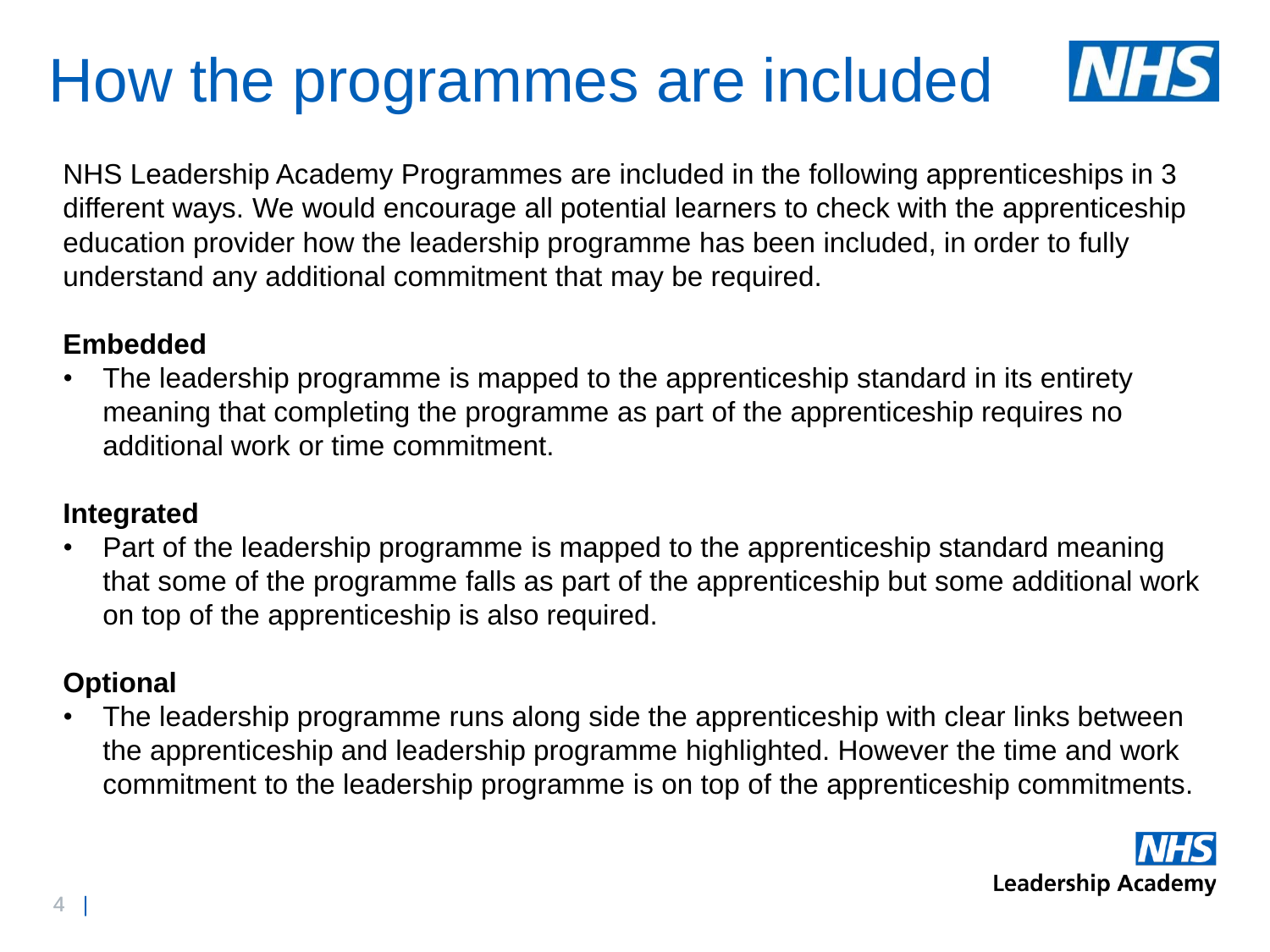



Apprenticeships are funded via your organisations apprenticeship levy. Each apprenticeship standard has a funding band set. The funding band is the maximum amount the education provider can charge. To find a funding band [click here](https://www.instituteforapprenticeships.org/apprenticeship-standards/?) and search for the relevant apprenticeship standard.

NHS Leadership Academy Programmes are included in the following apprenticeships at no additional cost to the employer organisation.

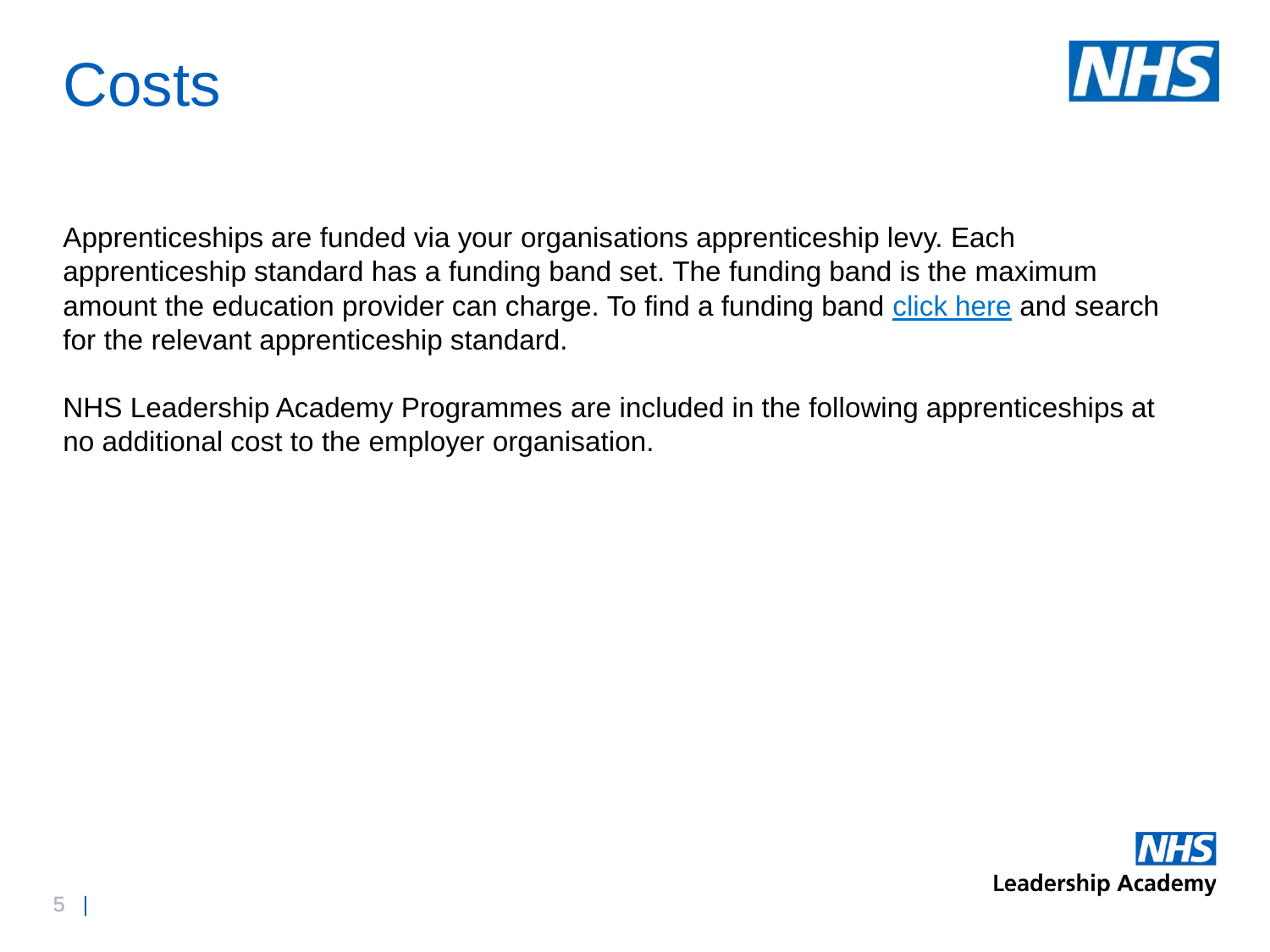



# Apprenticeship Pathways

NHS England and NHS Improvement

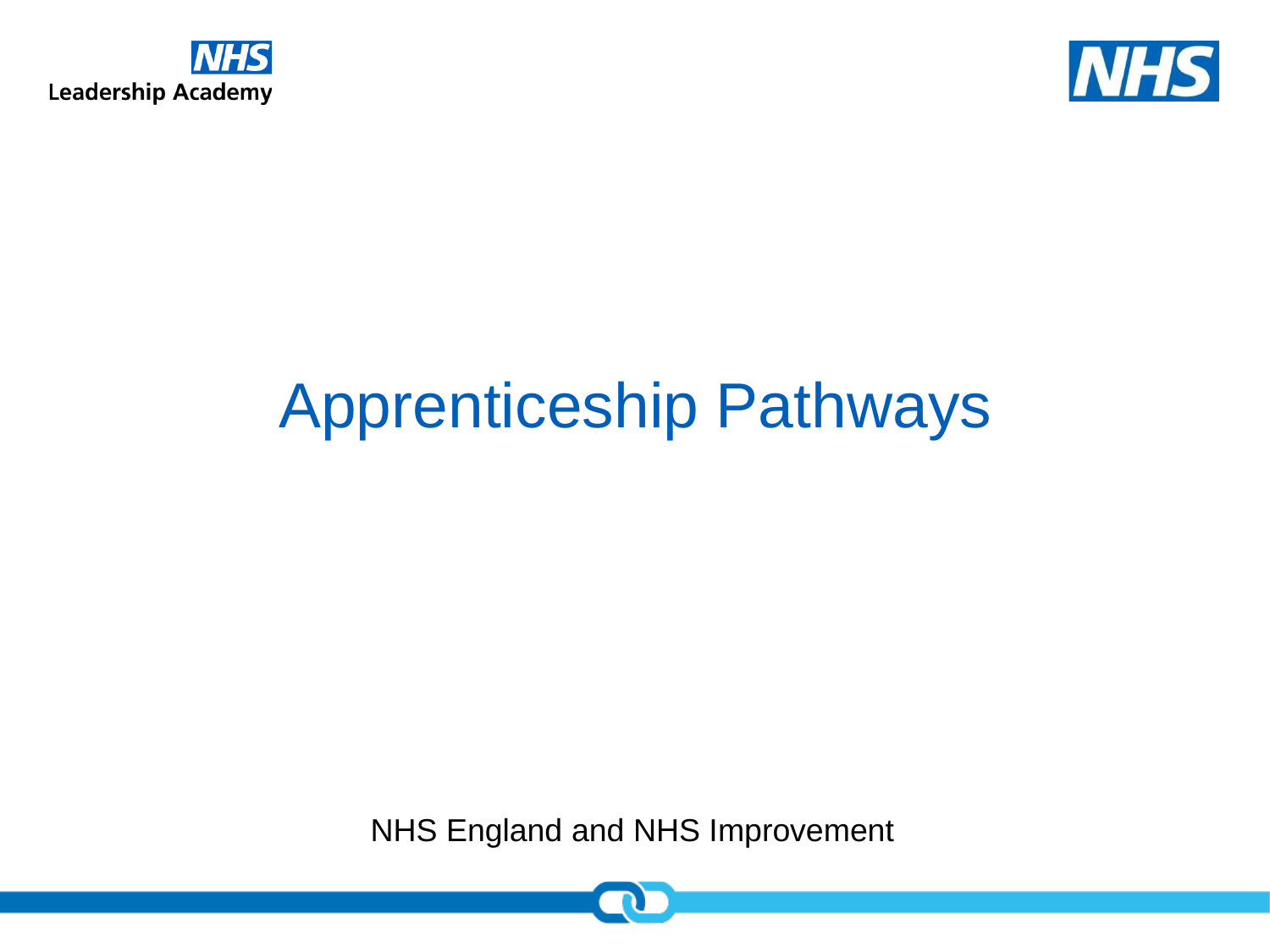## Pathways



Further information on the proposed apprenticeship pathways can be found by clicking on the pathway name to the right.

Please note that only the apprenticeships marked in the pathway with a star have been confirmed. All other apprenticeships are still in the initial scoping phase and if deemed unsuitable to be mapped with a leadership programme will not be released.

If you would like to be added to the expression of interest list for any apprenticeships currently unavailable please email

[Apprenticeship@leadershipacademy.nhs.uk](mailto:Apprenticeship@leadershipacademy.nhs.uk)

- [Management](#page-7-0)
- [Project Management / Improvement](#page-15-0)
- [Coaching / Mentoring](#page-24-0)
- **[Digital](#page-26-0)**
- **[Sustainability Pathway](#page-31-0)**
- [HR / Learning and Development](#page-33-0)
- [Finance](#page-40-0)
- **[Hospitality](#page-46-0)**
- **[Procurement](#page-49-0)**
- [Facilities](#page-52-0)
- [Building Services](#page-53-0)
- [Public / Environmental Health](#page-54-0)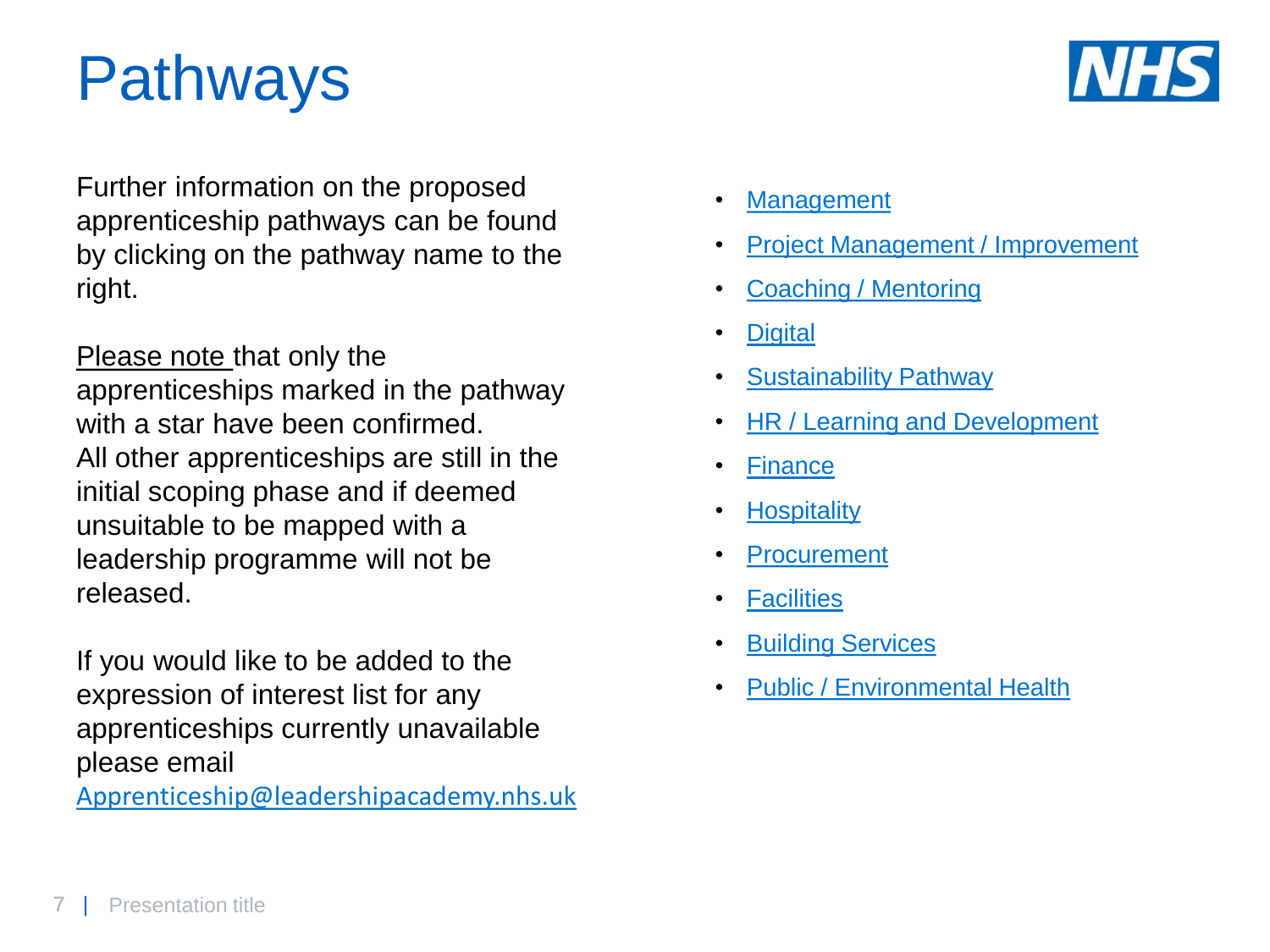## <span id="page-7-0"></span>Management Pathway





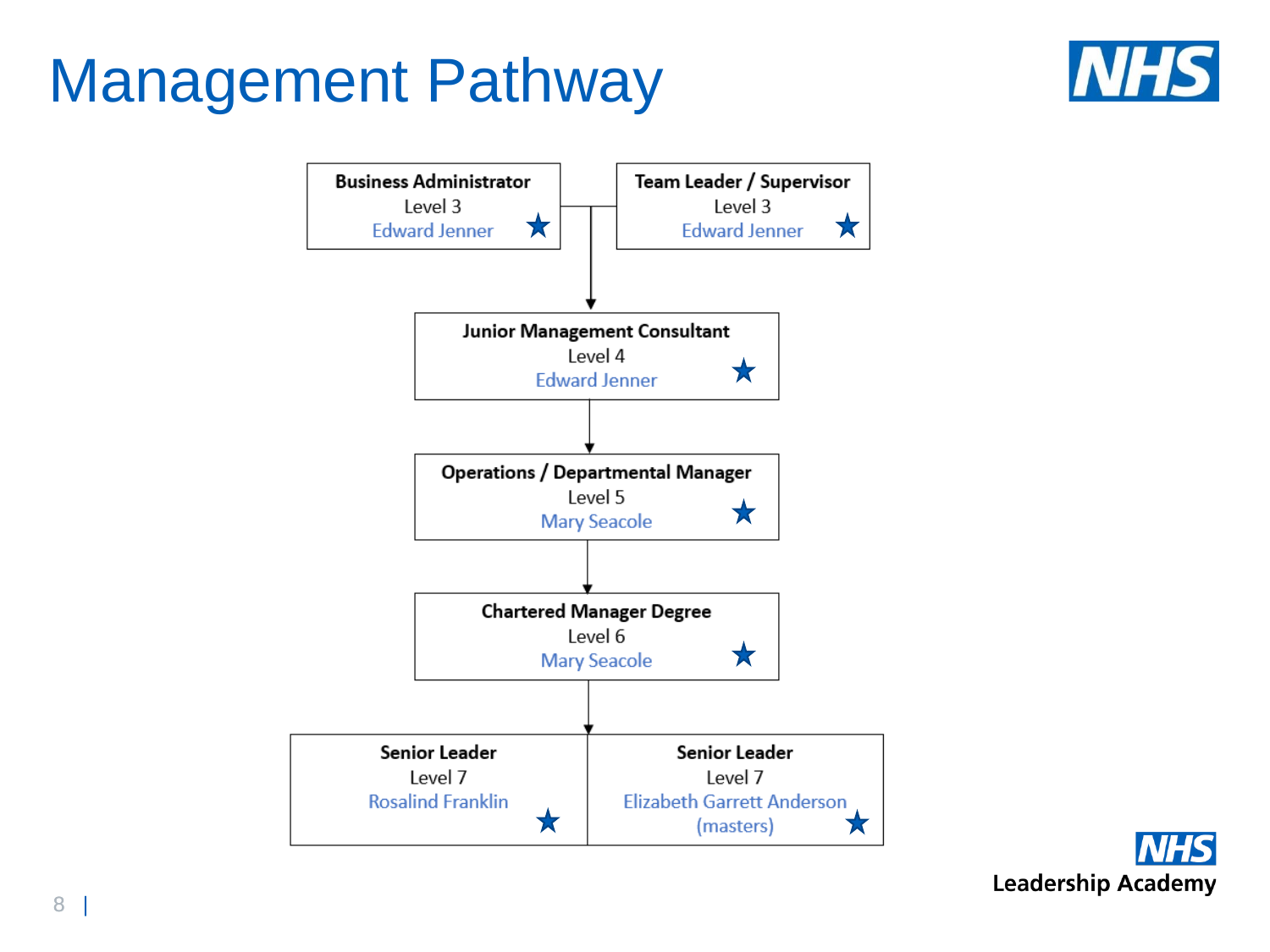

# Business Administration – Level 3 (with Edward Jenner)

Develop, implement, maintain and improve administrative services. As a Business administrator you will also develop key skills and behaviours to support your own progression towards management responsibilities.

Ĕ

**Key Learning Areas:** IT, record and document production, decision making, interpersonal skills, communications, quality, planning and organisation, project management and stakeholders.

**Duration:** 12- 14 months dependent upon prior experience

#### **Awards on completion:**

- Business Administration Level 3 Apprenticeship
- NHS Leadership Academy Award in Leadership Foundations

**Delivery Method:** Online

**Framework:** Salisbury

**Provider:** MBKB

**Contact:** [train@mbkbgroup.com](mailto:mark@mbkbgroup.com)

**Next cohorts:** Flexible – please speak to the provider

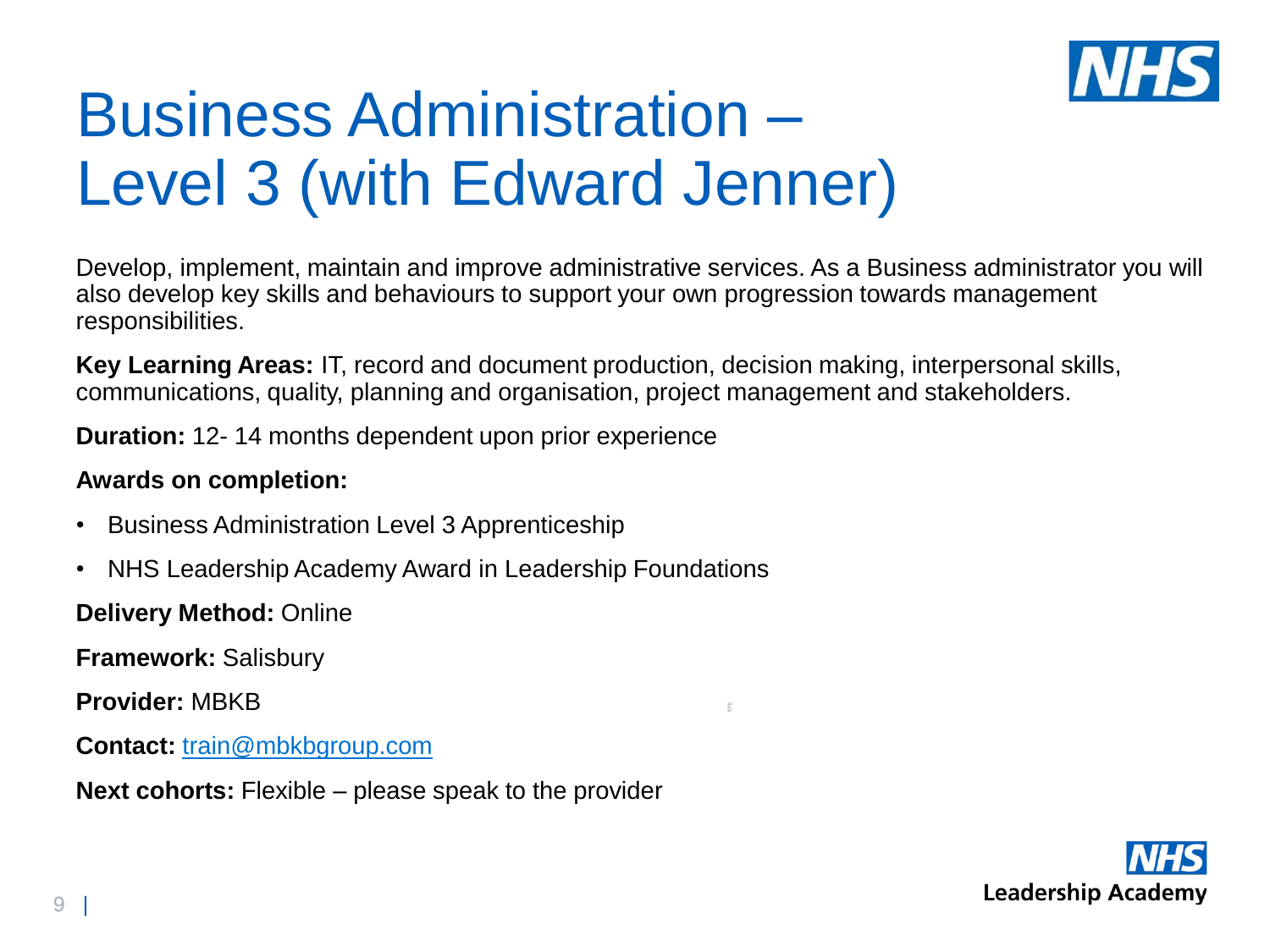# Team Leader / Supervisor – Level 3 (with Edward Jenner)



As a team leader of supervisor you will build your knowledge on management responsibilities including how to support, manage and develop team members as well as maintain key relationships.

**Key Learning Areas:** Leading and managing people. Building relationships, communication, operational management, project management, finance and decision making.

**Duration:** 16 months

#### **Awards on completion:**

- Team Leader / Supervisor Level 3 Apprenticeship
- CMI Level 3 Diploma in First Line Management
- NHS Leadership Academy Award in Leadership Foundations

**Delivery Method:** Online

**Framework:** Salisbury

**Provider:** BPP

**Contact:** [mikescarr@bpp.com](mailto:mikescarr@bpp.com)

#### **Next cohorts:** July 2022

A webinar with further information on this Apprenticeship is taking place on 11<sup>th</sup> May 1pm – 2pm, if you would like to attend please email [Apprenticeship@leadershipacademy.nhs.uk](mailto:Apprenticeship@leadershipacademy.nhs.uk)

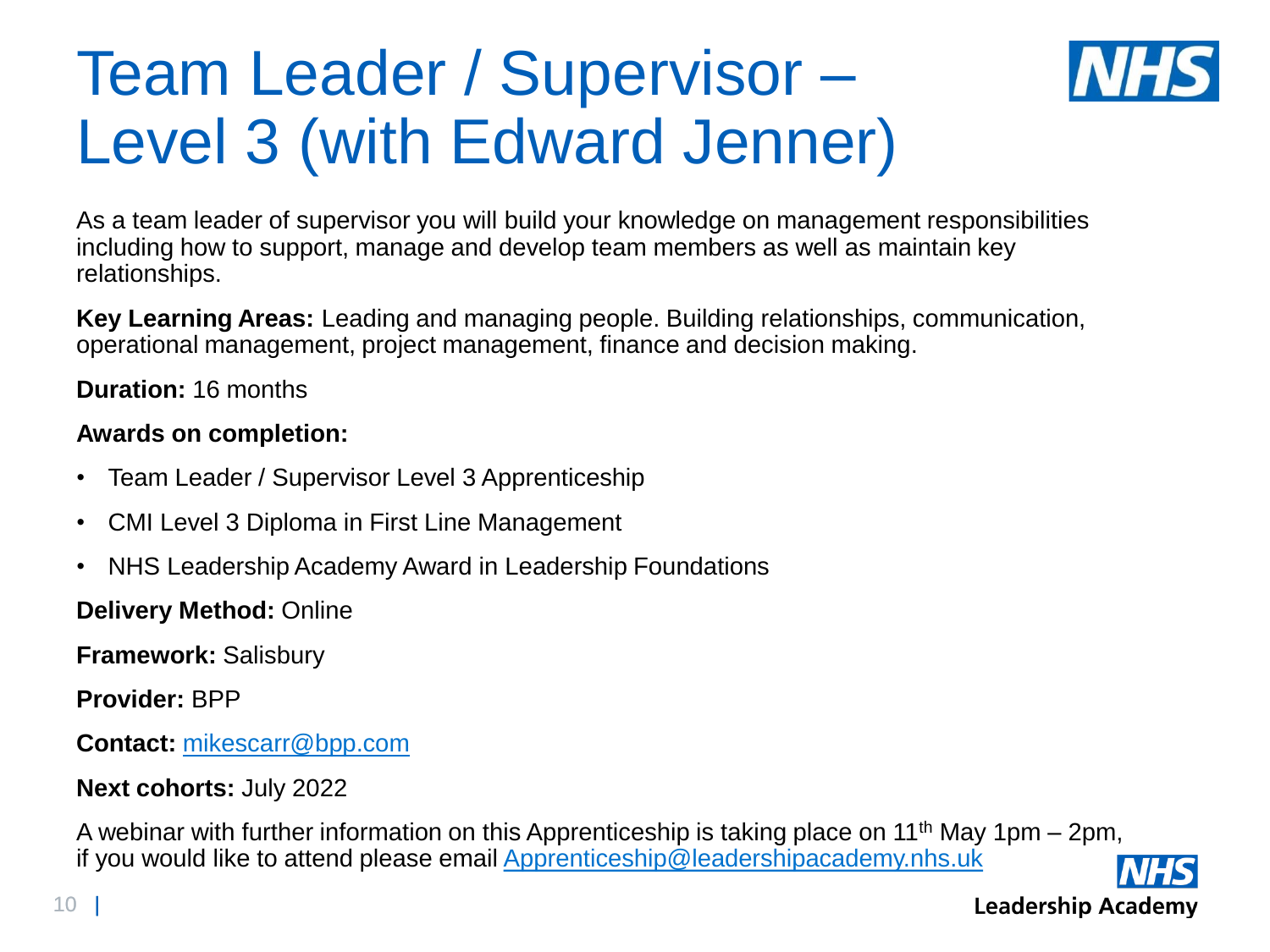# Junior Management Consultant – Level 4 (with Edward Jenner)

Help your organisation solve challenges, become more efficient and grow

**Key Learning Areas:** communication, team working, business analysis, relationship building, personal management, project management, business finances and report writing

Ë

**Duration:** 14 - 18 months dependent upon prior experience

#### **Awards on completion:**

- Management Consultant Level 4 Apprenticeship
- Chartered Management Institute (CMI) Membership
- NHS Leadership Academy Award in Leadership Foundations

**Delivery Method:** Online

**Framework:** Salisbury

**Provider:** MBKB

**Contact:** [train@mbkbgroup.com](mailto:mark@mbkbgroup.com) 

**Next cohorts:** Flexible – please speak to the provider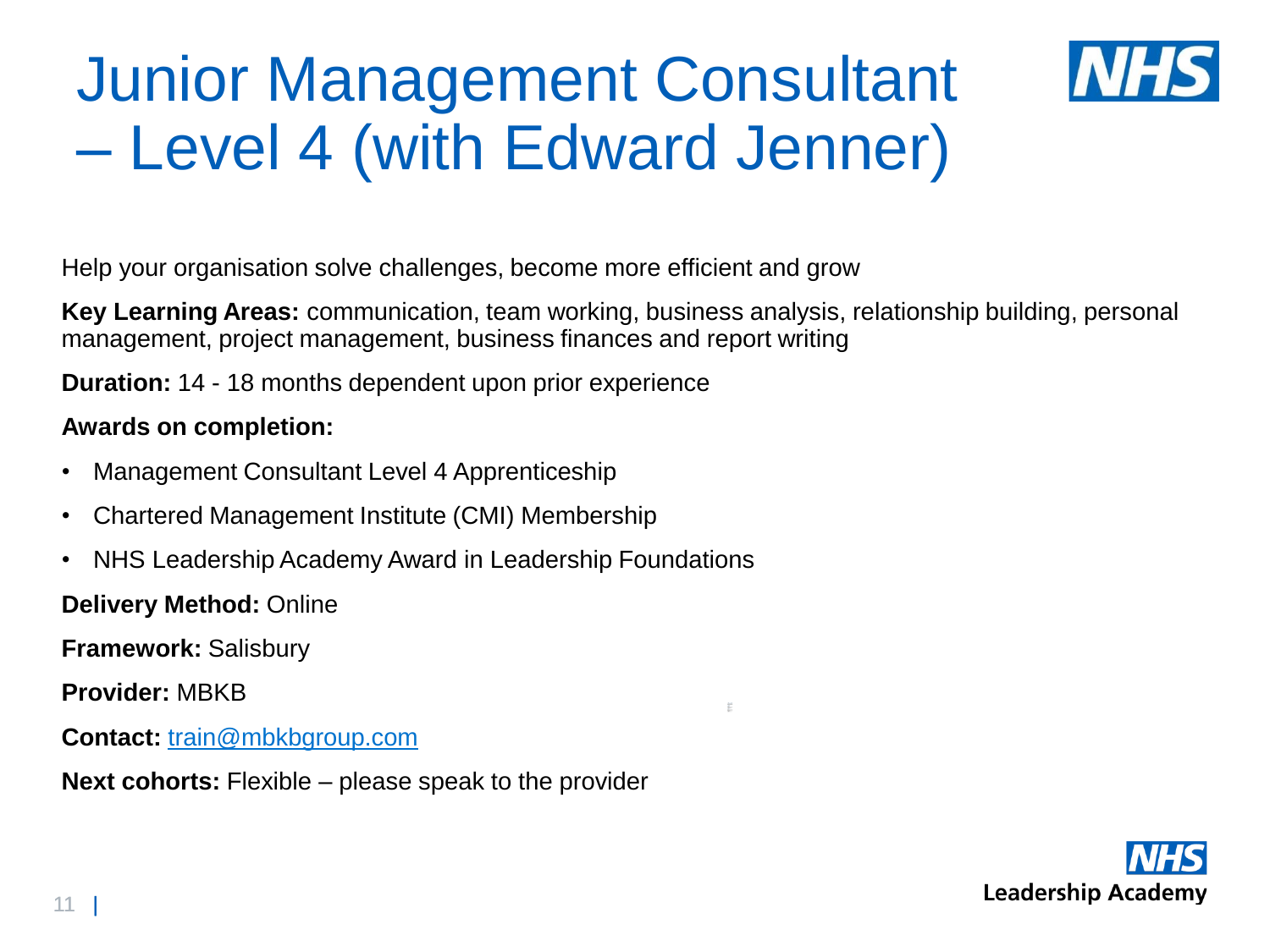## Level 5 – Operational / Departmental Manager (with Mary Seacole)



This 15-month apprenticeship will build and enhance the capabilities of learners core management skills.

**Key Learning Areas:** Personal effectiveness, corporate synergy, modern leadership, dynamic operations, driving organisational performance and financial intelligence

**Duration:** 15 months

#### **Awards on completion:**

- CMI Accredited Level 5 Apprenticeship
- NHS Leadership Academy Award in Healthcare Leadership

**Delivery Method:** Online

**Framework:** Salisbury

**Provider:** BPP

**Contact:** [mikescarr@bpp.com](mailto:mikescarr@bpp.com)

#### **Next cohorts:** August 2022

Webinars with further information on this Apprenticeship are taking place on June 1<sup>st</sup> and June 14<sup>th</sup> 12pm – 1pm, if you would like to attend please email [Apprenticeship@leadershipacademy.nhs.uk](mailto:Apprenticeship@leadershipacademy.nhs.uk)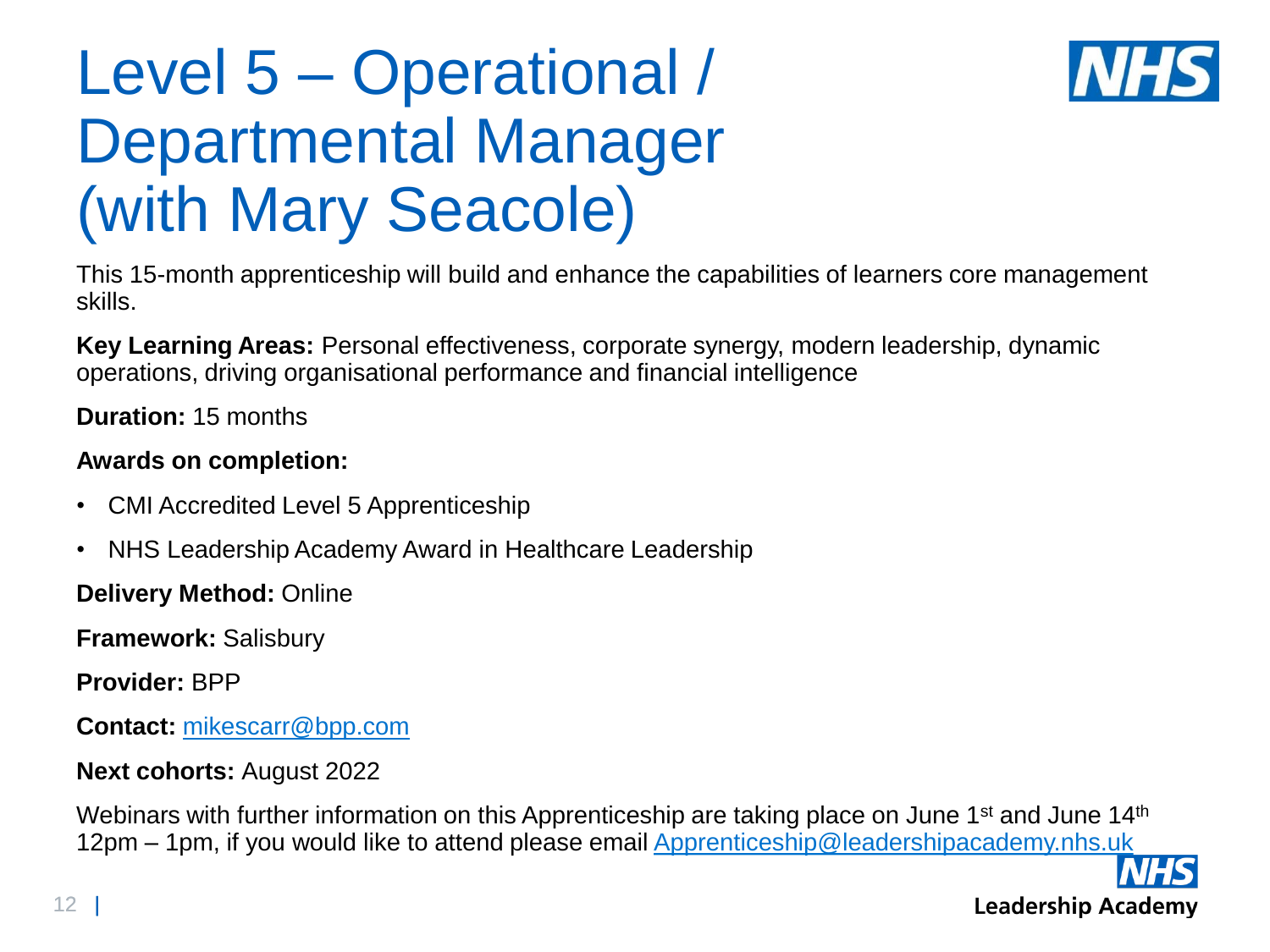## Chartered Manager Degree – Level 6 (with Mary Seacole)



This two-year accelerated qualification is ideal for health and care professionals whose role involves driving improvements in care quality and managing key delivery challenges. It will develop managers capable of maximising their potential and rapidly improving care outcomes.

**Key Learning Areas:** Developing self and others, strategic and operational thinking, managing changing and innovation, key principles in health and social care, leading and managing people and developing collaborative relationships.

**Duration:** 24 months

#### **Awards on completion:**

- BA (Hons) Business Management Professional Bachelors Degree
- Professional accreditation with the Chartered Management Institute (CMI).
- NHS Leadership Academy Award in Healthcare Leadership

**Delivery Method:** Regional cohorts - Block delivery, 8 days face to face and 4 days online learning (+ 4 optional online workshops)

**Provider:** Manchester Metropolitan University

**Framework:** Salisbury

**Contact:** [apprenticeships@mmu.ac.uk](mailto:apprenticeships@mmu.ac.uk)

**Next cohort start date:** Midlands – Sept 2022

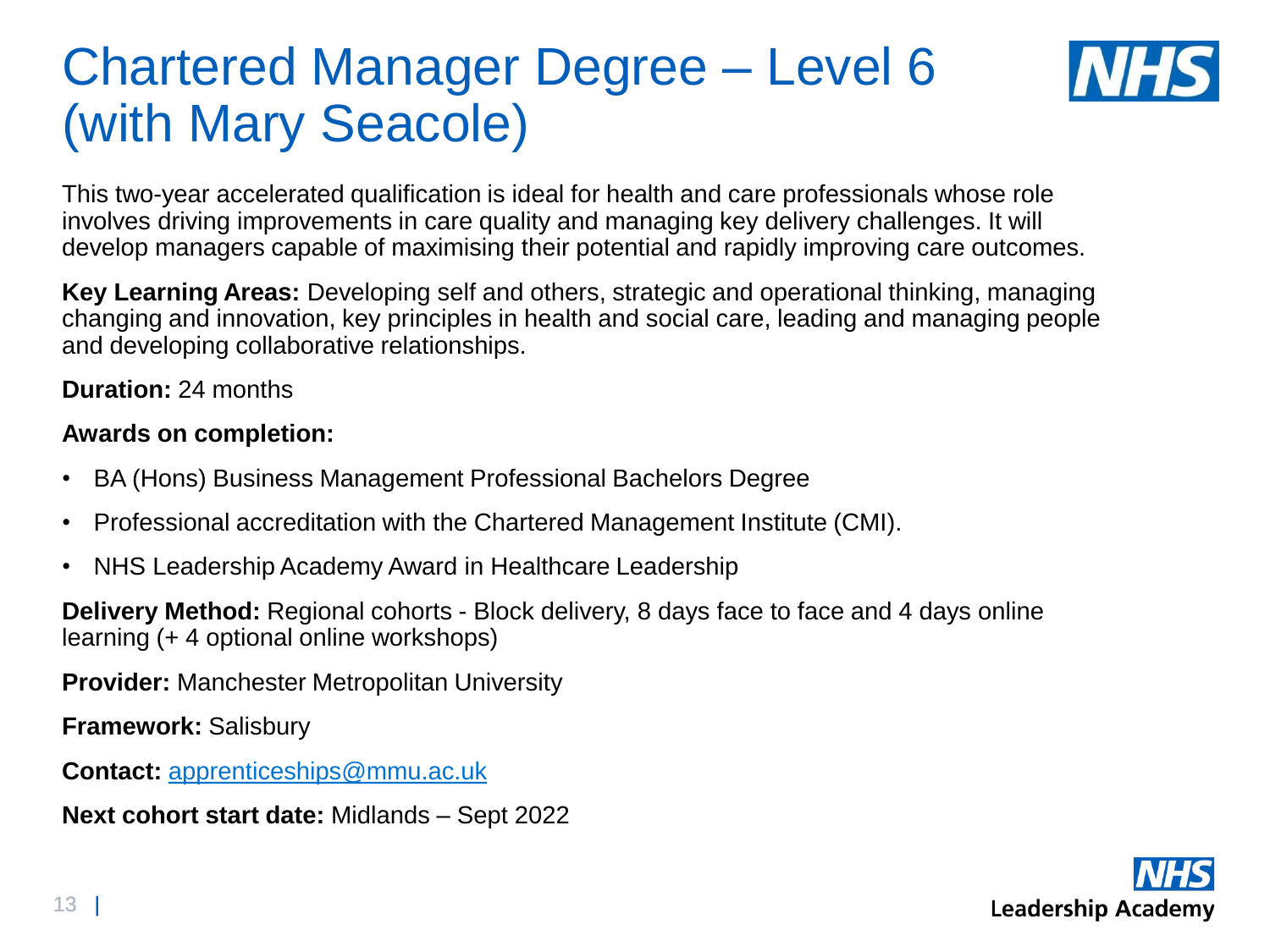# Senior Leader – Level 7 (with Elizabeth Garrett Anderson)

This apprenticeship will help to enable senior leaders to provide clear, inclusive and strategic leadership and direction relating to their area of responsibility within an organisation.

**Learning Areas:** Understanding and developing leadership practice, building foundations for team effectiveness, making sense of organisational values, engagement and service delivery, developing system wide coordinated care and evaluating leadership behaviours and impact

**Duration:** 24 months

#### **Awards on completion:**

- Senior Leader Level 7 Apprenticeship
- MSc in Healthcare Leadership
- NHS Leadership Academy Award in Senior Healthcare Leadership

**Delivery Method:** Blended Learning

**Provider:** University of Birmingham and Manchester Business School

#### **Framework:** Salisbury

This apprenticeship is currently in the pilot stage and will open for general applications at the end of 2022.

To be added to the expression of interest list and receive information when this apprenticeship launches open cohorts please email [Apprenticeship@leadershipacademy.nhs.uk](mailto:Apprenticeship@leadershipacademy.nhs.uk)

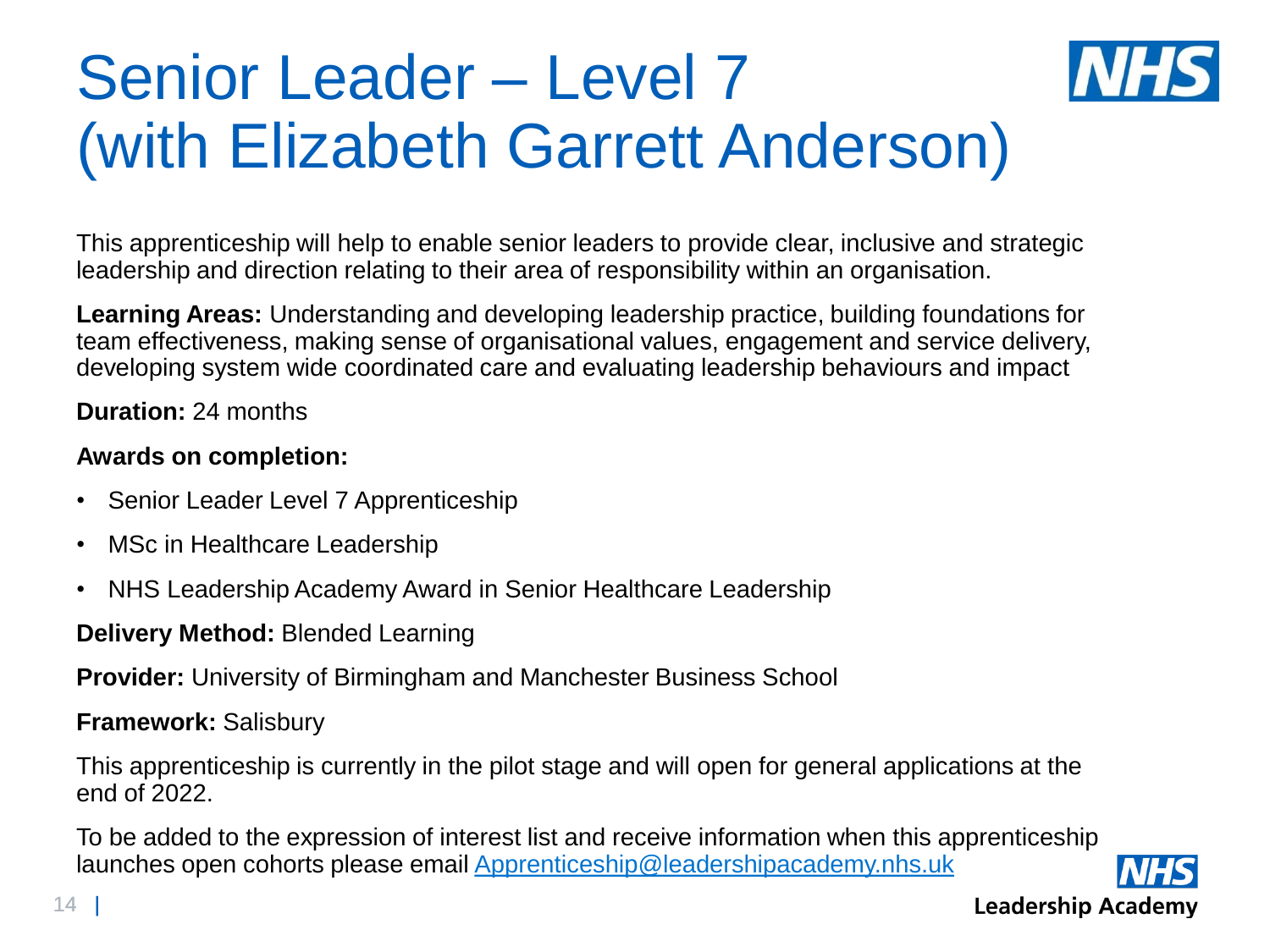# Senior Leader – Level 7 (with Rosalind Franklin)



This apprenticeship will help to enable senior leaders to provide clear, inclusive and strategic leadership and direction relating to their area of responsibility within an organisation.

**Learning Areas:** Setting strategic direction, Leading change, Corporate social responsibility, drive culture change, lead and influence people and manage relationships

**Duration:** 24 months

#### **Awards on completion:**

- Senior Leader Level 7 Apprenticeship
- NHS Leadership Academy Award in Senior Healthcare Leadership

**Provider:** Arden University

This apprenticeship is due to be launched in September 2022.

To be added to the expression of interest list and receive information when this apprenticeship launches open cohorts please email [Apprenticeship@leadershipacademy.nhs.uk](mailto:Apprenticeship@leadershipacademy.nhs.uk)

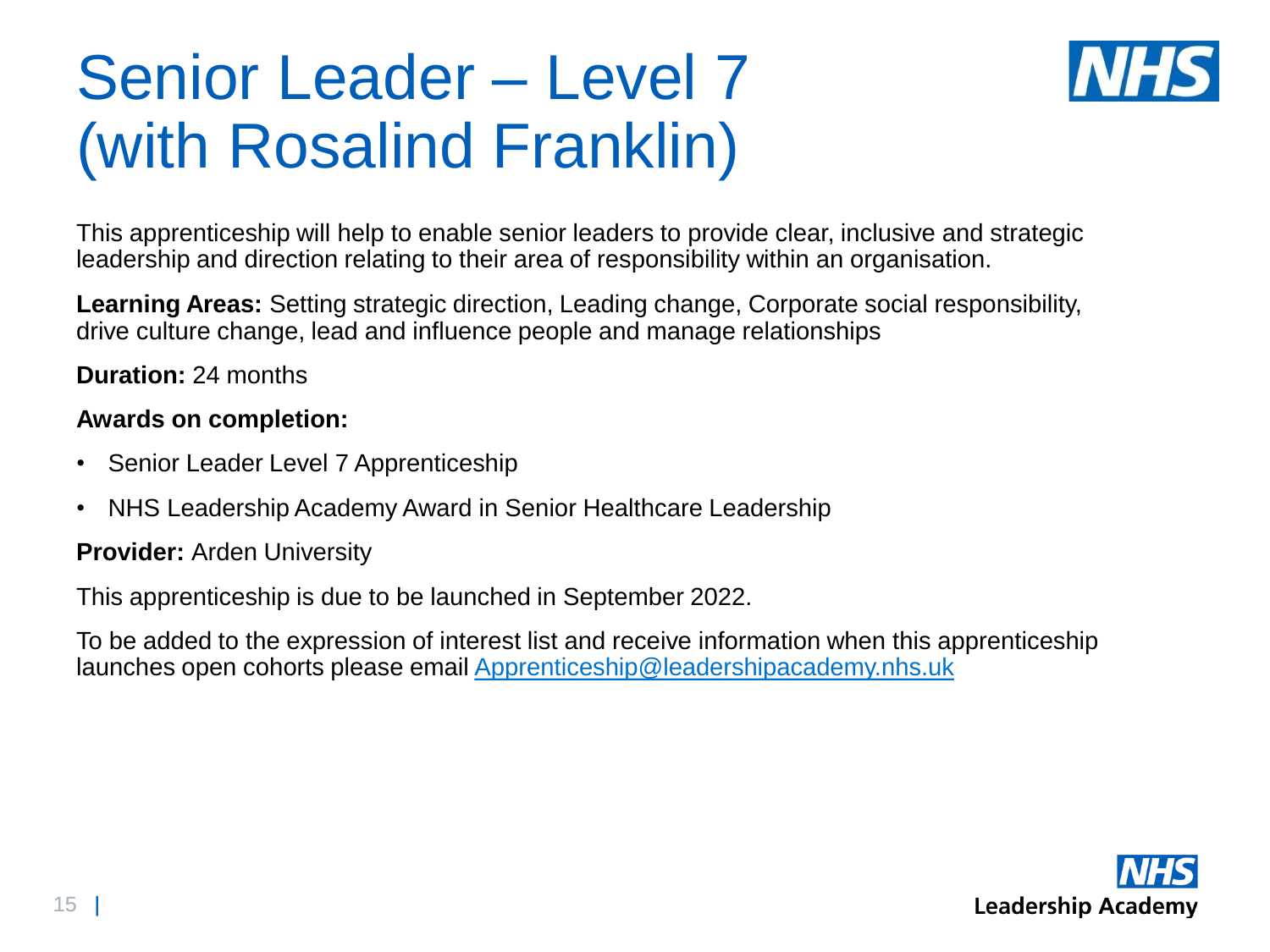<span id="page-15-0"></span>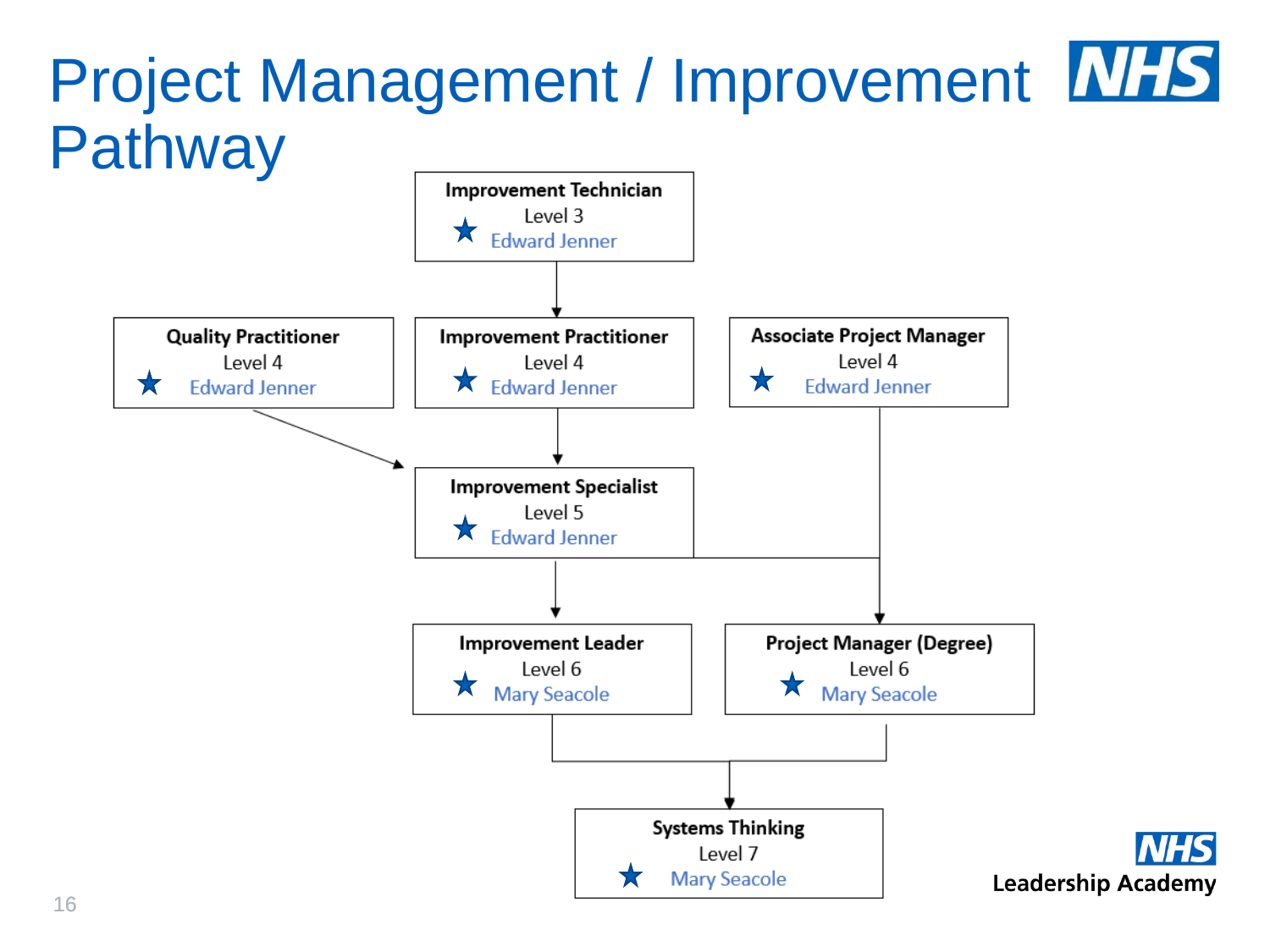## Quality Practitioner – Level 4 (with Edward Jenner)



Quality practitioner learners will deploy effective quality practices to ensure their organisation fulfils contractual and regulatory requirements.

**Key Learning Areas:** Quality planning, quality assurance (providing confidence to stakeholders, ensuring quality standards are maintained), quality control (verify that services are meeting agreed specifications) and continuous improvement.

**Duration:** 12 -15 Months dependent upon prior experience

#### **Awards on completion:**

- Quality Practitioner Apprenticeship Standard L4
- Chartered Quality Institute (CQI) Membership
- NHS Leadership Academy Award in Leadership Foundations

**Delivery Method:** Online

**Framework:** Salisbury

**Provider:** MBKB

**Contact:** [train@mbkbgroup.com](mailto:mark@mbkbgroup.com)

**Next cohorts:** Flexible – please speak to the provider

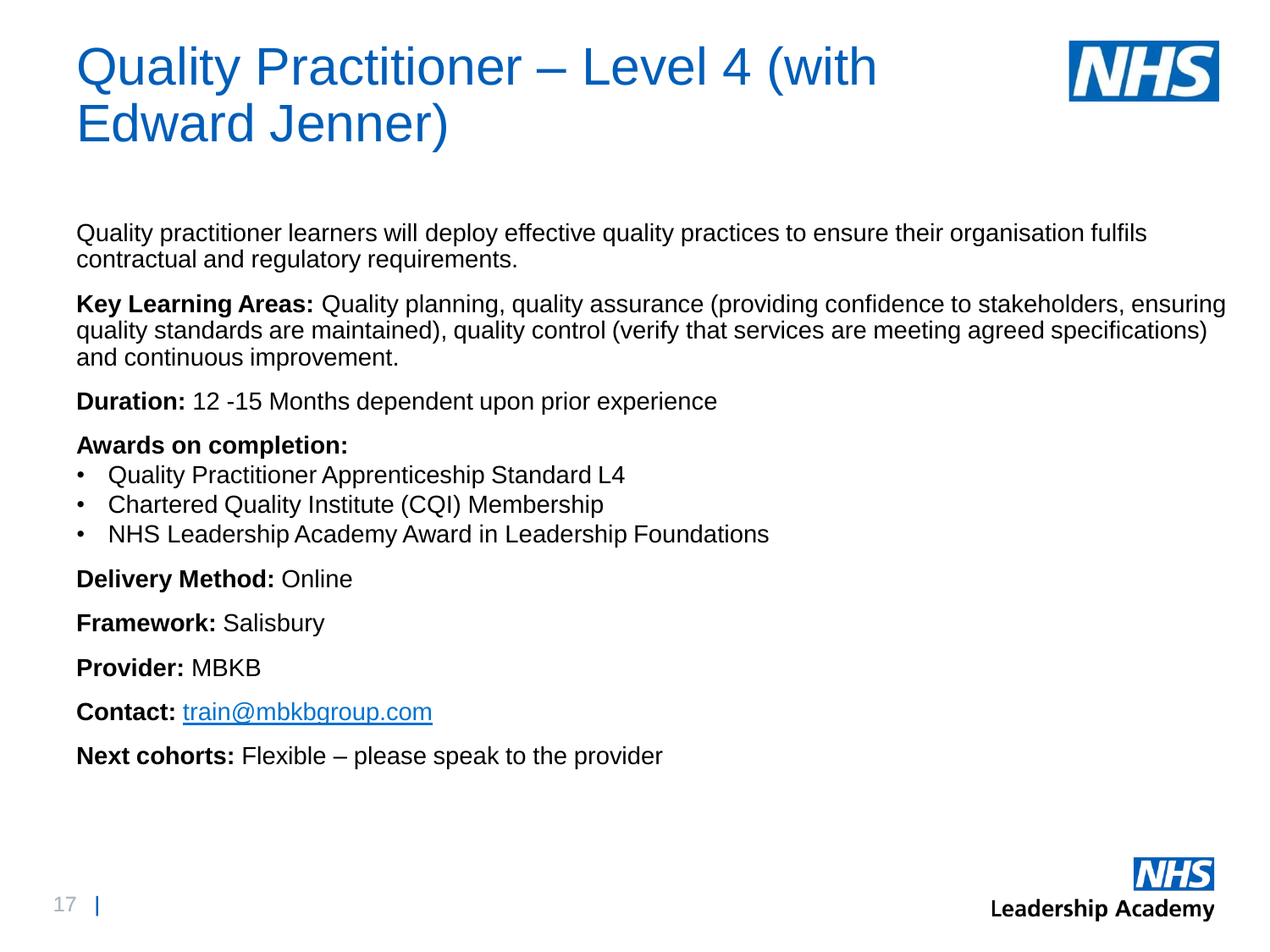# Level 3 – Improvement Technician MHS (with optional Edward Jenner)

This apprenticeship is designed to build problem solving and process improvement capability. It incorporates principles, methods and tools from key disciplines.

The apprenticeship is aimed at those responsible for delivery and coaching of local improvement activity within an area of responsibility.

**Key Learning Areas:** Lean, Six Sigma, Project Management, Change Management, Time Management, Communication, Presentation Skills, Team Working and Team Leadership.

**Duration:** 14-18 months

#### **Awards on completion:**

- Level 3 Improvement Technician Apprenticeship
- NHS Leadership Academy Award in Leadership Foundations

**Delivery Method:** Online

**Framework:** Salisbury

**Provider:** Capella

**Contact:** [info@capellaassociates.com](mailto:info@capellaassociates.com)

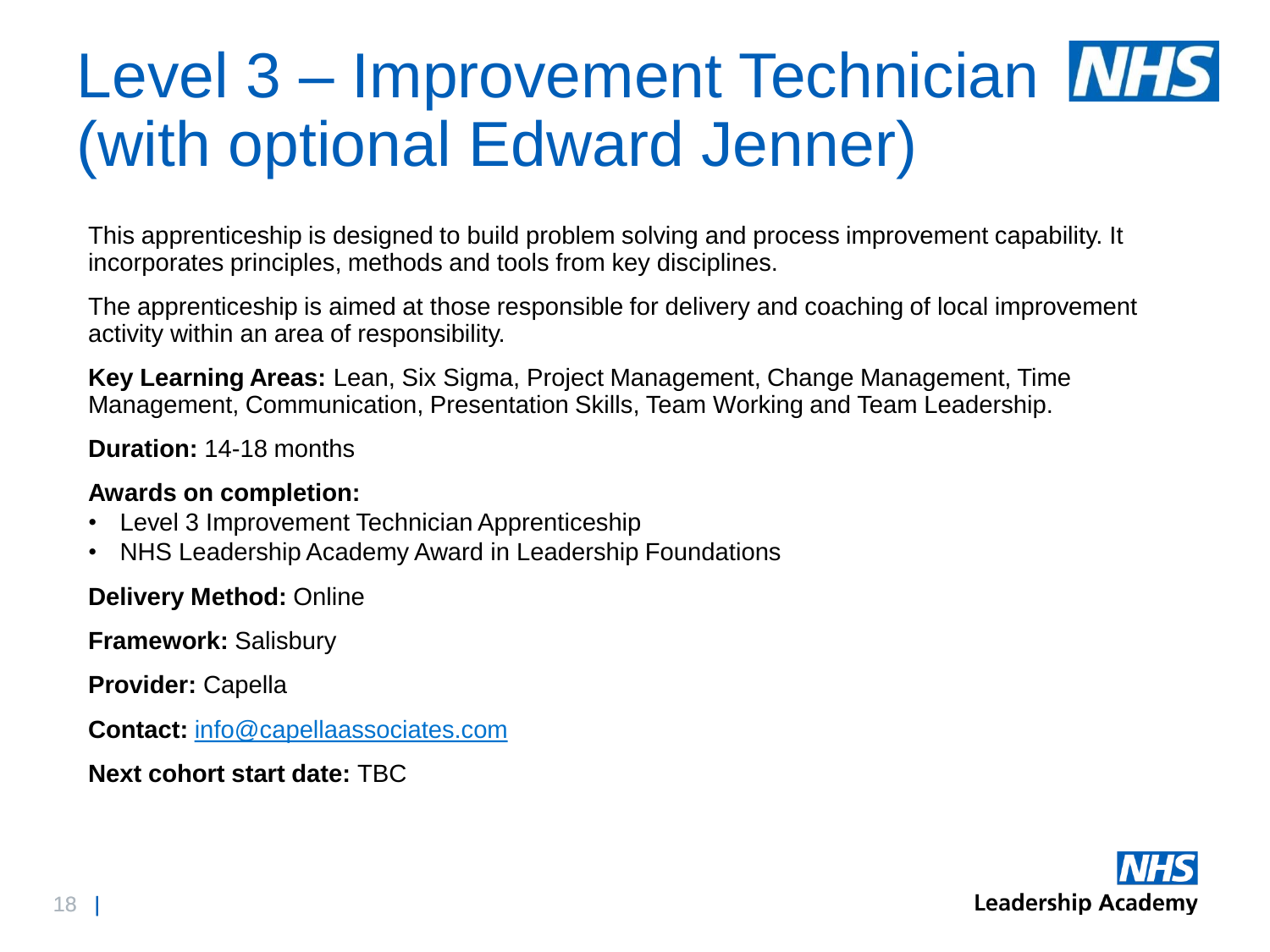# Level 4 – Improvement Practitioner MHS (with optional Edward Jenner)

This apprenticeship is designed to build higher level problem solving and process improvement capability. It incorporates principles, methods and tools from key disciplines to identify and lead the delivery of change across organisational functions and processes.

The apprenticeship is aimed at those leading small projects or supporting larger projects.

**Key Learning Areas:** Lean, Six Sigma, Project Management, Change Management, Team Working and Team Leadership.

**Duration:** 14-18 months

#### **Awards on completion:**

- Level 4 Improvement Practitioner Apprenticeship
- NHS Leadership Academy Award in Leadership Foundations

**Delivery Method:** Online

**Framework:** Salisbury

**Provider:** Capella

**Contact:** [info@capellaassociates.com](mailto:info@capellaassociates.com)

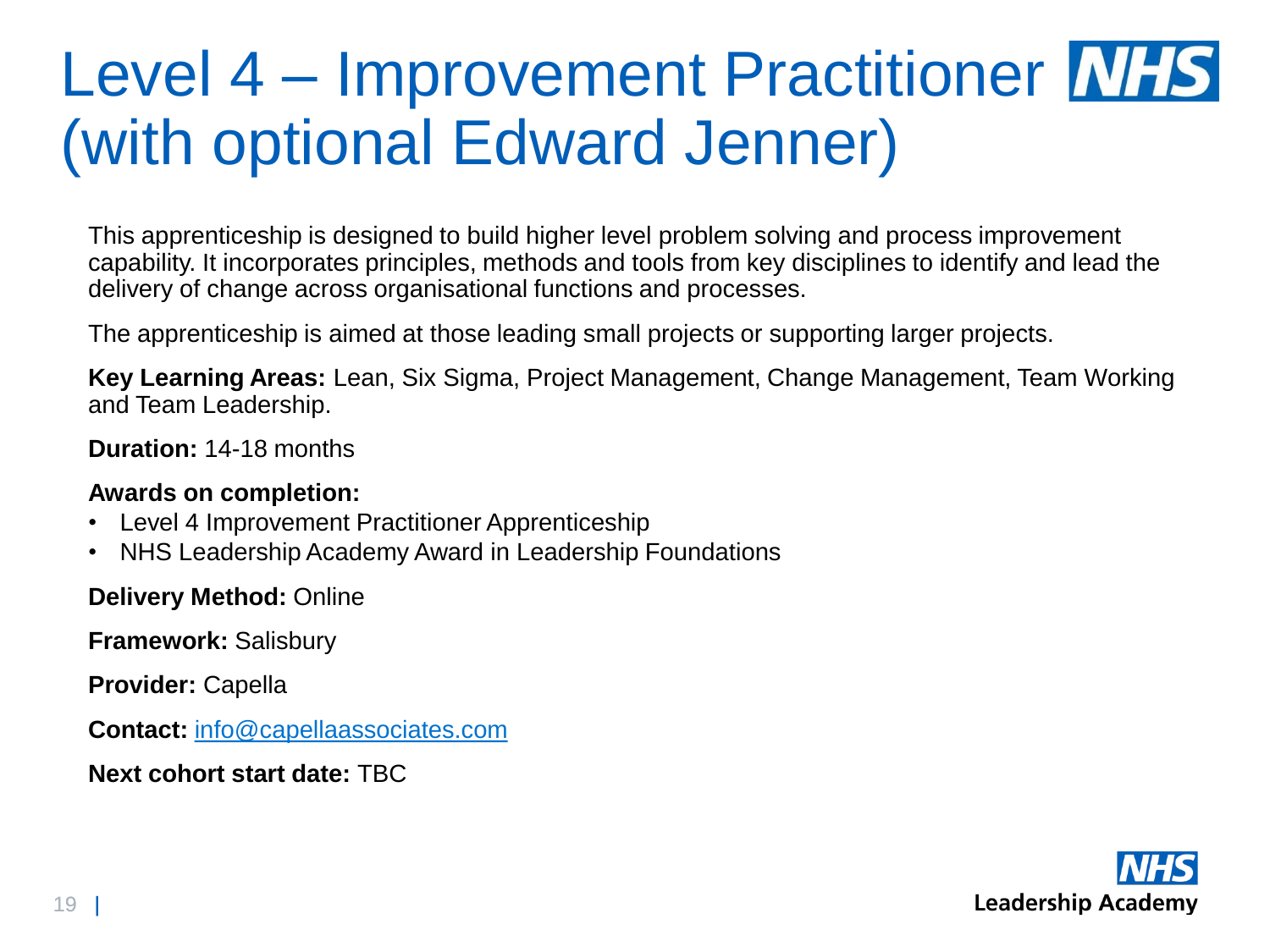### Level 5 – Improvement Specialist **MA** (with optional Mary Seacole)

This apprenticeship is designed to build complex level problem solving and process improvement capability. It incorporates principles, methods and tools from key disciplines to identify and lead the delivery of transformation across organisational functions and processes.

The apprenticeship is aimed at those who lead complex projects and portfolios of larger projects

**Key Learning Areas:** Lean, Six Sigma, Operational Excellence, Project Management, Change Management, Team Working and Team Leadership.

**Duration:** 14-18 months

#### **Awards on completion:**

- Level 5 Improvement Specialist Apprenticeship
- NHS Leadership Academy Award in Healthcare Leadership

**Delivery Method:** Online

**Framework:** Salisbury

**Provider:** Capella

**Contact:** [info@capellaassociates.com](mailto:info@capellaassociates.com)

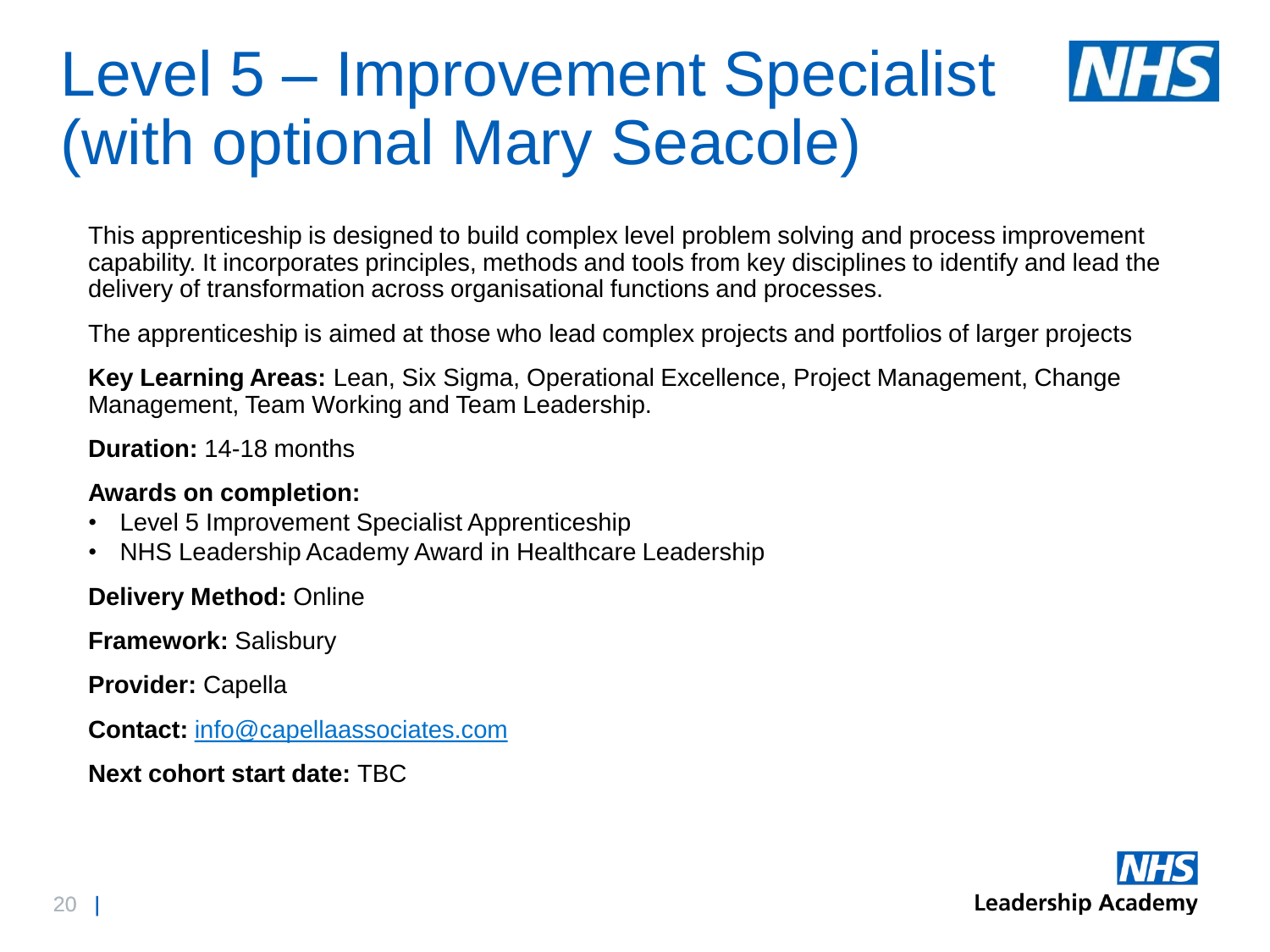# Level 6 – Improvement Leader (with optional Mary Seacole)



This apprenticeship is designed to build strategic leadership capability in continuous improvement. It incorporates principles, methods and tools from continuous improvement disciplines.

The apprenticeship is aimed at senior managers and change / transformation leaders, especially where there is a drive to build a culture of continuous improvement.

**Key Learning Areas:** Improvement strategy development, Leadership in improvement, Process and resource development and Leading large scale complex improvement activities.

**Duration:** 18-24 months

#### **Awards on completion:**

- Level 6 Improvement Leader Apprenticeship
- NHS Leadership Academy Award in Healthcare Leadership

**Delivery Method:** Online

**Framework:** Salisbury

**Provider:** Capella

**Contact:** [info@capellaassociates.com](mailto:info@capellaassociates.com)

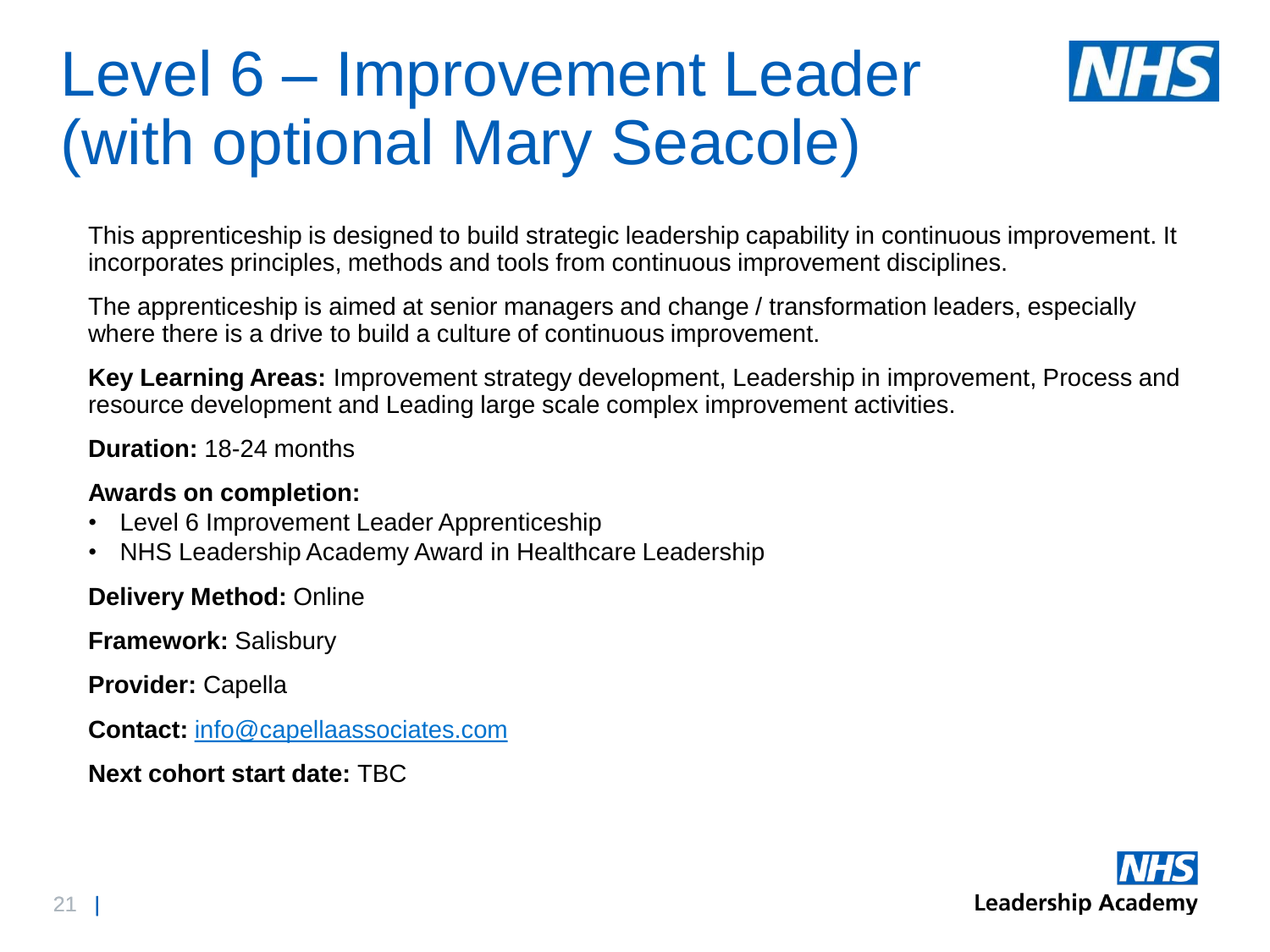### Associate Project Manager – Level 4 (with Edward Jenner)



During this apprenticeship learners will be provided with everything they need to know to successfully support the delivery projects in a range of subject areas.

**Key Learning Areas:** Communication, leadership, budgeting and cost control, business cases, project risks / issues and resource and quality management.

**Duration:** 16 Months dependent upon prior experience

#### **Awards on completion:**

- Associate Project Management Level 4 Apprenticeship
- Association for Project Management Qualification
- NHS Leadership Academy Award in Leadership Foundations

**Delivery Method:** Online

**Framework:** Salisbury

**Provider:** BPP

**Contact:** [mikescarr@bpp.com](mailto:mikescarr@bpp.com)

**Next cohorts:** September 2022

Webinars with further information on this Apprenticeship are taking place on 19<sup>th</sup> July and 2<sup>nd</sup> August 12pm – 1pm, if you would like to attend please email [Apprenticeship@leadershipacademy.nhs.uk](mailto:Apprenticeship@leadershipacademy.nhs.uk)

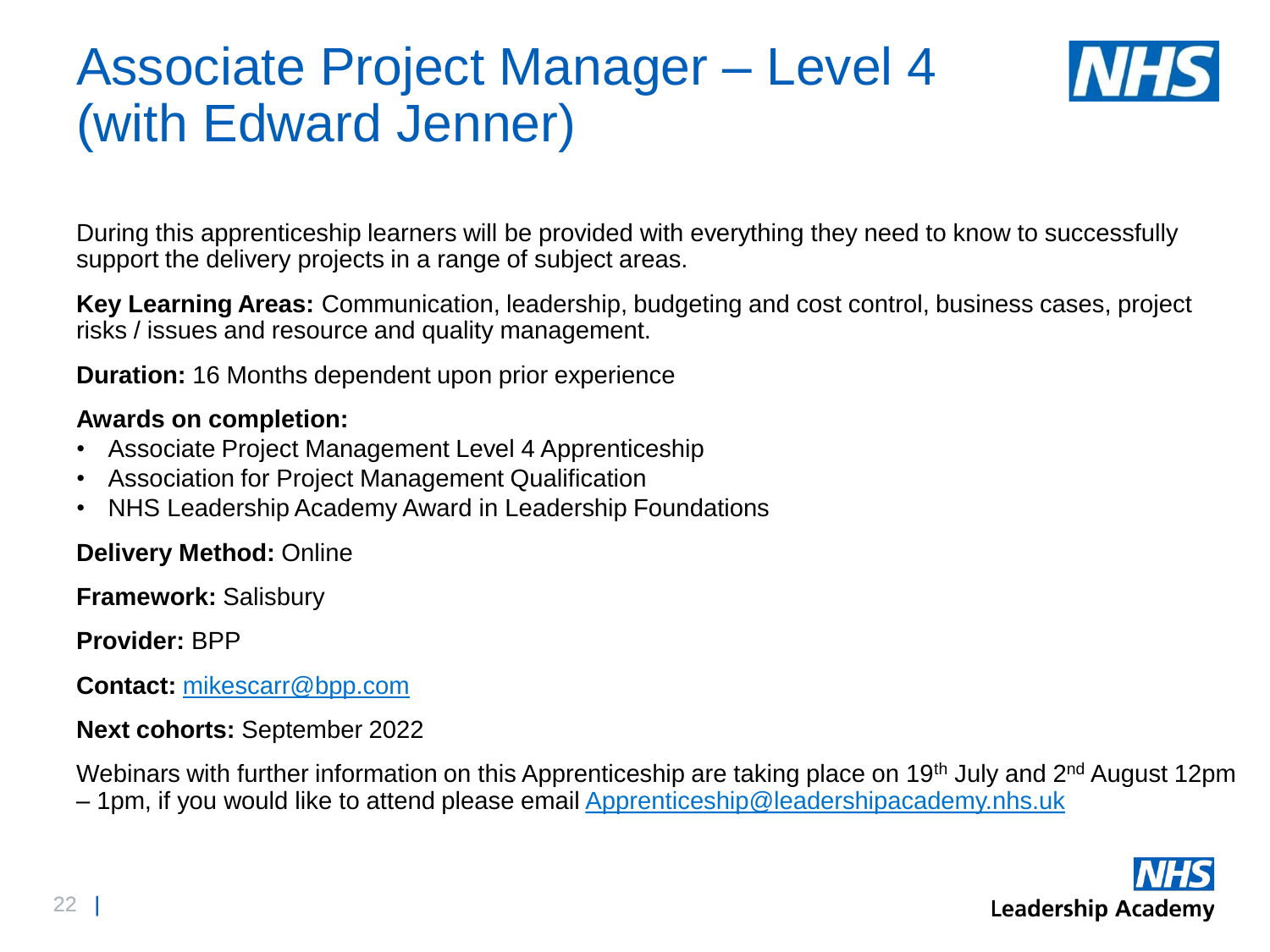# Level 6 – Project Manager Degree **WHS** (with Mary Seacole option)

During this apprenticeship learners will be provided with everything they need to know to successfully deliver projects in a range of subject areas.

**Key Learning Areas:** Governance of projects, project planning and control, stakeholder and communications management, schedule development and management, procurement and contract management, scope identification and management, risk identification and management, quality management and leading and managing teams

**Duration:** 48 months

#### **Awards on completion:**

- Level 6 Project Manager Apprenticeship,
- Association for Project Management APM PMQ qualification,
- BSC (Hons) Project Management
- NHS Leadership Academy Award in Healthcare Leadership

#### **Delivery Method:** Online

**Framework:** Salisbury

**Provider:** University of Cumbria

**Contact:** [steven.wood@cumbria.ac.uk](mailto:steven.wood@cumbria.ac.uk)

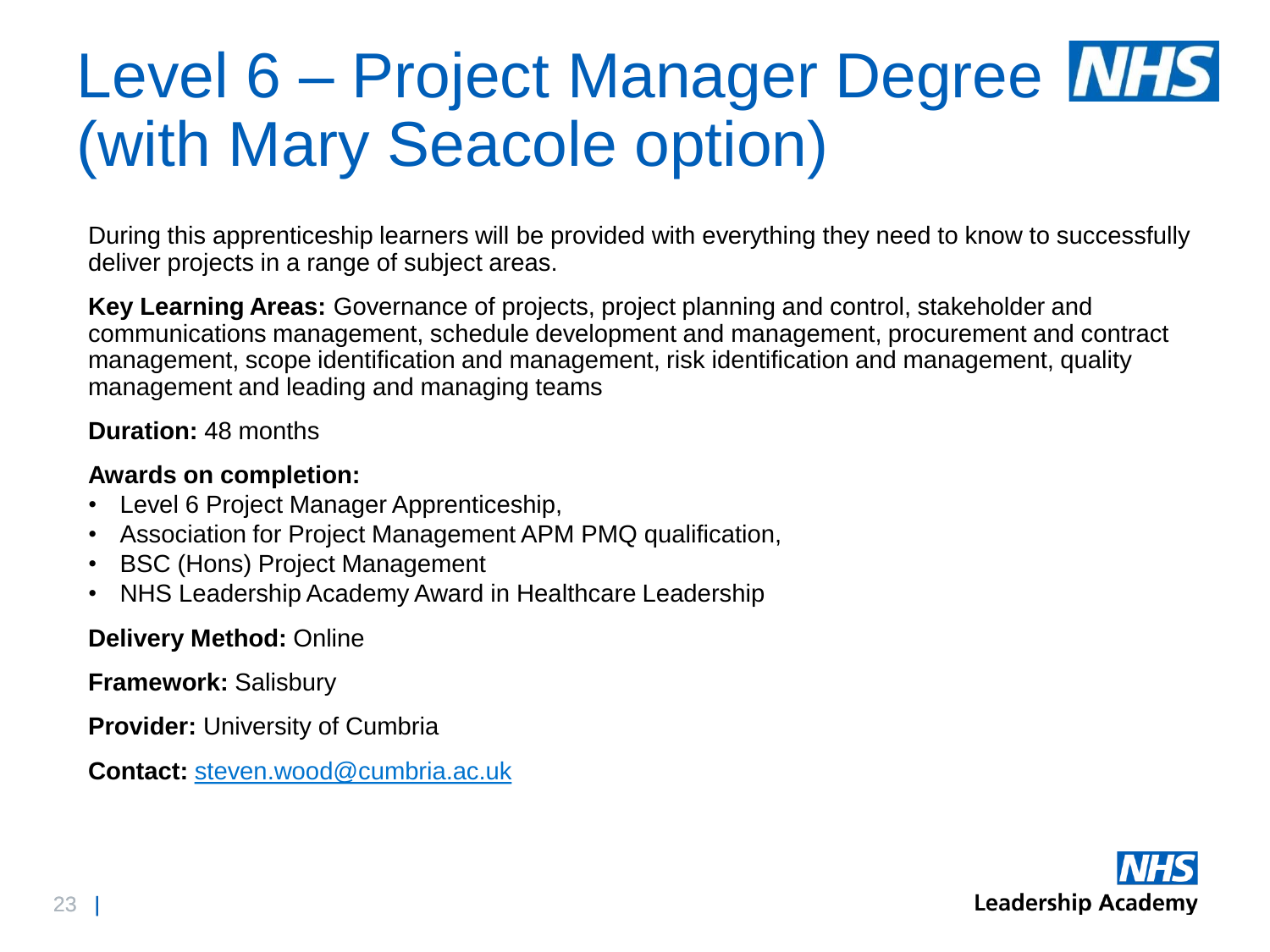## Level 7 – Systems Thinking Practitioner (with Mary Seacole)

Systems thinking practitioners support decision-makers in strategic and leadership roles to address complex problems. They deliver expert problem-solving and solutions whether that's within a single organisation, or in a multi-layer and multi-organisational context.

**Key Learning Areas:** core systems leadership skills, systems leadership in organisations and institutions, system of interest in complexity, working from within the existing system to build on potential, systems innovation, intervention skills and understanding and shaping systems dynamics.

#### **Duration:** 24-30 months

#### **Awards on completion:**

- Systems Thinking Practitioner Level 7 Apprenticeship
- SCiO Advanced Systems Practitioner Guide
- NHS Leadership Academy Award in Healthcare Leadership

**Entry Requirements:** Level 6 /Degree qualification or can demonstrate job role at relevant level

**Framework:** Salisbury

**Provider:** Together Training Ltd

**Contact:** [john.mcmahon@togethertraining.co.uk](mailto:john.mcmahon@togethertraining.co.uk)

**Next cohort start date:** Flexible – please speak to the provider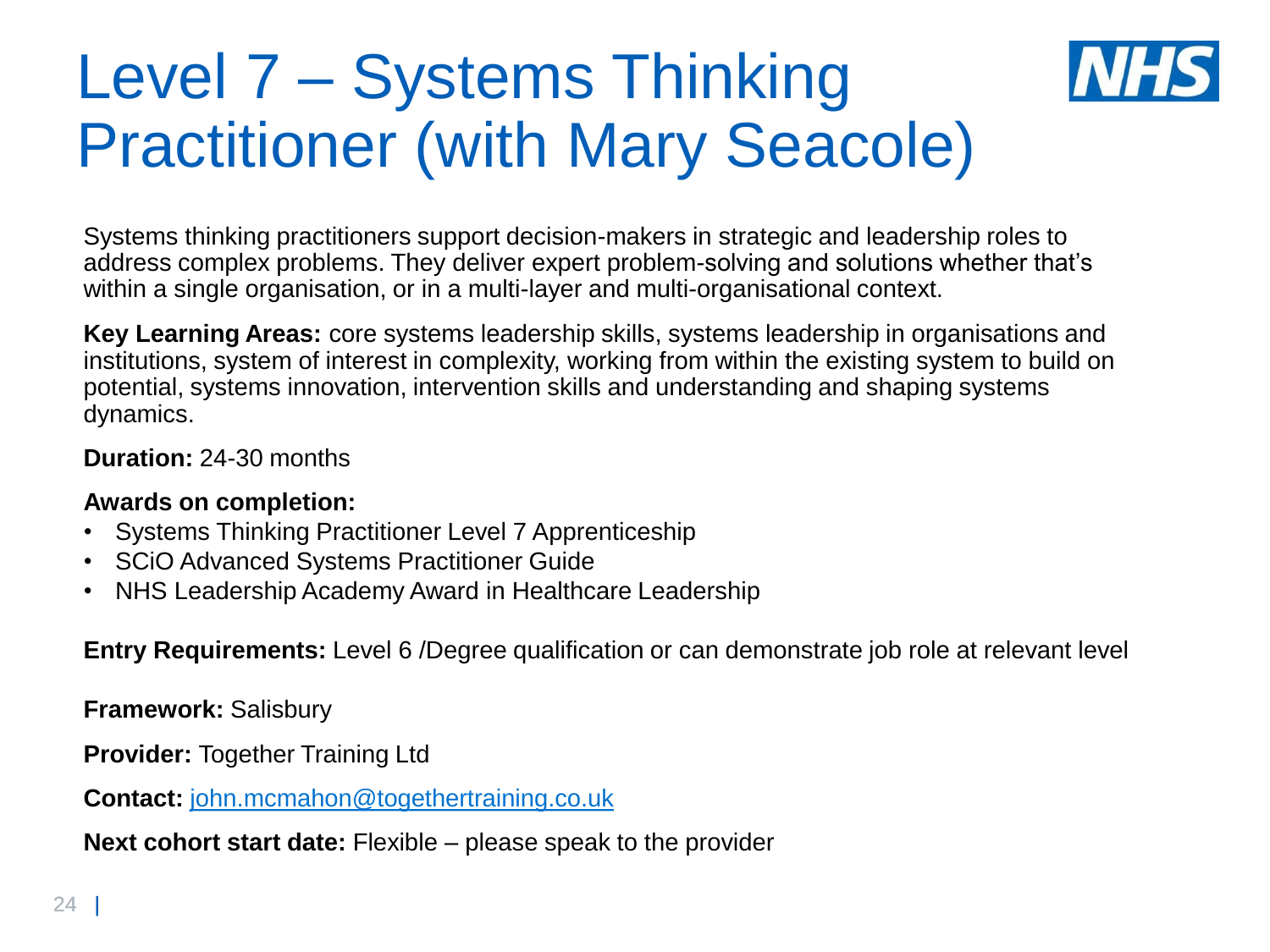# <span id="page-24-0"></span>Coaching / Mentoring Pathway





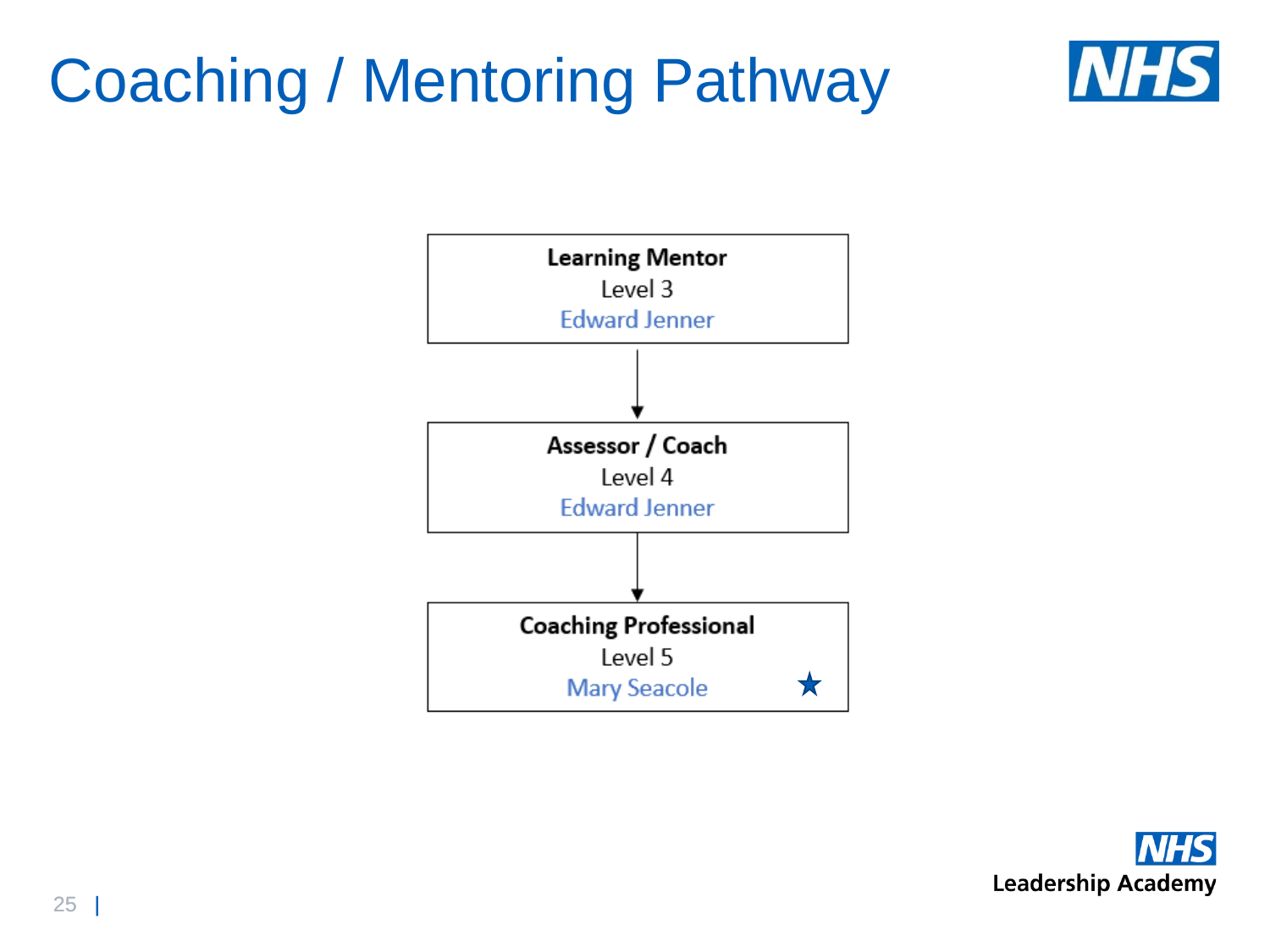# Level 5 – Coaching Professional (with Mary Seacole option)



This apprenticeship is for individuals who want to start their coaching journey and leaders who want to further develop their coaching understanding and expertise.

**Key Learning Areas:** Principles of coaching, building your coaching toolkit, developing client capability and coaching philosophy

**Duration:** 12 months

#### **Awards on completion:**

- Level 5 Coaching Professional Apprenticeship
- NHS Leadership Academy Award in Healthcare Leadership
- EMCC Accreditation (additional cost of £185)

**Delivery Method:** Online

**Framework:** Salisbury

**Provider:** BPP

**Contact:** [mikescarr@bpp.com](mailto:mikescarr@bpp.com)

#### **Next cohort start date:** September 2022

Webinars with further information on this Apprenticeship are taking place on 13<sup>th</sup> July and 27<sup>th</sup> July 12pm – 1pm, if you would like to attend please email [Apprenticeship@leadershipacademy.nhs.uk](mailto:Apprenticeship@leadershipacademy.nhs.uk)

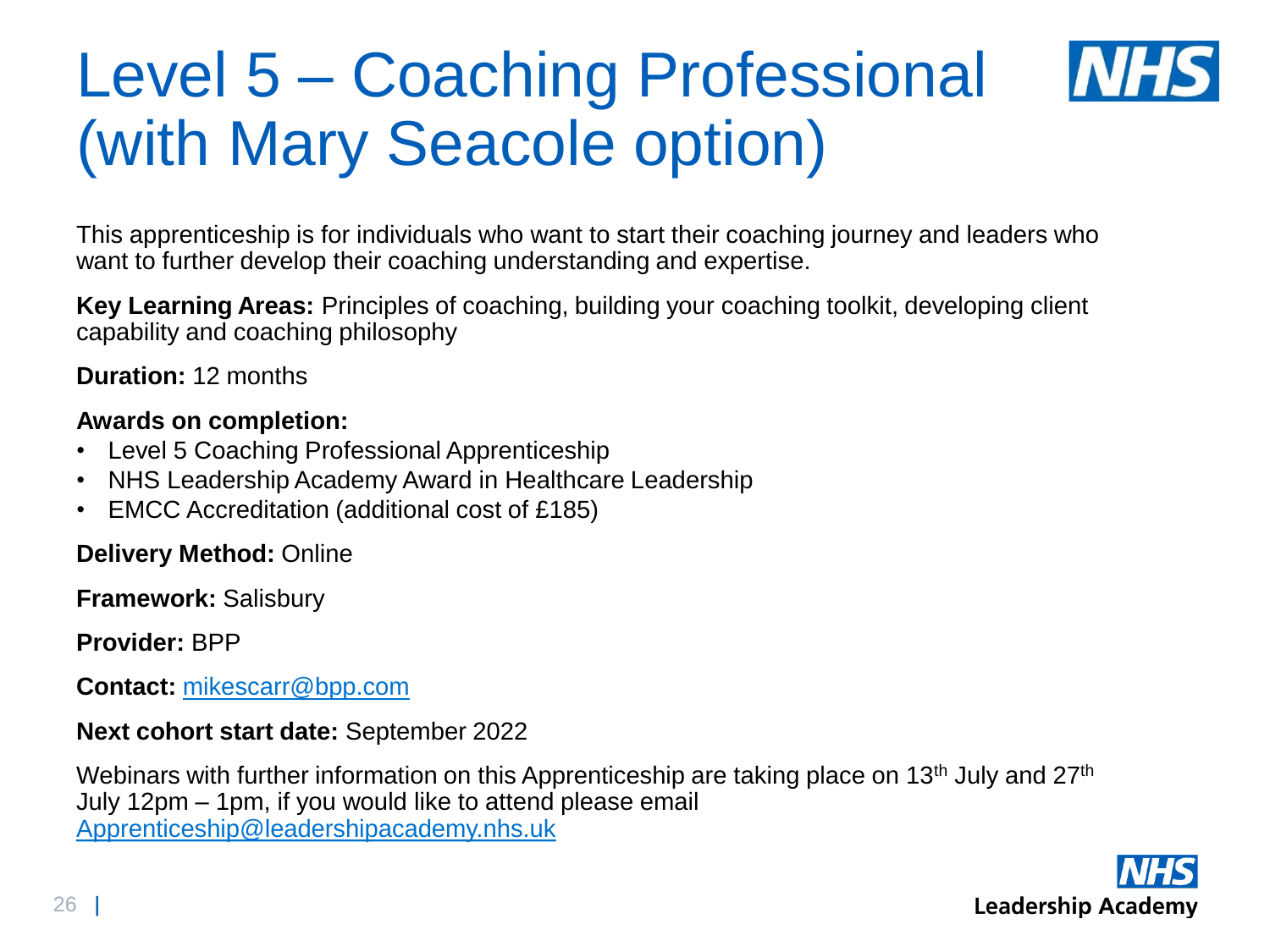# <span id="page-26-0"></span>Digital Pathway





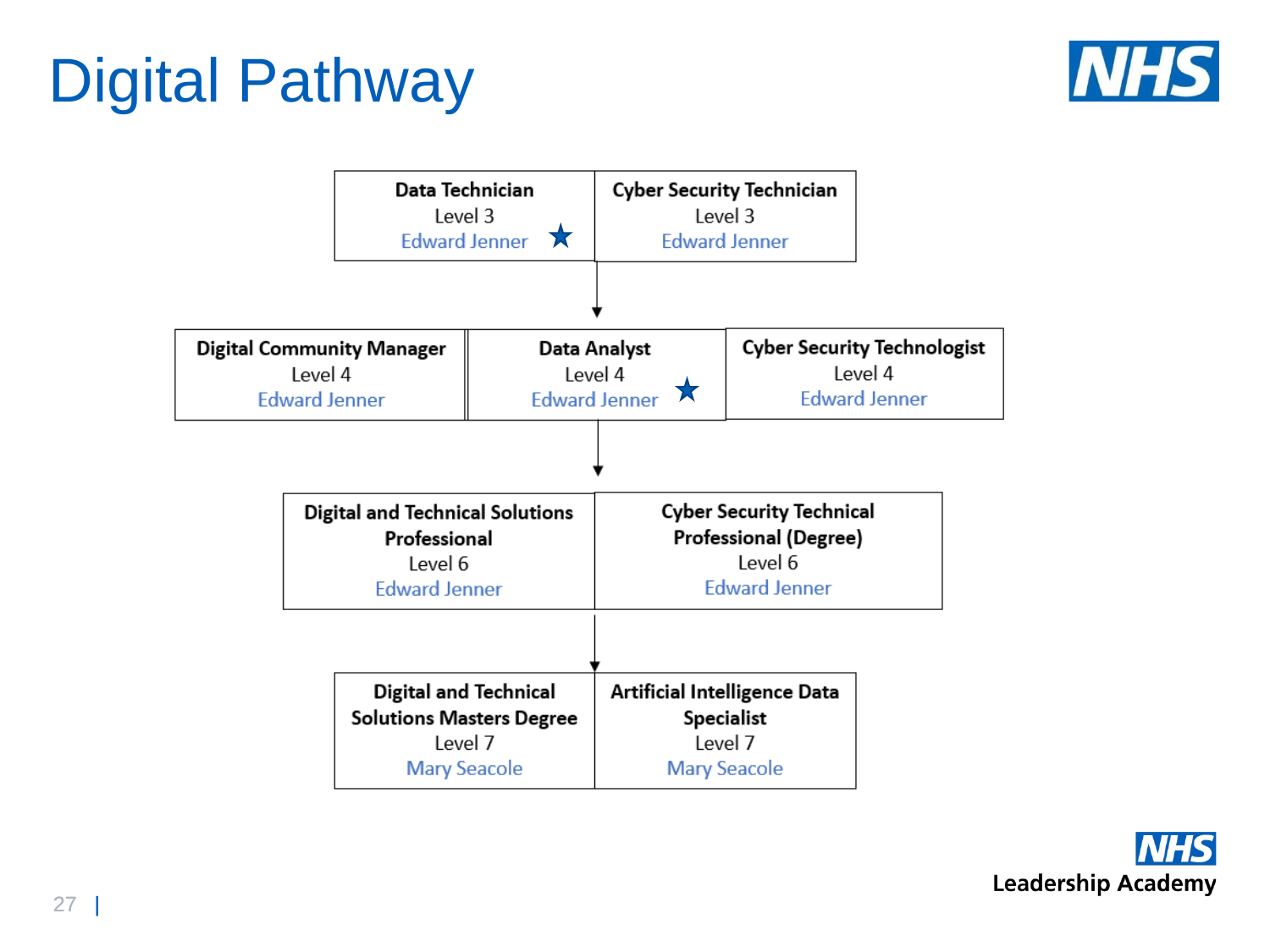# Level 3 – Data Technician (with Edward Jenner)



This apprenticeship will build learners capabilities in maximising the value of data.

**Key Learning Areas:** Value of data, data types, sourcing, extracting and preparing data, communication methods, telling a data driven story, creating reports, analytical insights, extracting value from your data and performing deeper analysis.

**Duration:** 15 months

#### **Awards on completion:**

- Level 3 Data Technician Apprenticeship
- NHS Leadership Academy Award in Leadership Foundations

**Delivery Method:** Online

**Framework:** Salisbury

**Provider:** BPP

**Contact:** [mikescarr@bpp.com](mailto:mikescarr@bpp.com)

#### **Next cohort start date:** July 2022

Webinars with further information on this Apprenticeship are taking place on May  $3<sup>rd</sup> 12<sup>pm</sup> -$ 1pm and  $17<sup>th</sup>$  May 1pm – 2pm, if you would like to attend please email [Apprenticeship@leadershipacademy.nhs.uk](mailto:Apprenticeship@leadershipacademy.nhs.uk)

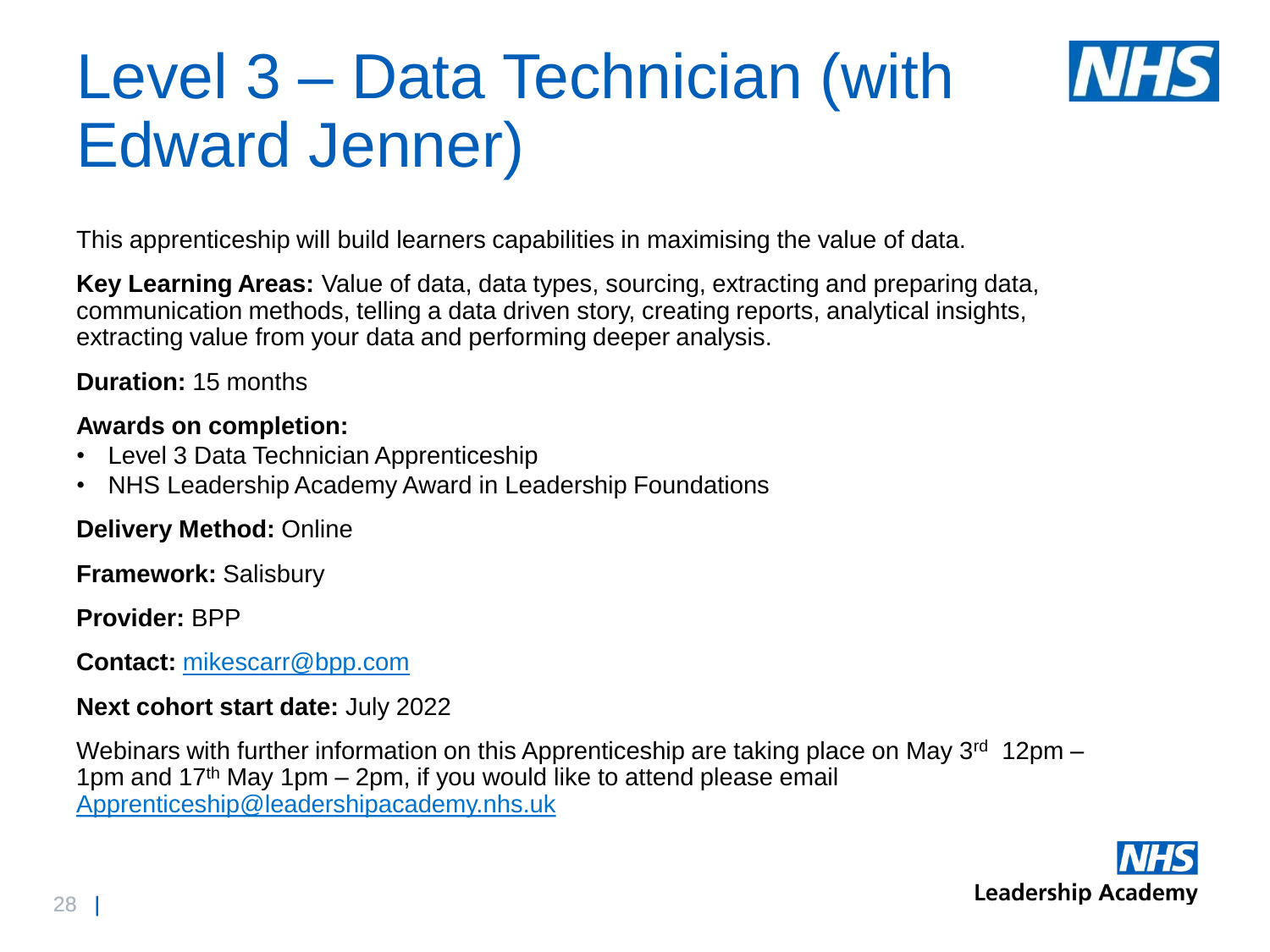# Level 3 – Data Citizen (Technician)(with Edward Jenner)



**Key Learning Areas:** Value of data, fundamental statistics, excel for data analysis, reporting on insights, data quality, validation and visualisation, storytelling and presenting with data, data compliance and security, risk and opportunities of emerging technologies and data integration

**Duration:** 13 months

#### **Awards on completion:**

- Cambridge Spark Data Essentials Certificate
- NHS Leadership Academy Award in Leadership Foundations

**Delivery Method:** Online

**Framework:** Salisbury

**Provider:** Cambridge Spark

**Contact:** [contact@cambridgespark.com](mailto:contact@cambridgespark.com)

**Next cohort start date:** July 2022, September 2022 and November 2022

Full details can be found here: [Data Apprenticeships for the NHS \(cambridgespark.com\)](https://info.cambridgespark.com/nhs-data-apprenticeships?utm_campaign=Partnership%20Lead%20Gen%20Drive&utm_source=NHS%20Landing%20Page&utm_medium=NHS%20Leadership%20Academy)

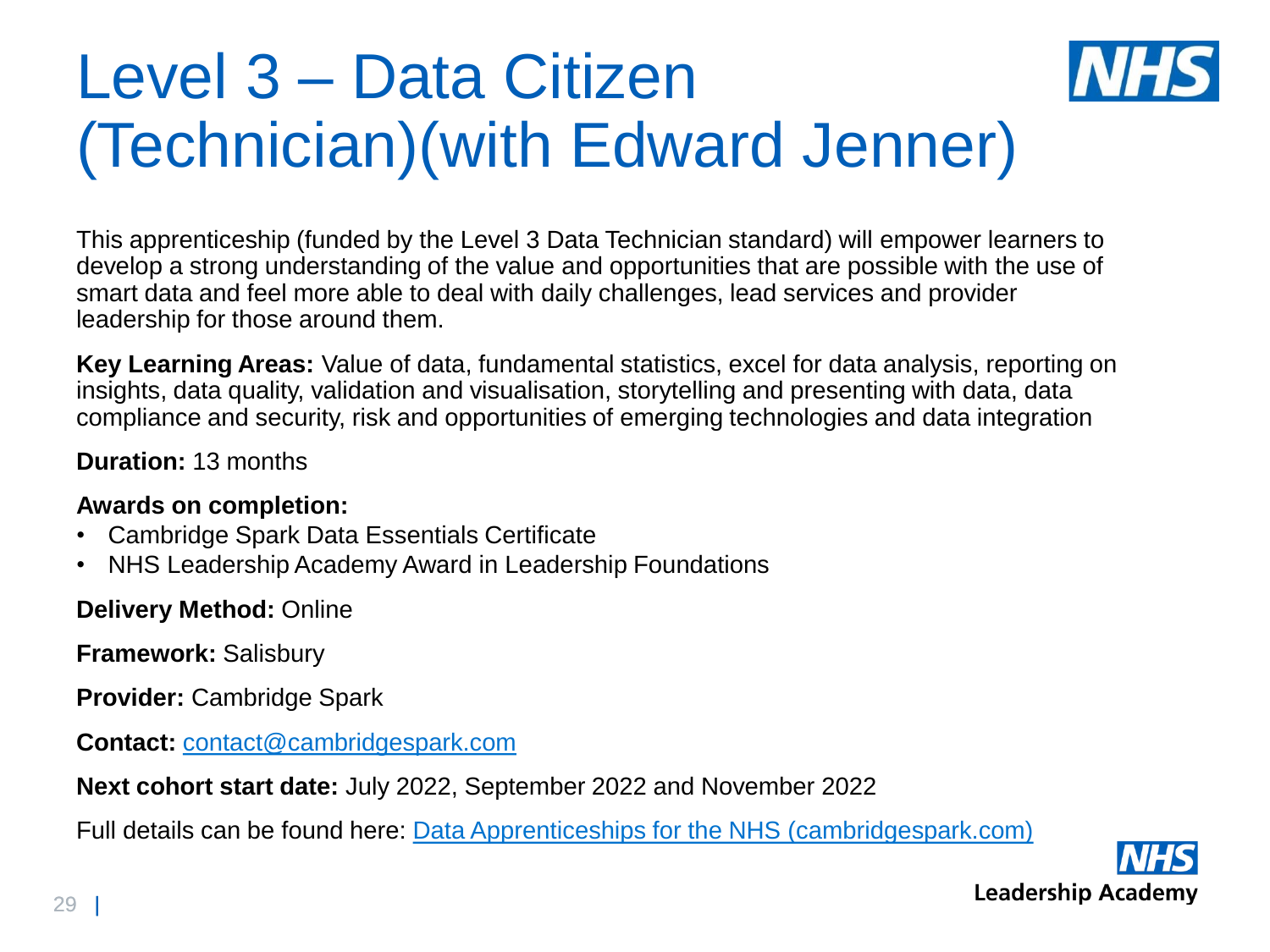# Level 4 – Data Analyst (with Edward Jenner)



**Key Learning Areas:** Commercial fundamentals, Microsoft Excel as a data analysis tool, programming in Python and R, use of data visualisation tools, reporting, working with large amounts of complex data, data mining and forecasting.

**Duration:** 21 months

#### **Awards on completion:**

- Level 4 Data Analyst Apprenticeship
- NHS Leadership Academy Award in Leadership Foundations

**Delivery Method:** Online

**Framework:** Salisbury

**Provider:** BPP

**Contact:** [mikescarr@bpp.com](mailto:mikescarr@bpp.com)

#### **Next cohort start date:** August 2022

Webinars with further information on this Apprenticeship are taking place on May  $3^{\text{rd}}$  12pm – 1pm and  $17<sup>th</sup>$  May 1pm – 2pm, if you would like to attend please email [Apprenticeship@leadershipacademy.nhs.uk](mailto:Apprenticeship@leadershipacademy.nhs.uk)

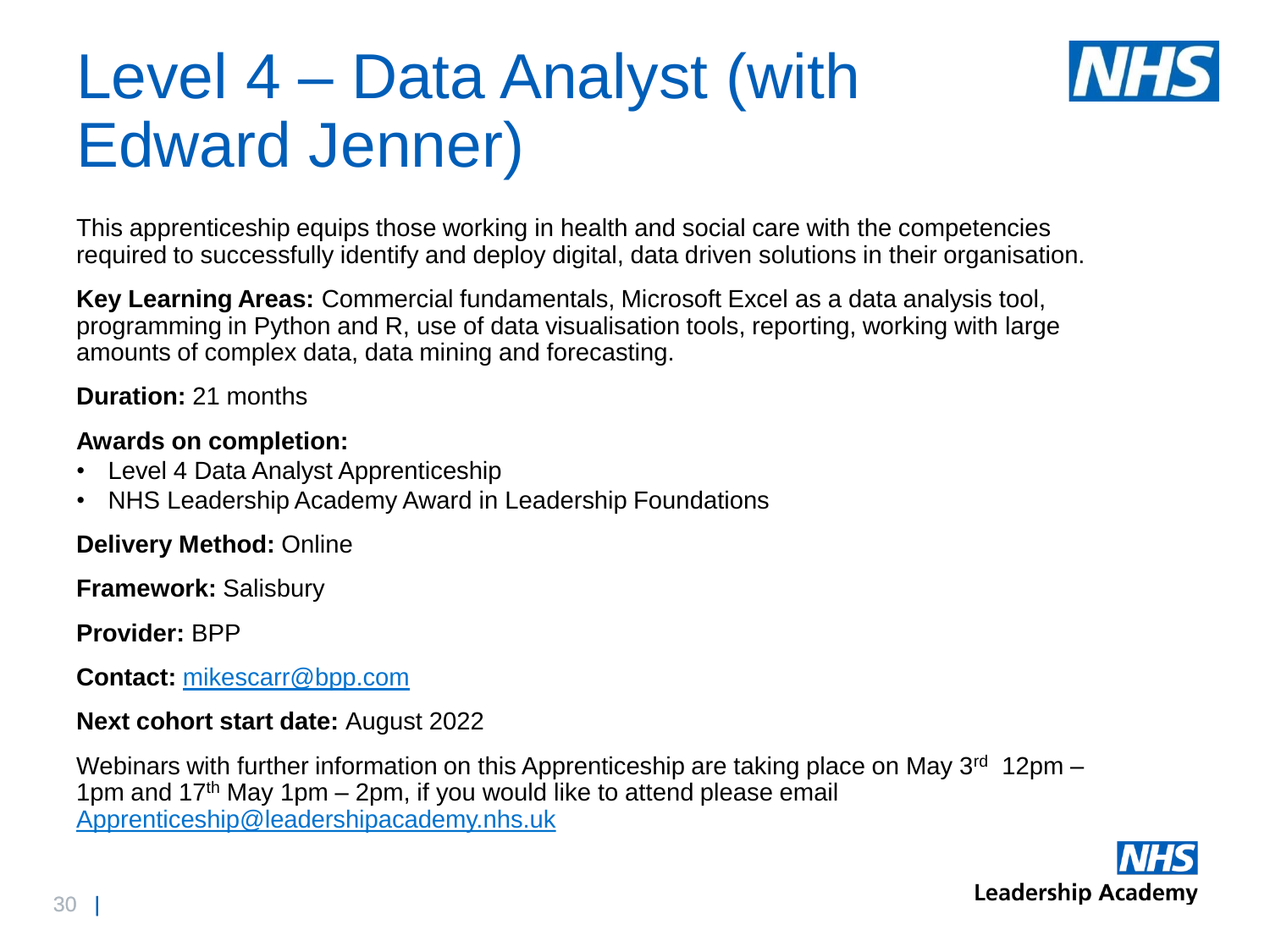# Level 4 – Data Digital Development Lead (Analyst)(with Edward Jenner)

This apprenticeship (funded by the Level 4 Data Analyst Apprenticeship Standard) equips those working in health and social care with the competencies required to successfully identify and deploy digital, data driven solutions in their organisation.

**Key Learning Areas:** Digital business, digital growth mindset, business analysis and problem solving, stakeholder management, digital leadership and change management, storytelling and presenting with data and the ethics of data

**Duration:** 14 months

#### **Awards on completion:**

- Level 4 Data Analyst Apprenticeship
- NHS Leadership Academy Award in Leadership Foundations

**Delivery Method:** Online

**Framework:** Salisbury

**Provider:** Cambridge Spark

**Contact:** [contact@cambridgespark.com](mailto:contact@cambridgespark.com)

**Next cohort start date:** July 2022, September 2022 and November 2022

Full details can be found here: [Data Apprenticeships for the NHS \(cambridgespark.com\)](https://info.cambridgespark.com/nhs-data-apprenticeships?utm_campaign=Partnership%20Lead%20Gen%20Drive&utm_source=NHS%20Landing%20Page&utm_medium=NHS%20Leadership%20Academy)

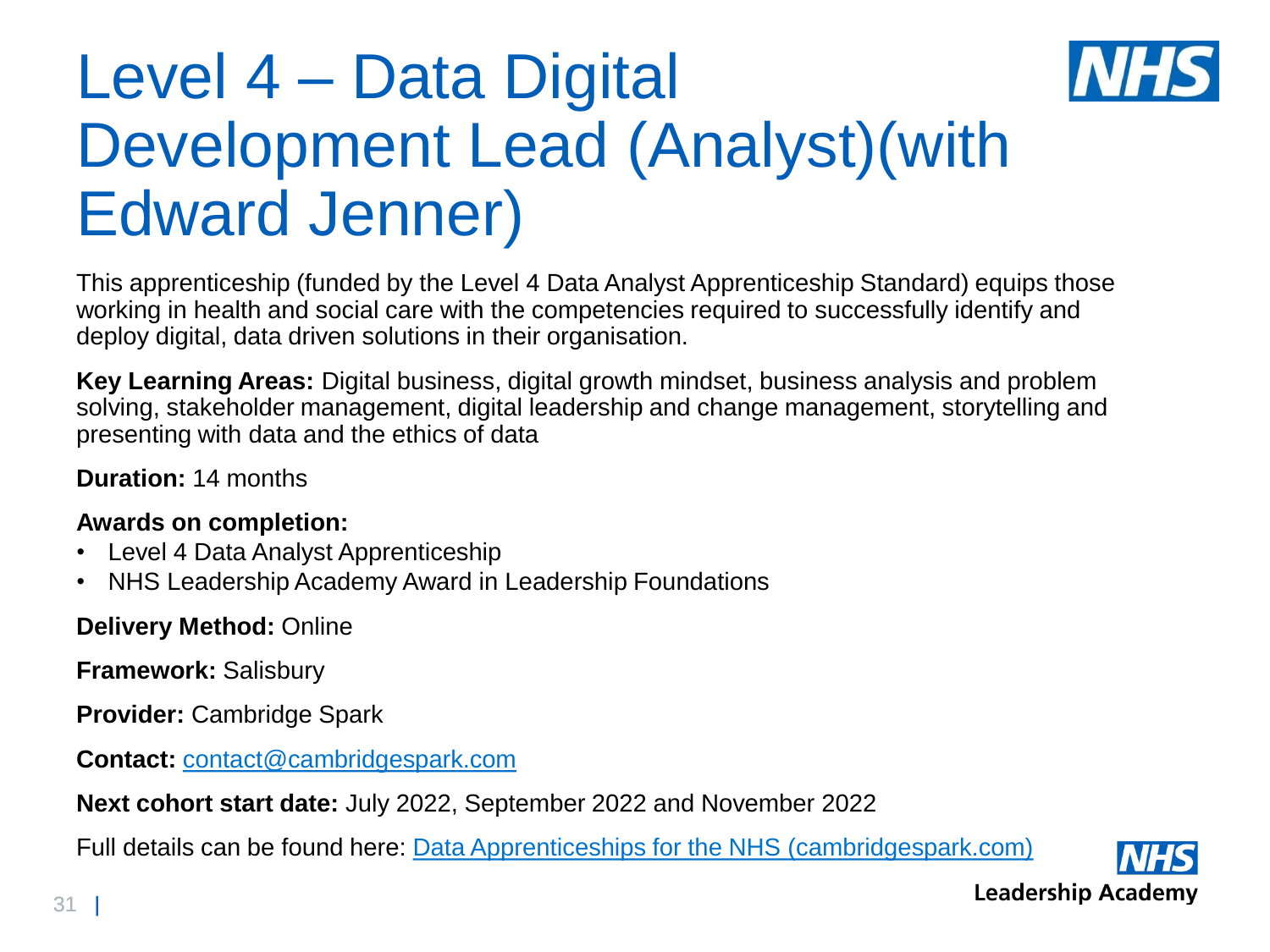

# <span id="page-31-0"></span>Sustainability Pathway

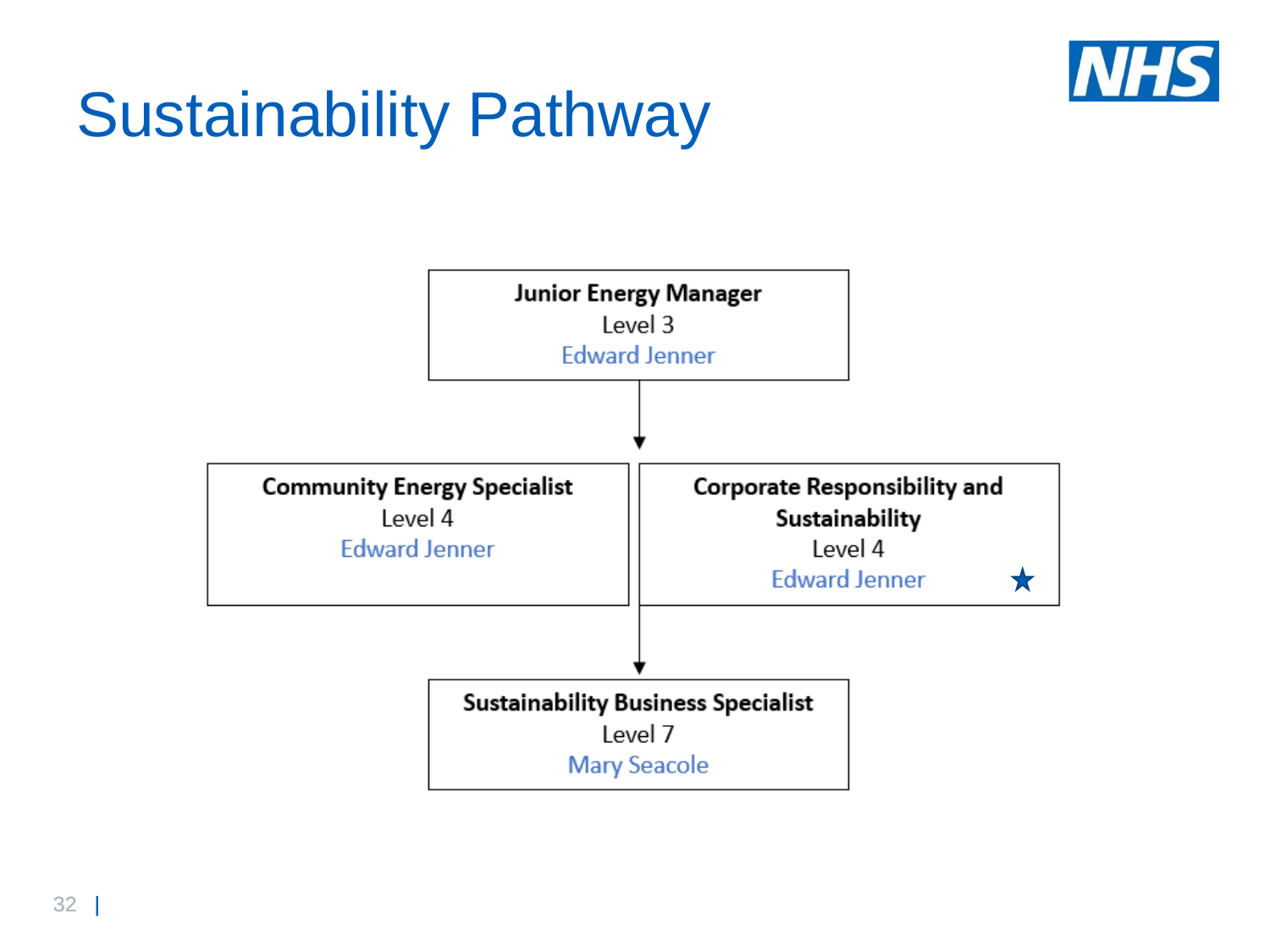## Corporate Responsibility and Sustainability – Level 4 (with Edward Jenner)



**Key Learning Areas:** developing strategies, identify and building relationships, corporate responsibility and sustainability data, quality assurance and risks.

**Duration:** 24 – 30 Months dependent upon prior experience

#### **Awards on completion:**

- Corporate Responsibility and Sustainability Practitioner Apprenticeship Standard L4
- Institute of Corporate Responsibility and Sustainability (ICRS) Membership
- NHS Leadership Academy Award in Leadership Foundations

**Delivery Method:** Online

**Framework:** Salisbury

**Provider:** MBKB

**Contact:** [train@mbkbgroup.com](mailto:mark@mbkbgroup.com)

**Next cohorts:** Flexible – please speak to the provider

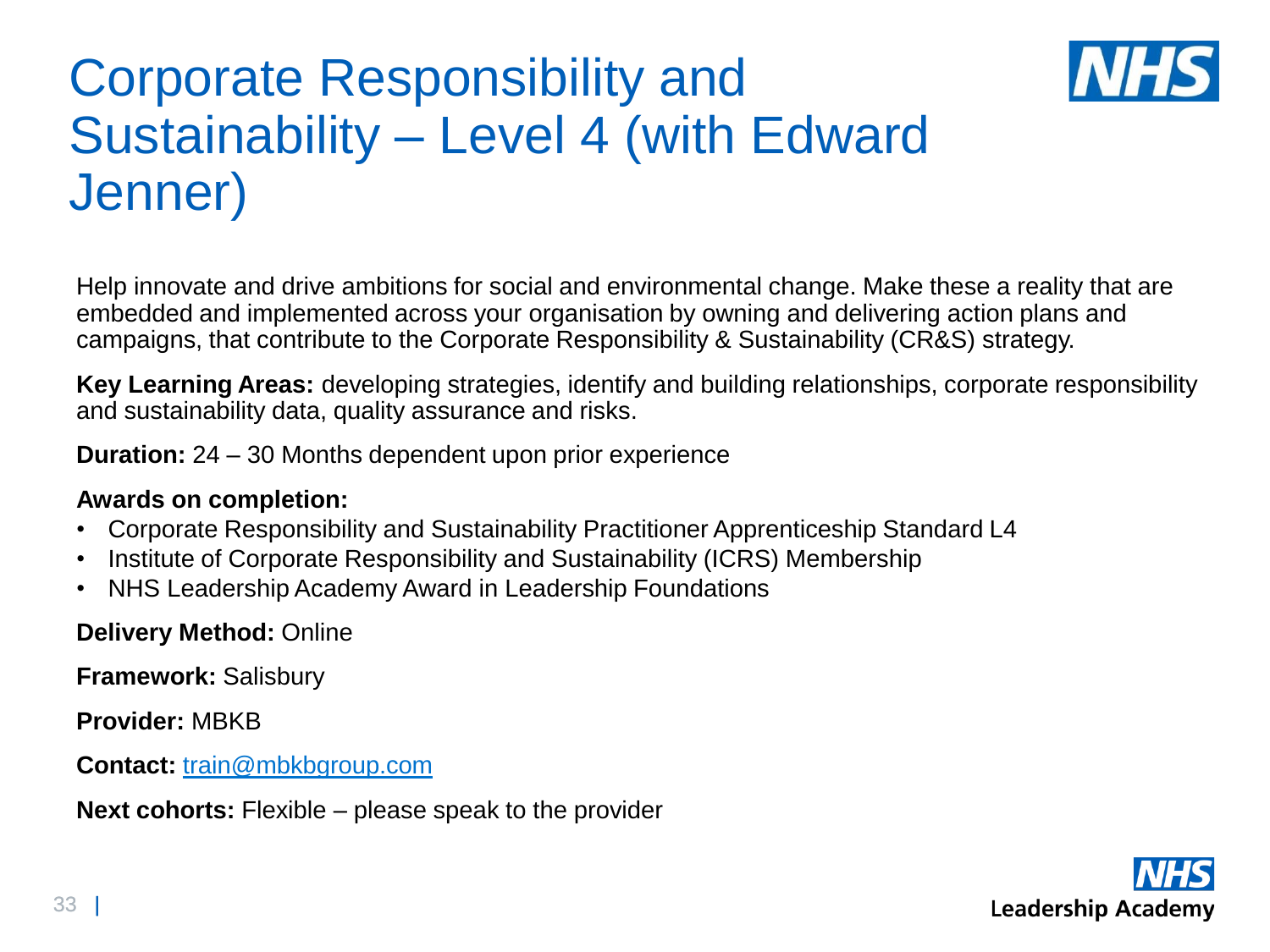

## <span id="page-33-0"></span>HR / Learning and Development Pathway



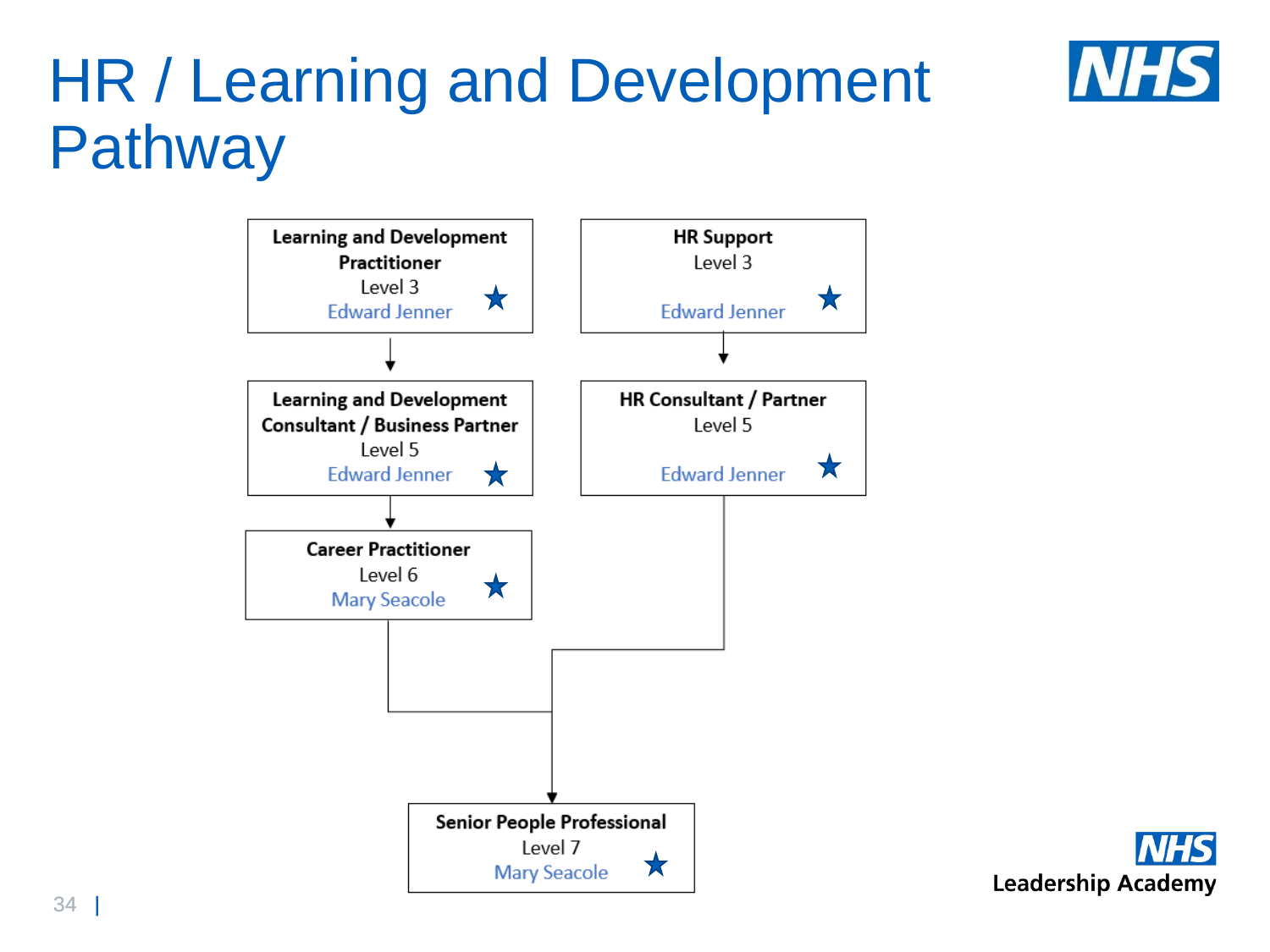### Learning and Development Practitioner – MHS Level 3 (with Edward Jenner)

Learning and Development Practitioners will assist individuals or organisations with identifying learning and training needs as well as being responsible for developing and sourcing training solutions.

**Key Learning Areas:** Business and commercial understanding, Technical expertise, Training and learning design, Identification of training and learning needs, Evaluation, the function of learning and development, Developing a learning culture, Budget and resource management

**Duration:** 18-24 months dependent upon prior experience

#### **Qualifications achieved:**

- Learning and Development Practitioner Apprenticeship Standard L3
- Associate membership of the Chartered Institute of Personnel and Development (CIPD)
- NHS Leadership Academy Award in Leadership Foundations

**Delivery Method:** Online

**Framework:** Salisbury

**Provider: Together Training Ltd** 

**Contact:** [john.mcmahon@togethertraining.co.uk](mailto:john.mcmahon@togethertraining.co.uk)

**Next cohorts:** Flexible – please speak to the provider

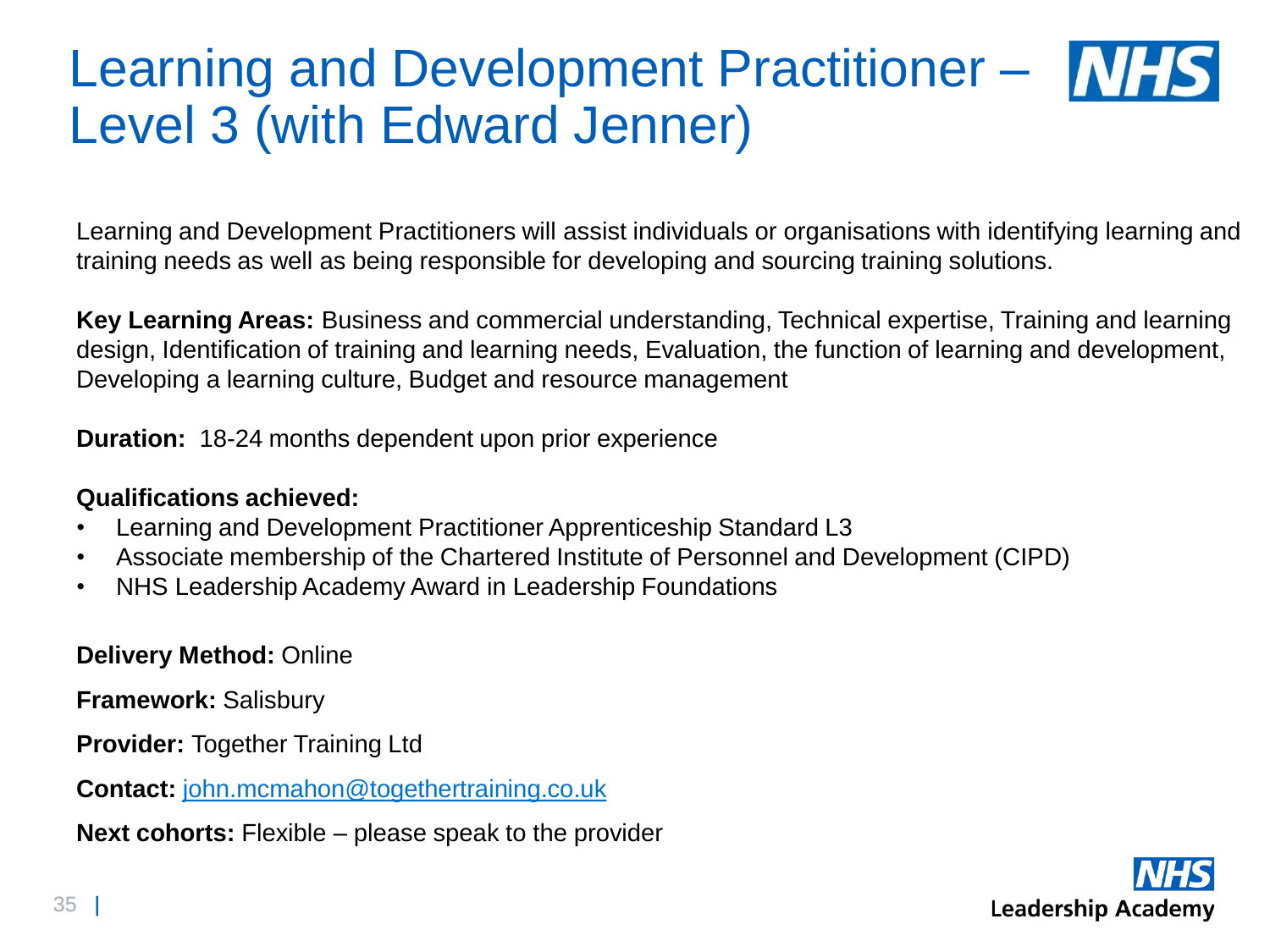## HR Support – Level 3 (with Edward Jenner) **NHS**

Work as part of the HR function delivering front line support to managers and employees. This would include working on a range of HR processes, from recruitment to retirement; using HR systems to keep records and working with the organisation on HR changes.

**Key Learning Areas:** Understanding organisations and human resources, developing yourself as an effective HR professional, resourcing talent, learning and development through coaching and mentoring, managing employee performance, managing employment relations, managing change in organisations, human resources and data analytics.

**Duration:** 14 **-**18 months **Framework for both providers:** Salisbury

**Provider: Together Training Ltd** 

**Contact:** [john.mcmahon@togethertraining.co.uk](mailto:john.mcmahon@togethertraining.co.uk)

**Delivery Method:** Online

#### **Qualifications achieved:**

- CIPD Level 3 Foundation Diploma in Human Resources Practice
- NHS Leadership Academy Award in Leadership Foundations

#### **Next cohorts:** Flexible

**Provider:** MBKB Ltd

**Contact:** [train@mbkbgroup.com](mailto:mark@mbkbgroup.com) 

**Delivery Method:** Online

#### **Qualifications achieved:**

- HR Support Apprenticeship Level 3
- NHS Leadership Academy Award in Leadership Foundations

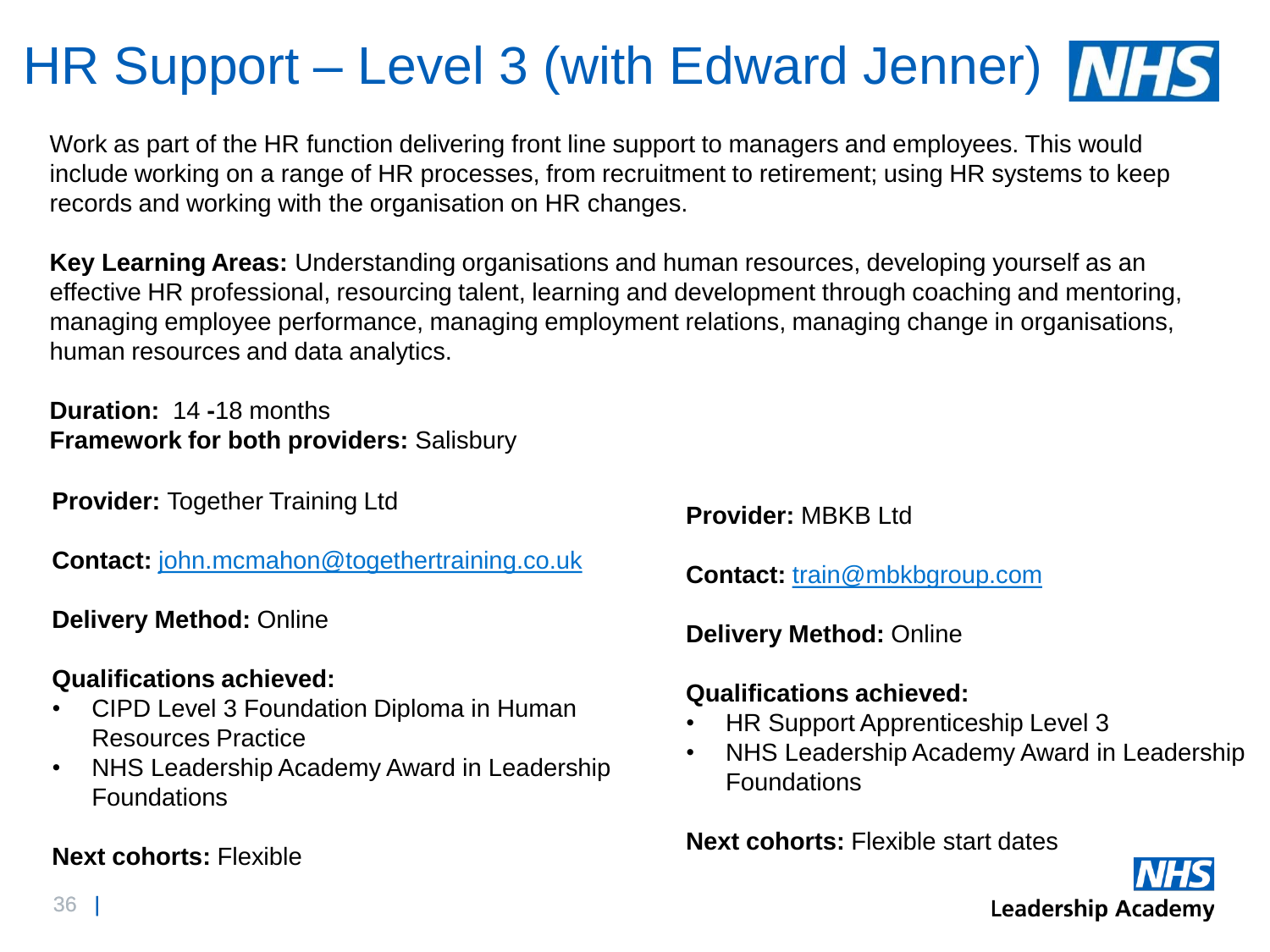### Learning and Development Consultant / **INF** Business Partner – Level 5 (with Edward Jenner)

Learning and development consultant business partner is accountable for ensuring Learning and development contributes to, and influences, improved performance in the workplace at an individual, team and organisation level.

**Key Learning Areas:** Business understanding, learning and development consultancy, developing a learning culture, budget and resource management, facilitation skills, relationship management.

**Duration:** 18-24 months dependent upon prior experience

#### **Qualifications achieved:**

- Learning and Development Consultant Apprenticeship L5
- NHS Leadership Academy Award in Leadership Foundations

**Delivery Method:** Online

**Framework:** Salisbury

**Provider: Together Training Ltd** 

**Contact:** [john.mcmahon@togethertraining.co.uk](mailto:john.mcmahon@togethertraining.co.uk)

**Next cohorts:** Flexible please speak to the provider

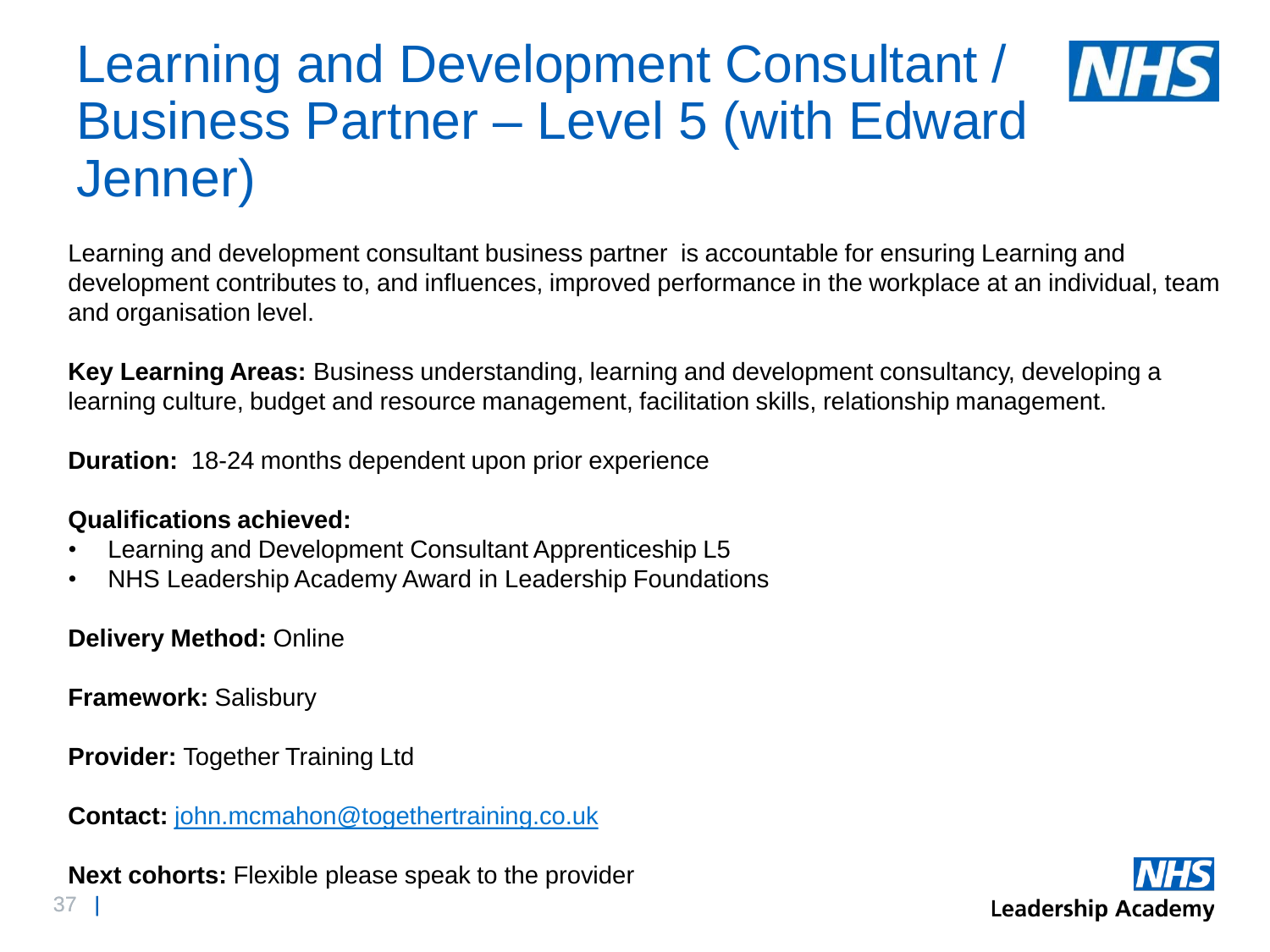## HR Consultant / Partner – Level 5 (with Edward Jenner)



Use your HR expertise to provide and lead the delivery of HR solutions to organisational challenges, together with tailored advice to the organisation in a number of HR areas.

**Key Learning Areas:** Developing professional practice, business issues and the context of human resources, managing and coordinating the human resource function, using information in human resources, resourcing and talent planning, improving organisational performance, employee engagement, employment law.

**Duration:** 18 - 24 months **Framework for both providers:** Salisbury

**Provider: Together Training Ltd** 

**Contact:** [john.mcmahon@togethertraining.co.uk](mailto:john.mcmahon@togethertraining.co.uk)

**Delivery Method:** Online

**Qualifications achieved:** 

- HR Consultant Apprenticeship Level 5
- NHS Leadership Academy Award in Leadership Foundations

**Next cohorts:** Flexible

**Provider:** MBKB

**Contact:** [train@mbkbgroup.com](mailto:mark@mbkbgroup.com) 

**Delivery Method:** Online

#### **Qualifications achieved:**

- HR Consultant Apprenticeship Level 5
- Level 5 Associate Diploma in People Management
- NHS Leadership Academy Award in Leadership Foundations

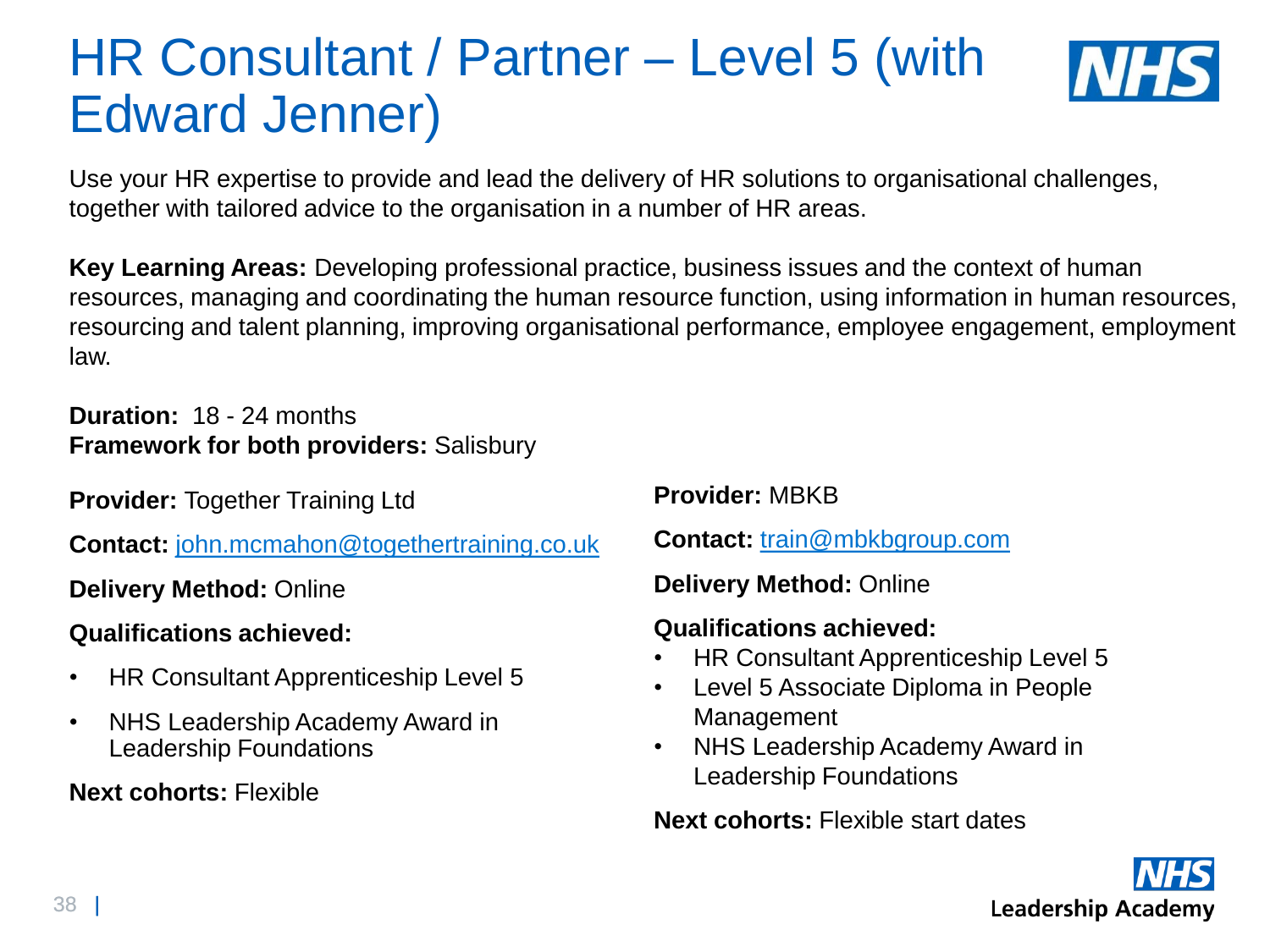#### Career Practitioner – Level 6 (with Mary **INF** Seacole)

Assisting individuals or organisations before or during career transitions to develop a career strategy, Career Practitioners are responsible for helping individuals assess their own strengths, values, beliefs and situation and connect them to the facilitate career transition.

**Key Learning Areas:** Theory of career development and critical reflection, developing career management skills to collaborate with others, using and manging information technology systems, delivering pedagogical skills and targeting appropriate clients, career assessment best practice, identifying career development objectives, preparing structured career development interactions, researching disseminate service and critical evaluation of policy, framework and support services.

**Duration:** 24 months

#### **Qualifications achieved:**

- OCR Level 6 Diploma in Career Guidance and Development
- NHS Leadership Academy Award in Healthcare Leadership

**Delivery Method:** Online **Framework:** Salisbury

**Provider:** Together Training Ltd

**Contact:** [john.mcmahon@togethertraining.co.uk](mailto:john.mcmahon@togethertraining.co.uk)

**Next cohorts:** Flexible - please speak to the provider

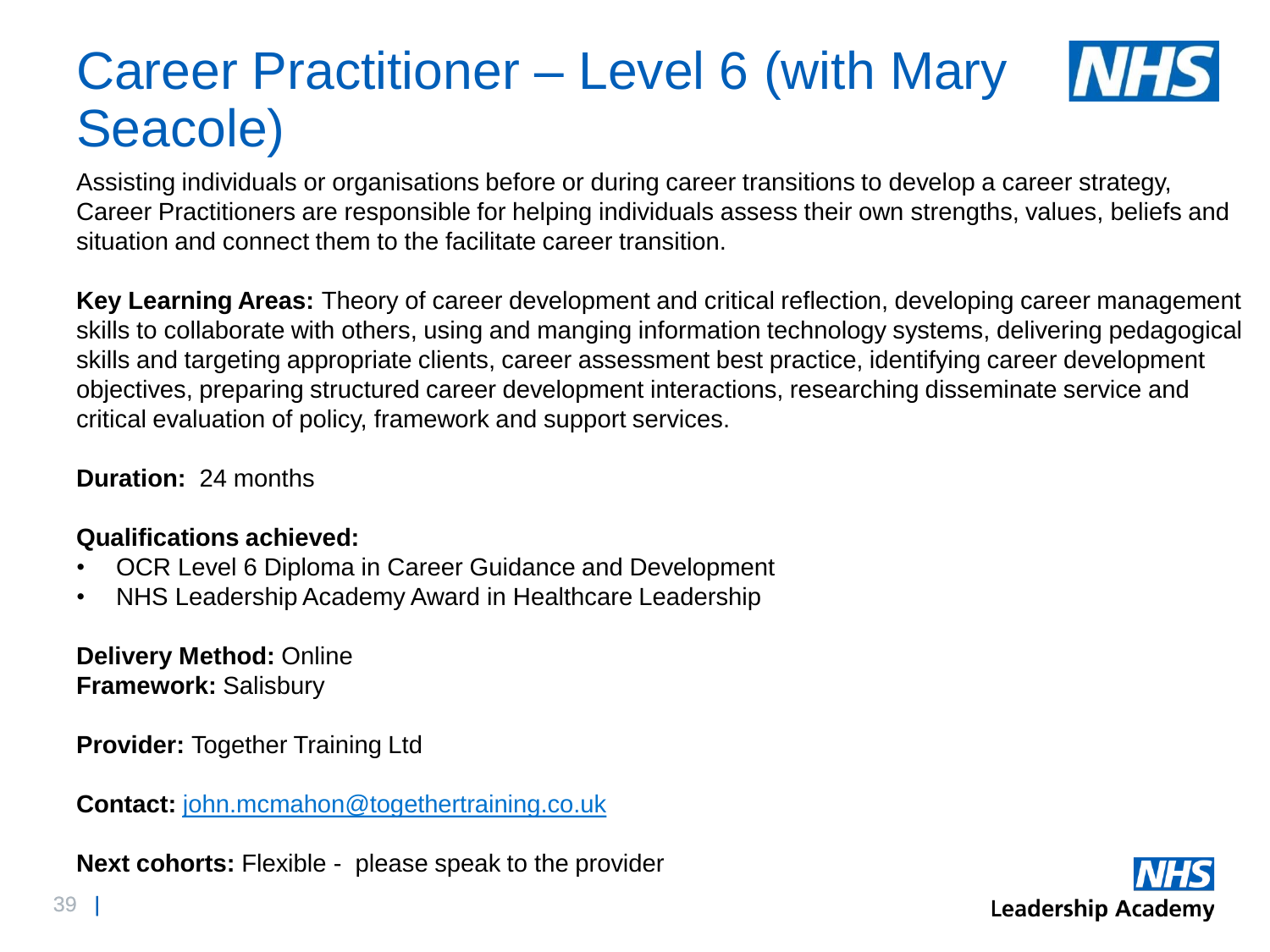## Level 7 – Senior People Professional (with Mary Seacole)

The role of a senior people professional is to improve people practices in organisation and drive organisational performance and effectiveness. They will champion the people agenda to create working environments and cultures that help get the best out of people, delivering great organisational outcomes.

**Key Learning Areas:** Core modules include – work and working lives in changing business environment, people management and development strategies for performance, personal effectiveness, ethics and business acumen and business research in people practice. Learners will then also undertake specialist units in HR, OD or L&D.

**Duration:** 36 months

#### **Qualifications achieved:**

- CIPD Level 7 Advanced Diploma
- NHS Leadership Academy Award in Healthcare Leadership

**Delivery Method:** Online **Framework:** Salisbury

**Entry Requirements:** Level 5 qualification in HR or equivalent relevant experience

**Provider:** Together Training Ltd **Contact:** [john.mcmahon@togethertraining.co.uk](mailto:john.mcmahon@togethertraining.co.uk)

**Next cohorts:** Flexible – please speak to the provider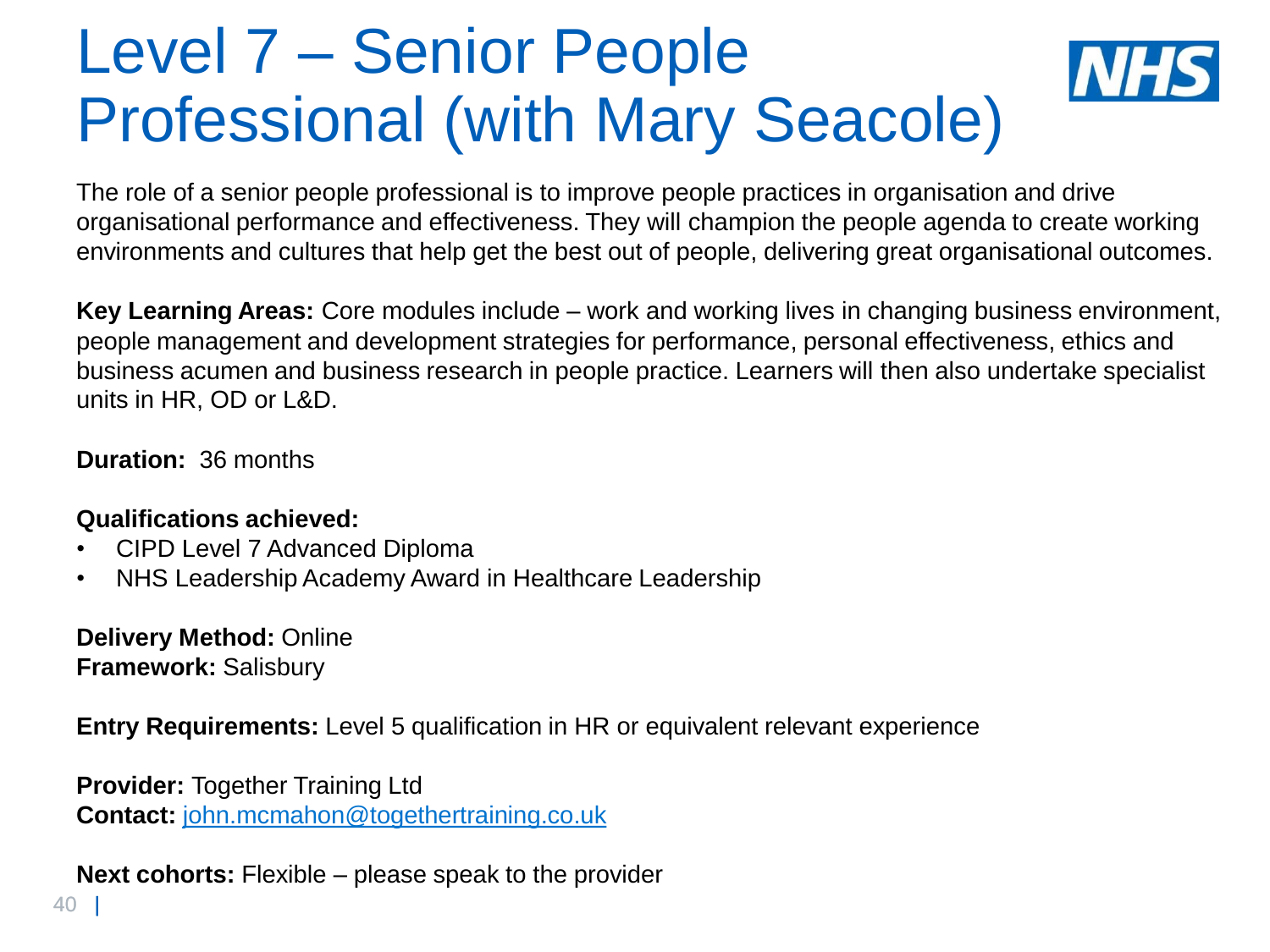## <span id="page-40-0"></span>Finance Pathway





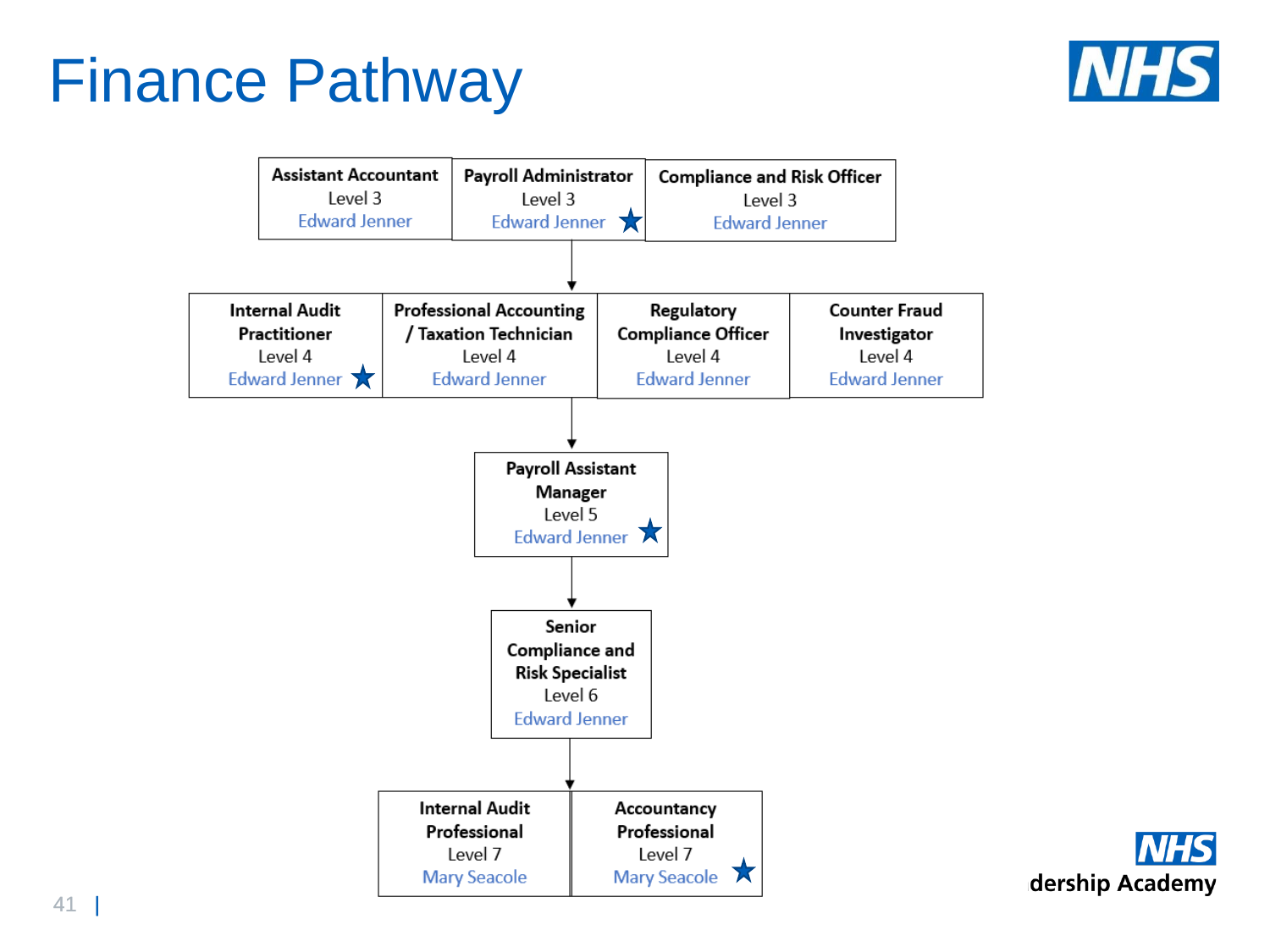

## Payroll Administrator – Level 3 (with Edward Jenner)

Payroll Administrators will typically, have responsibility for setting up and operating the payroll within the organisation they are employed or on behalf of another organisation.

**Key Learning Areas:** Business and customer awareness, payroll core, pensions for payroll, technical payroll, regulation and compliance, systems and processes, planning and prioritisation and analysis.

**Duration:** 14 - 18 Months dependent upon prior experience

#### **Awards on completion:**

- Payroll Administrator Apprenticeship Standard L3
- Chartered Institute of Payroll Professionals (CIPP) or Institute of Certified Bookkeepers (ICB) membership
- NHS Leadership Academy Award in Leadership Foundations

**Delivery Method:** Online

**Framework:** Salisbury

**Provider:** MBKB

**Contact:** [train@mbkbgroup.com](mailto:mark@mbkbgroup.com) 

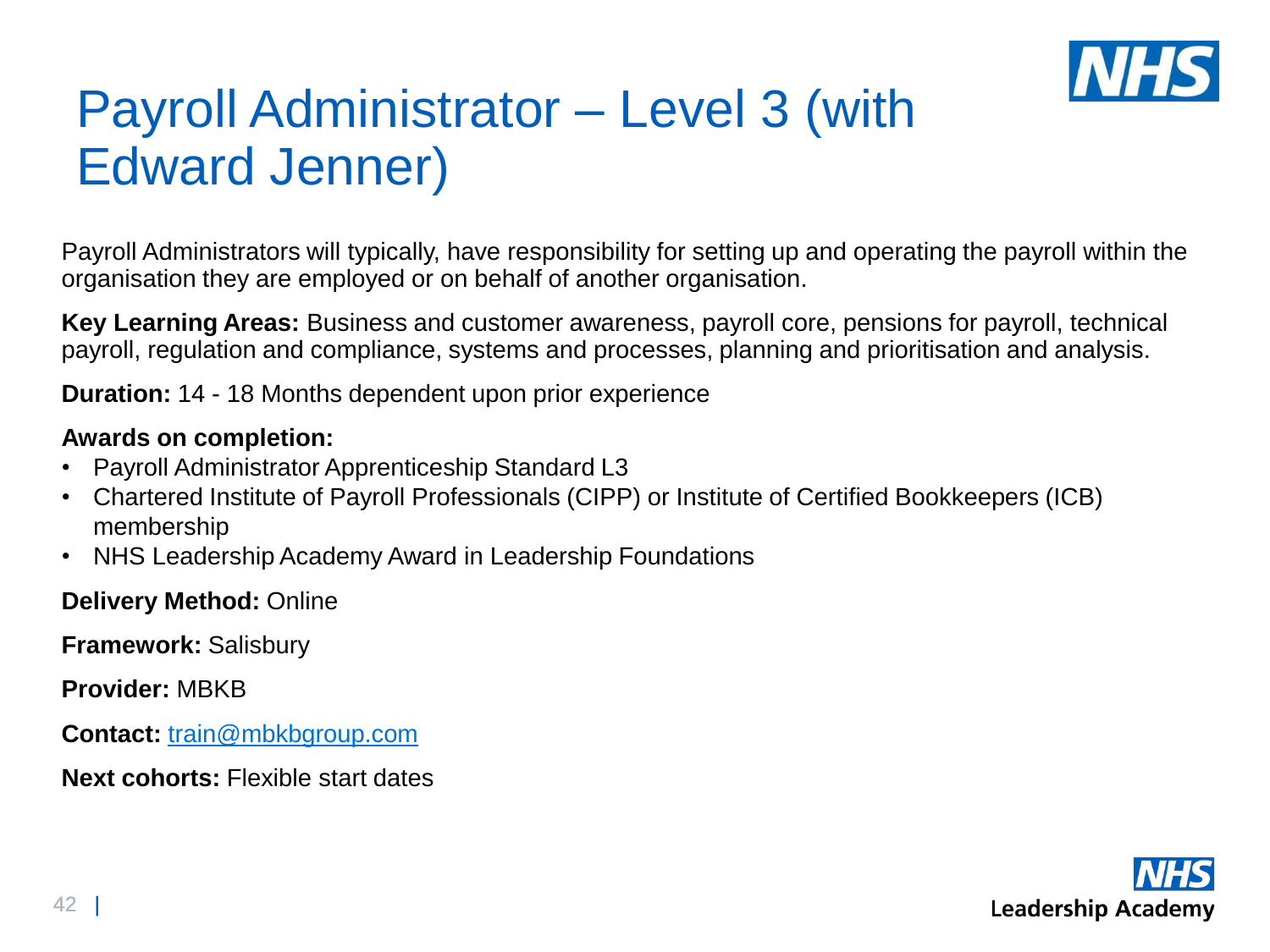

## Internal Audit Practitioner– Level 4 (with Edward Jenner)

The role of internal audit departments is to provide an independent, objective assurance and consulting activity to add value and improve an organisation's operations. Internal Audit Practitioner learners will become competent in undertaking all aspects of internal audit engagements.

**Key Learning Areas:** Commercial awareness, corporate governance and risk management, organisational business processes, risk and control / audit methodology, building relationships, communication, collaboration and data analytics.

**Duration:** 16-24 Months dependent upon prior experience

#### **Awards on completion:**

- Internal Audit Practitioner Apprenticeship Standard L4
- Certificates of Internal Audit and Business Risk
- IAP Award
- Chartered Institute of Internal Audit (CIIA) Membership
- NHS Leadership Academy Award in Leadership Foundations

**Delivery Method:** Online

**Framework:** Salisbury

**Provider:** MBKB

**Contact:** [train@mbkbgroup.com](mailto:mark@mbkbgroup.com)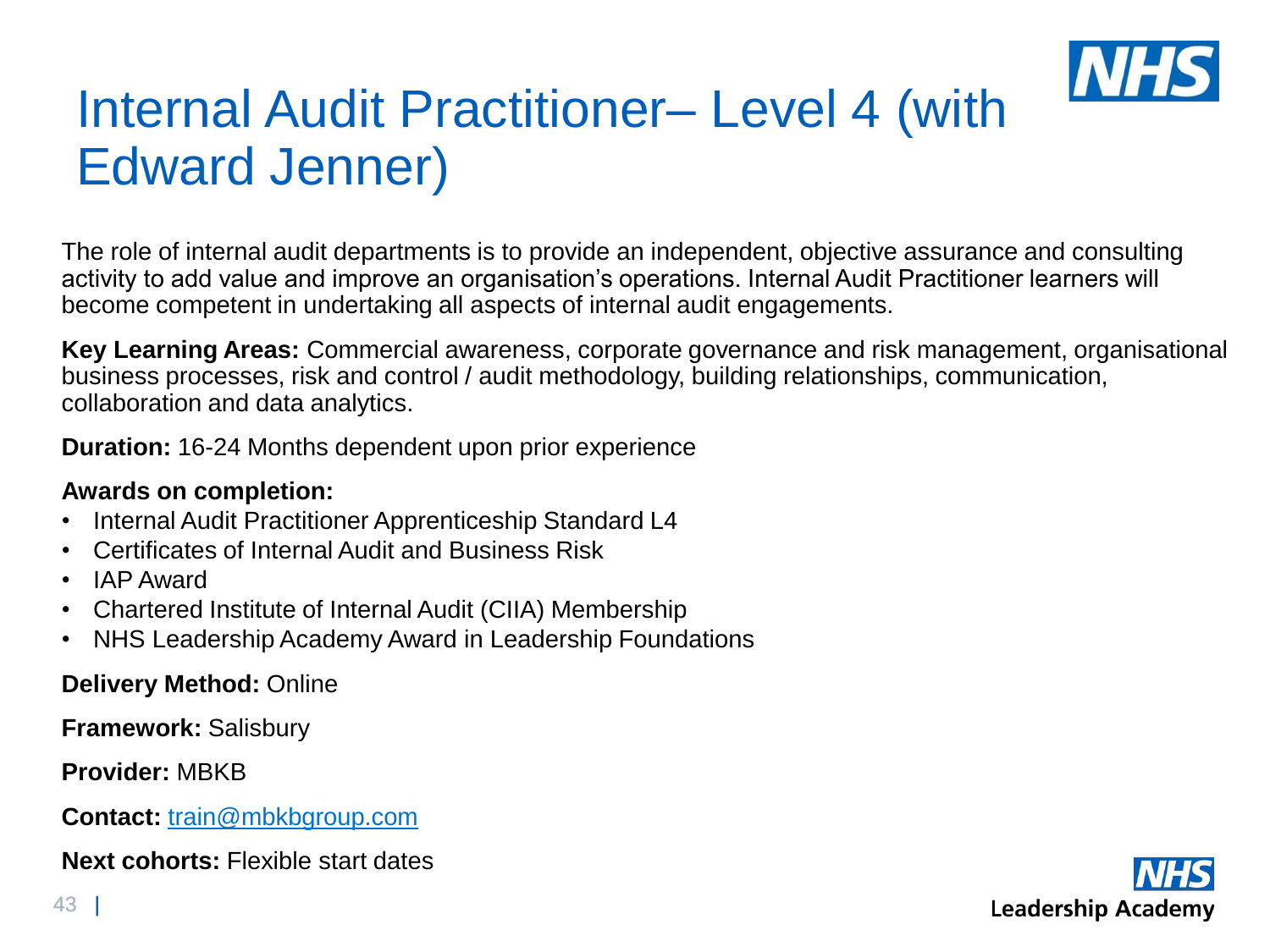## Payroll Assistant Manager – Level 5 (with Edward Jenner)

Payroll Assistant Managers will be responsible for the day to day efficient running of a payroll team, managing the collation of data and the allocation of team resources to achieve the departments duties.

**Key Learning Areas:** payroll process management, fraud and compliance, stakeholder mapping, high performance teams, planning and decision making, quality, pensions, GDPR / data protection and off payroll working.

**Duration:** 15-24 Months dependent upon prior experience

#### **Awards on completion:**

- Payroll Assistant Manager Level 5 Apprenticeship
- Chartered Institute of Payroll Professionals (CIPP) or Institute of Certified Bookkeepers (ICB) membership
- NHS Leadership Academy Award in Leadership Foundations

**Delivery Method:** Online

**Framework:** Salisbury

**Provider:** MBKB

**Contact:** [train@mbkbgroup.com](mailto:mark@mbkbgroup.com) 

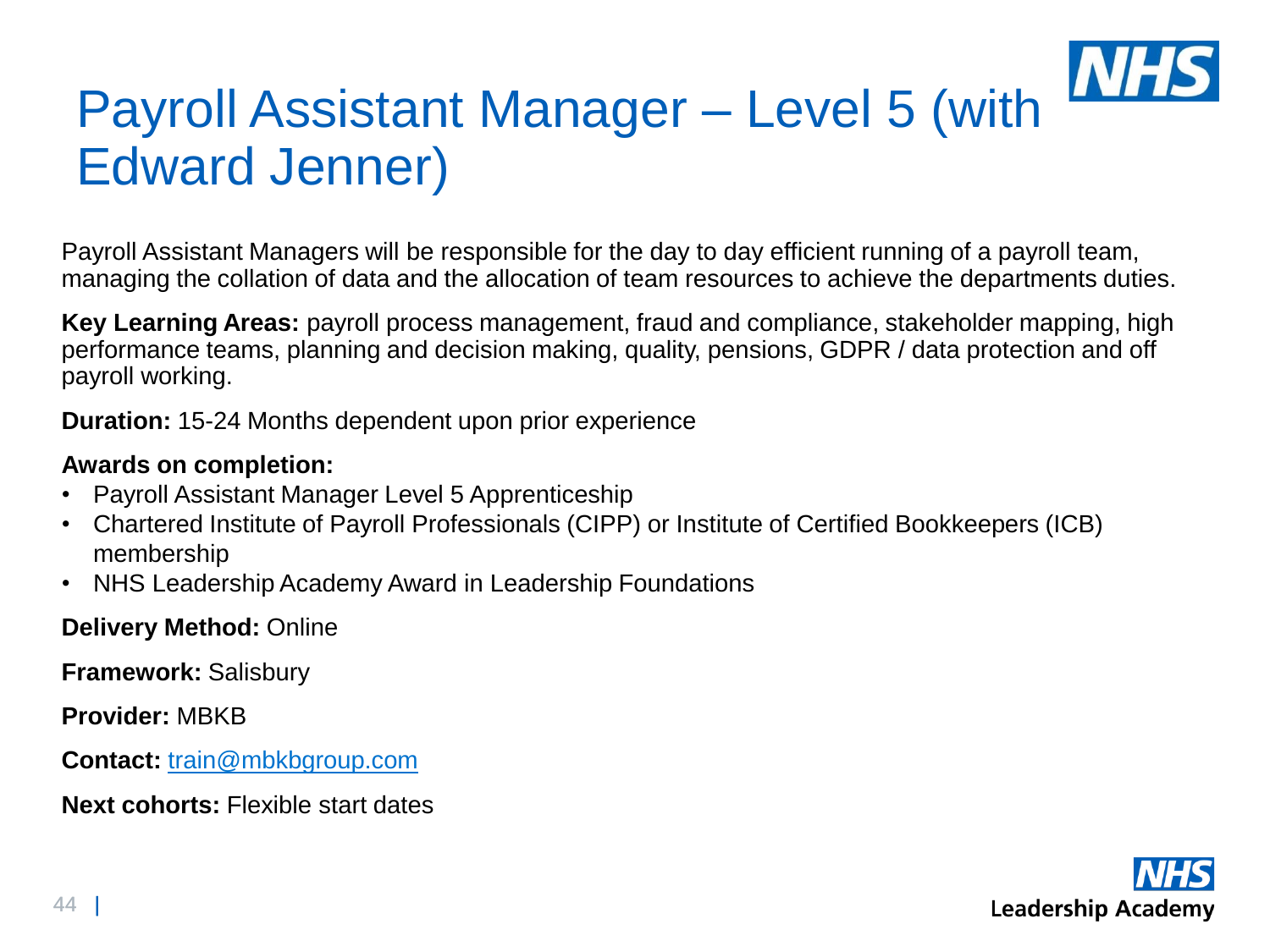## Accountancy Professional – Level 7 (with Edward Jenner)

Payroll Assistant Managers will be responsible for the day to day efficient running of a payroll team, managing the collation of data and the allocation of team resources to achieve the departments duties.

**Key Learning Areas:** payroll process management, fraud and compliance, stakeholder mapping, high performance teams, planning and decision making, quality, pensions, GDPR / data protection and off payroll working.

**Duration:** 15-24 Months dependent upon prior experience

#### **Awards on completion:**

- Payroll Assistant Manager Level 5 Apprenticeship
- Chartered Institute of Payroll Professionals (CIPP) or Institute of Certified Bookkeepers (ICB) membership
- NHS Leadership Academy Award in Leadership Foundations

**Delivery Method:** Online

**Framework:** Salisbury

**Provider:** MBKB

**Contact:** [train@mbkbgroup.com](mailto:mark@mbkbgroup.com) 

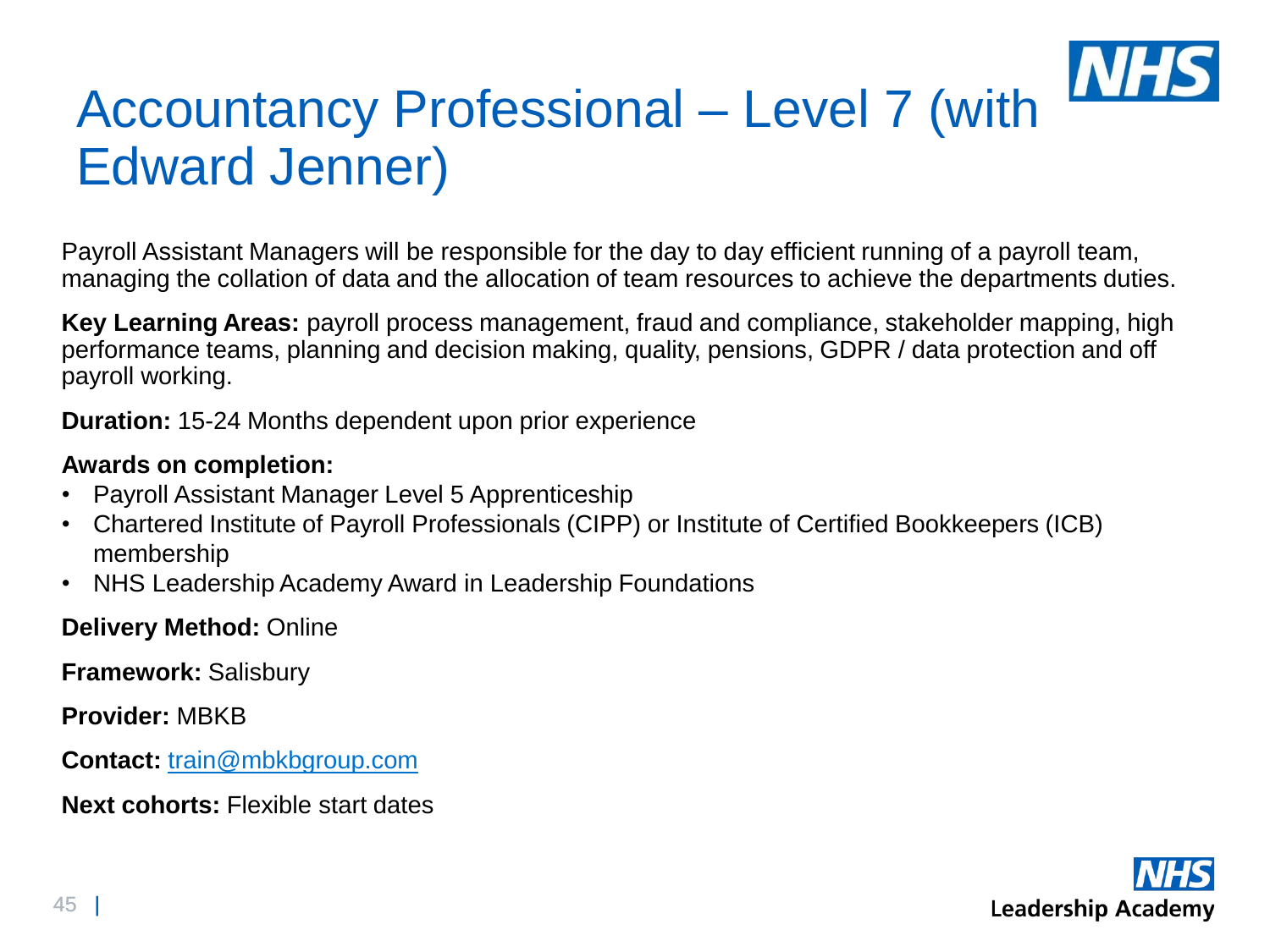### **IVI** Accountancy Professional – Level 7 (with Mary Seacole)

Accountancy or taxation professionals are recognised around the world as respected leaders in accountancy, taxation, finance and business. From providing strategic business advice to audited financial statements or driving mergers and acquisitions, a career as an Accountancy or taxation professional can be diverse and challenging; it's not just about putting numbers into a spreadsheet. Accountancy or taxation professionals use technical knowledge, skills and experience to lead organisations and people to make responsible and sustainable financial decisions. They are required to act in the public interest and must therefore maintain the highest standards of professional conduct and competency; upholding ethical behaviour and integrity at all times.

**Key Learning Areas:** Assurance, risk and control, business acumen, financial information, legislation, strategic business management and governance, communication, leadership and ethics.

**Duration:** 24 - 36 months

#### **Awards on completion:**

- Accountancy Professional Level 7 Apprenticeship
- NHS Leadership Academy Award in Healthcare Leadership

**Framework:** NHS Business Service

**Provider:** CIPFA

**Contact:** [David.fields@cipfa.org](mailto:David.fields@cipfa.org)

**Next cohorts:** TBC

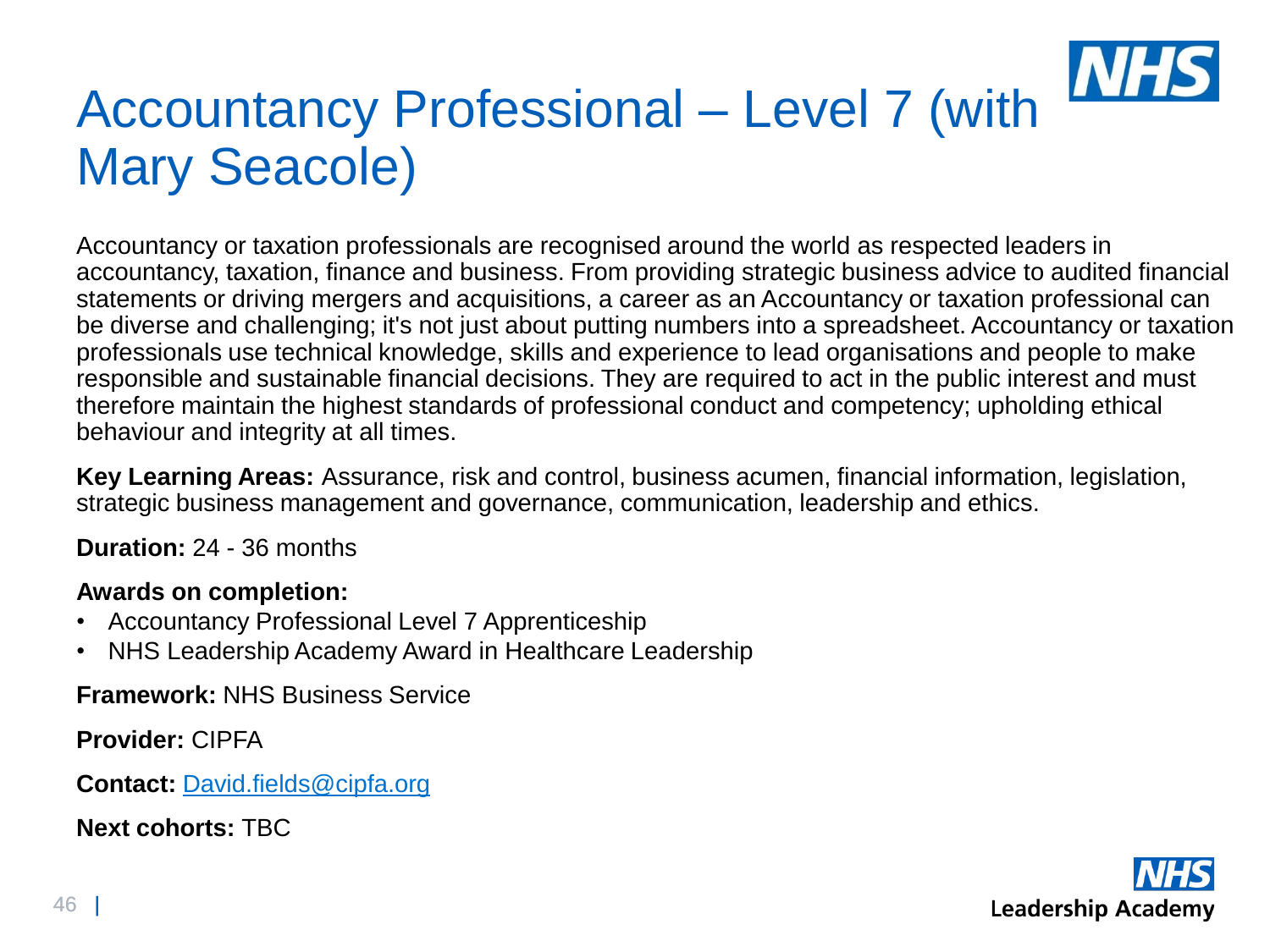# <span id="page-46-0"></span>Hospitality Pathway





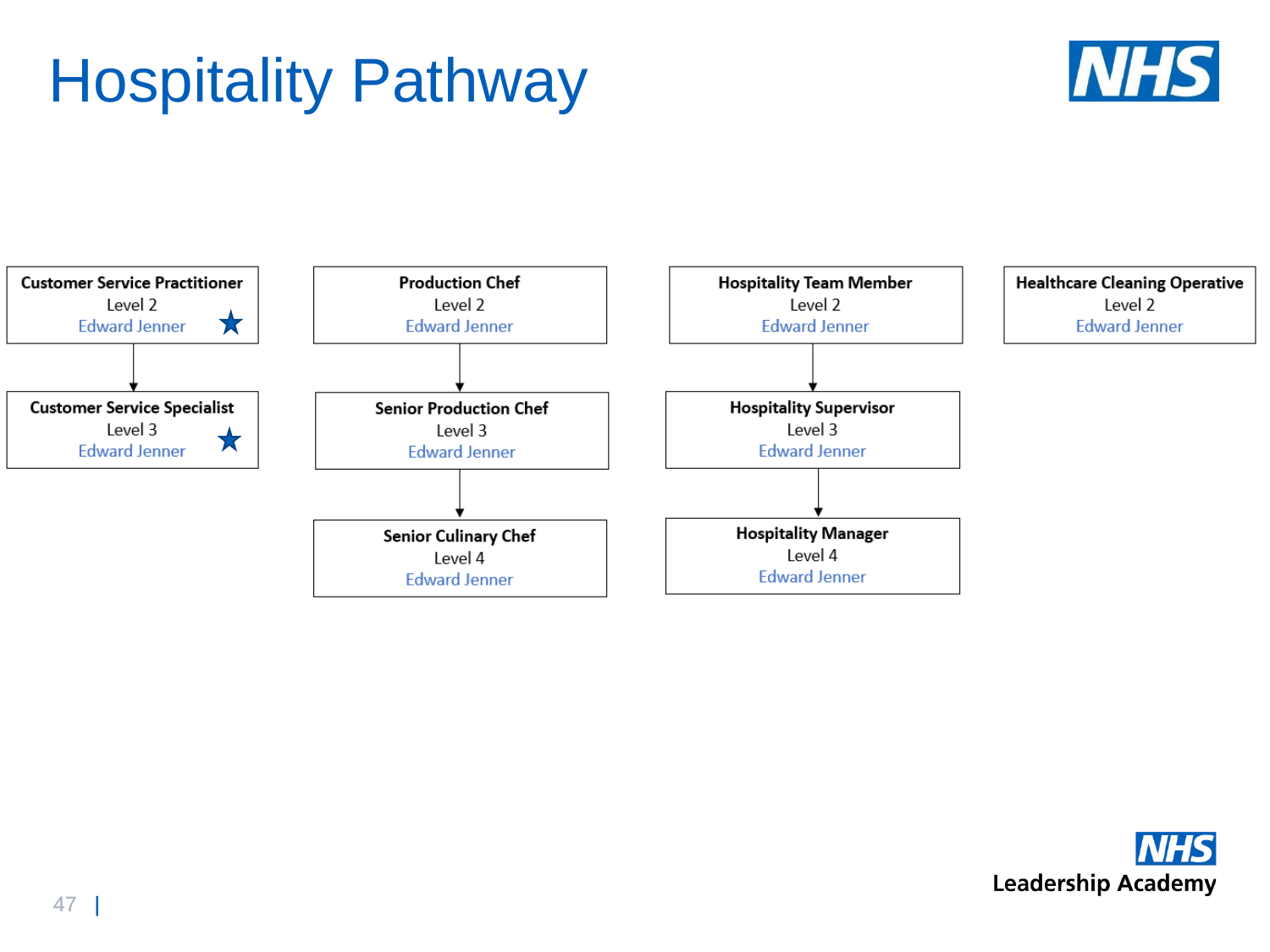

## Customer Service Practitioner – Level 2 (with Edward Jenner)

As a customer service practitioner your actions will influence the customer experience and their satisfaction with your organisation.

**Key Learning Areas:** Knowing your customers, understanding the organisation, meeting regulations and legislation, systems and resources, customer experience, product and service knowledge, interpersonal skills, communication, influencing skills, personal organisation and dealing with conflict and challenge.

**Duration:** 12 months

#### **Awards on completion:**

- Level 2 Diploma in Customer Service
- Functional Skills in English and Maths
- NHS Leadership Academy Award in Leadership Foundations

**Framework:** Salisbury

**Provider:** Together Training Ltd

**Contact:** [john.mcmahon@togethertraining.co.uk](mailto:john.mcmahon@togethertraining.co.uk)

**Next cohort start date:** Flexible

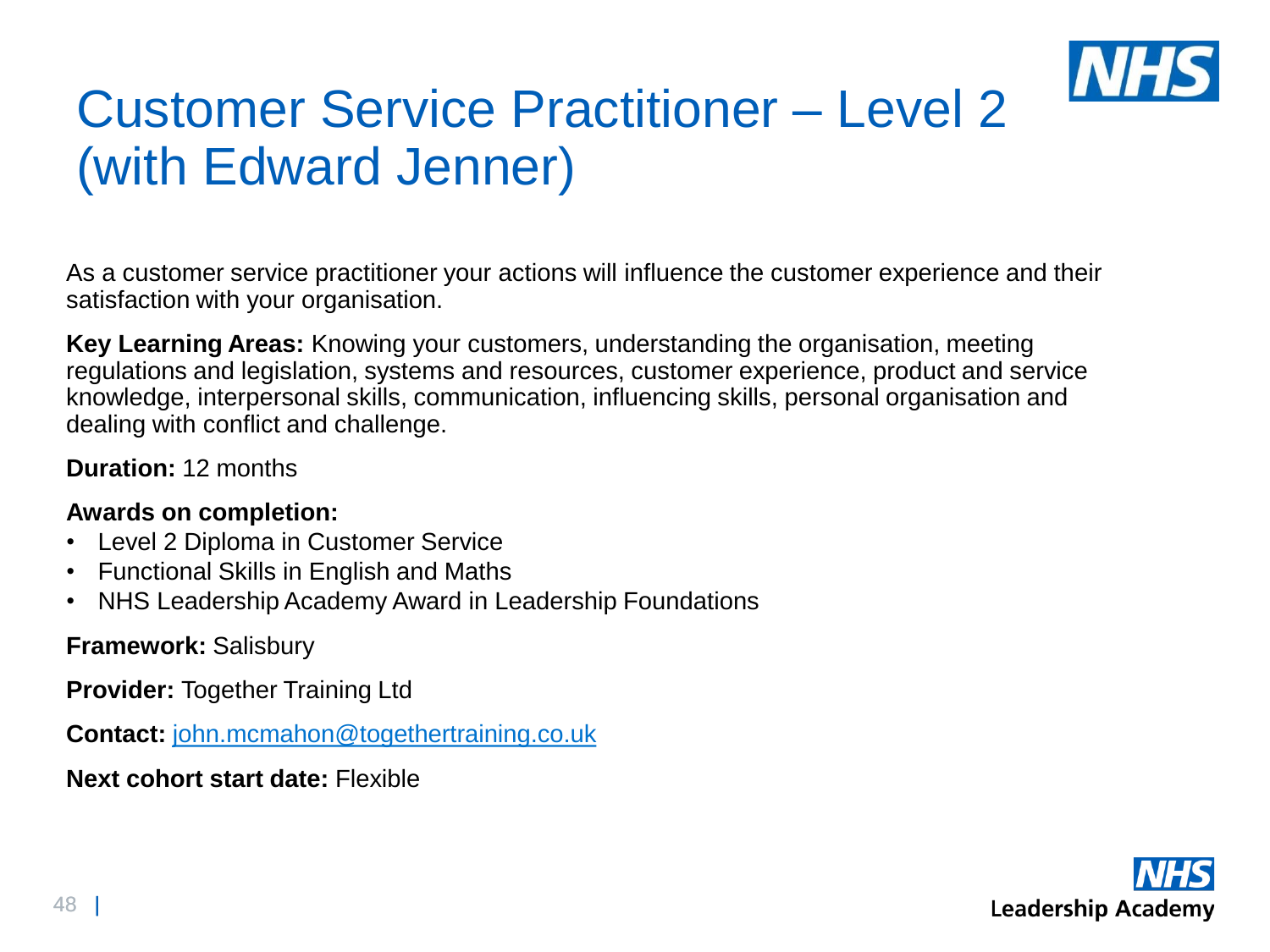## Customer Service Specialist – Level 3 (with Edward Jenner)



Be an expert in your organisations services and act as a referral point for dealing with complex or technical requests, complaints, and queries. Become an expert in customer service in order to support your wider team and colleagues to deliver quality.

**Key Learning Areas:** Business knowledge and understanding, customer journey knowledge, customer insight, culture and environment awareness, business-focused service delivery, providing a positive customer experience, customer insights, customer service performance and service improvement.

**Duration:** 12 – 14 months

#### **Framework for both providers:** Salisbury

**Provider:** Together Training Ltd

**Contact:** [john.mcmahon@togethertraining.co.uk](mailto:john.mcmahon@togethertraining.co.uk)

#### **Awards on completion:**

- Customer Service Specialist Apprenticeship Standard Level 3
- NHS Leadership Academy Award in Leadership Foundations

#### **Next cohort start date:** Flexible

**Provider:** MBKB

**Contact:** [train@mbkbgroup.com](mailto:mark@mbkbgroup.com) 

#### **Awards on completion:**

- Customer Service Specialist Apprenticeship Standard Level 3
- NHS Leadership Academy Award in Leadership Foundations

**Next cohort start date:** Flexible start dates

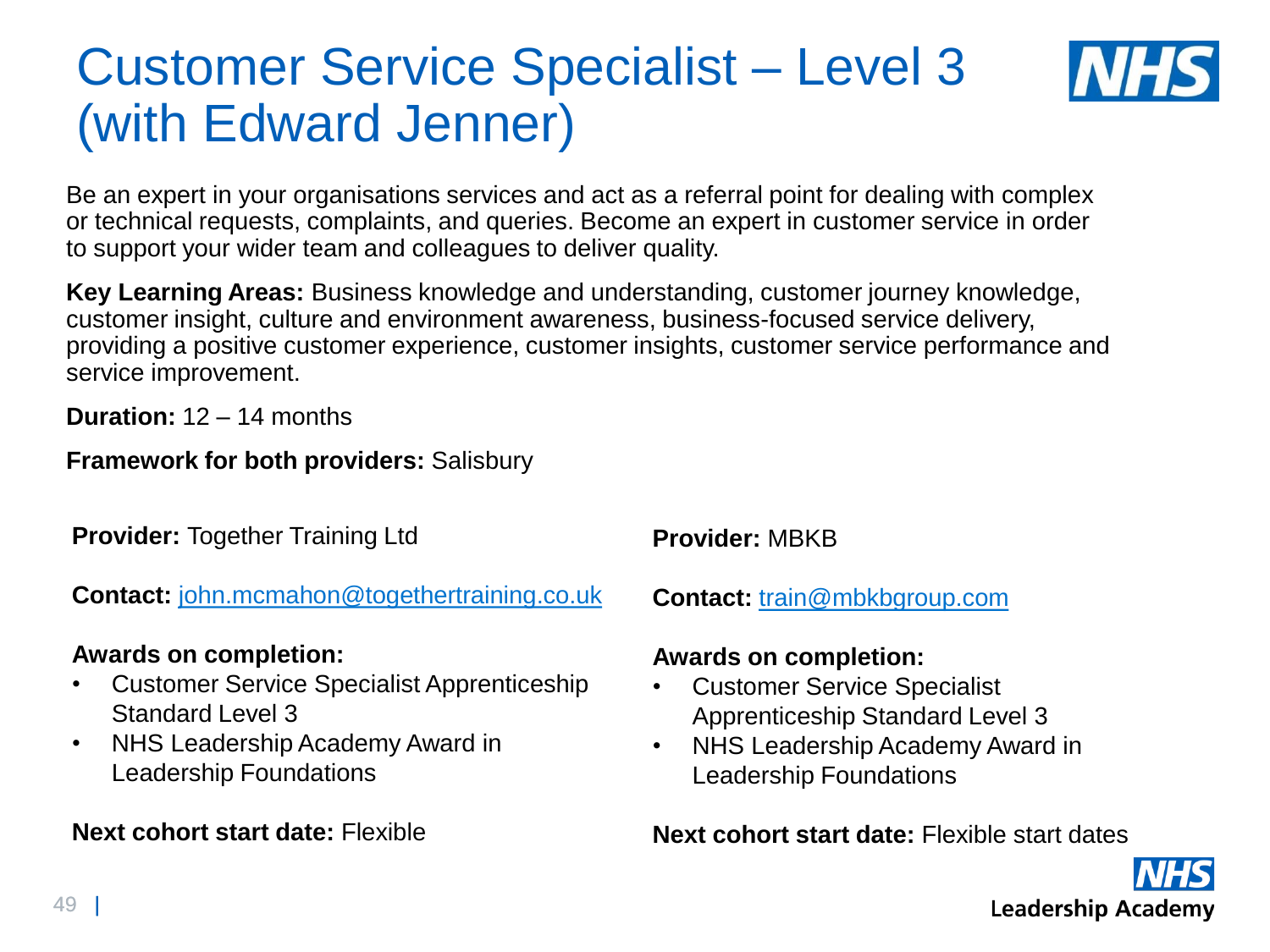## <span id="page-49-0"></span>Procurement Pathway





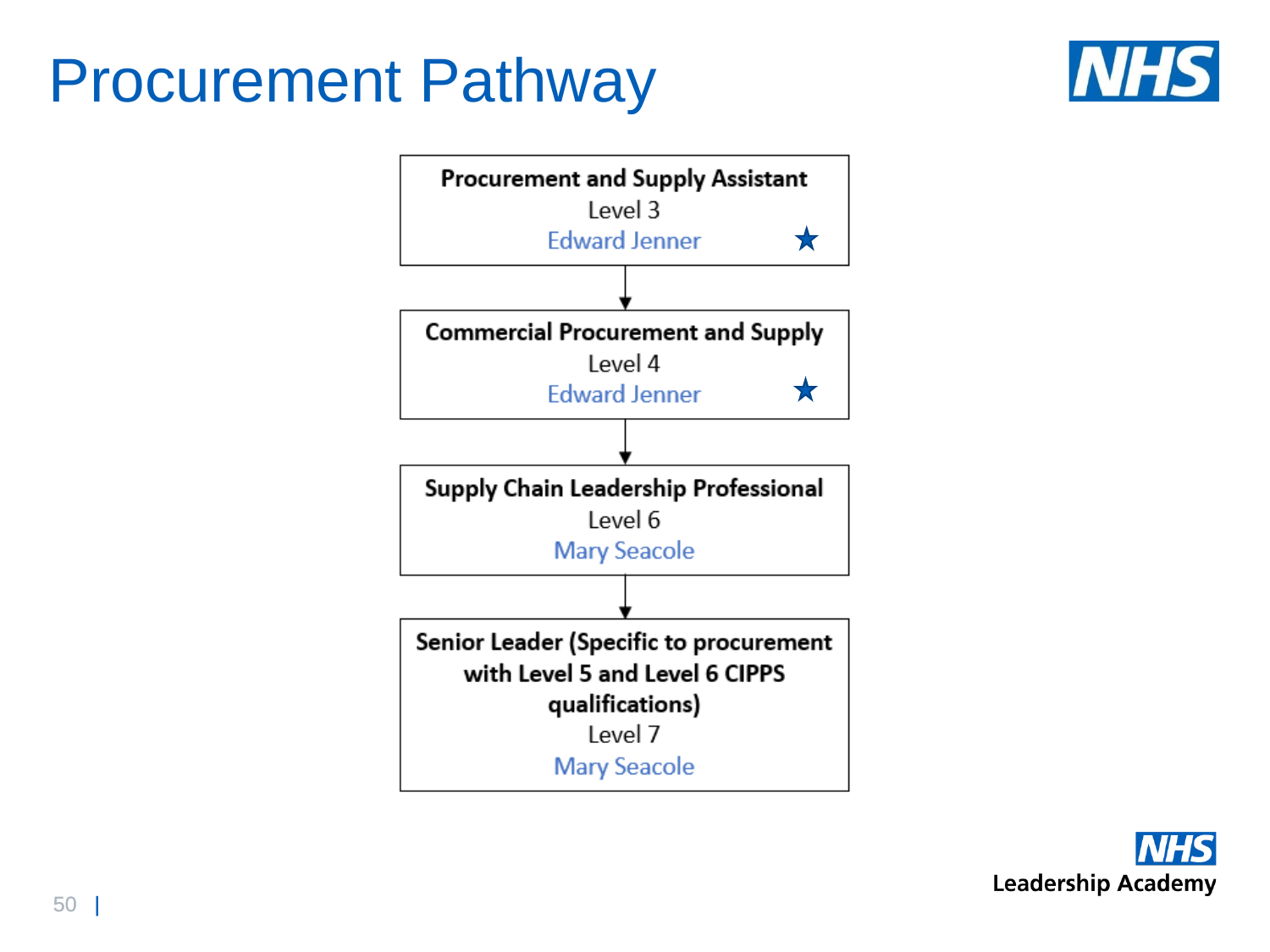## Procurement and Supply Assistant – Level 3 (with Edward Jenner)



This apprenticeship is designed for employees who have recently commenced work within a procurement and supply chain function or for those who want to develop their confidence and competence in this area.

**Key Learning Areas:** Procurement and supply environments, ethical procurement and supply, contract administration, socially responsible procurement and team dynamics and change.

**Duration:** 18 Months

#### **Awards on completion:**

- Level 3 Procurement and Supply Assistant Apprenticeship
- Level 3 CIPS Advanced Certificate in Procurement and Supply Operations
- NHS Leadership Academy Award in Leadership Foundations

#### **Delivery Method:** Online

**Provider:** APA Training

**Framework:** Salisbury

**Contact:** [nicky@apatraining.co.uk](mailto:nicky@apatraining.co.uk)

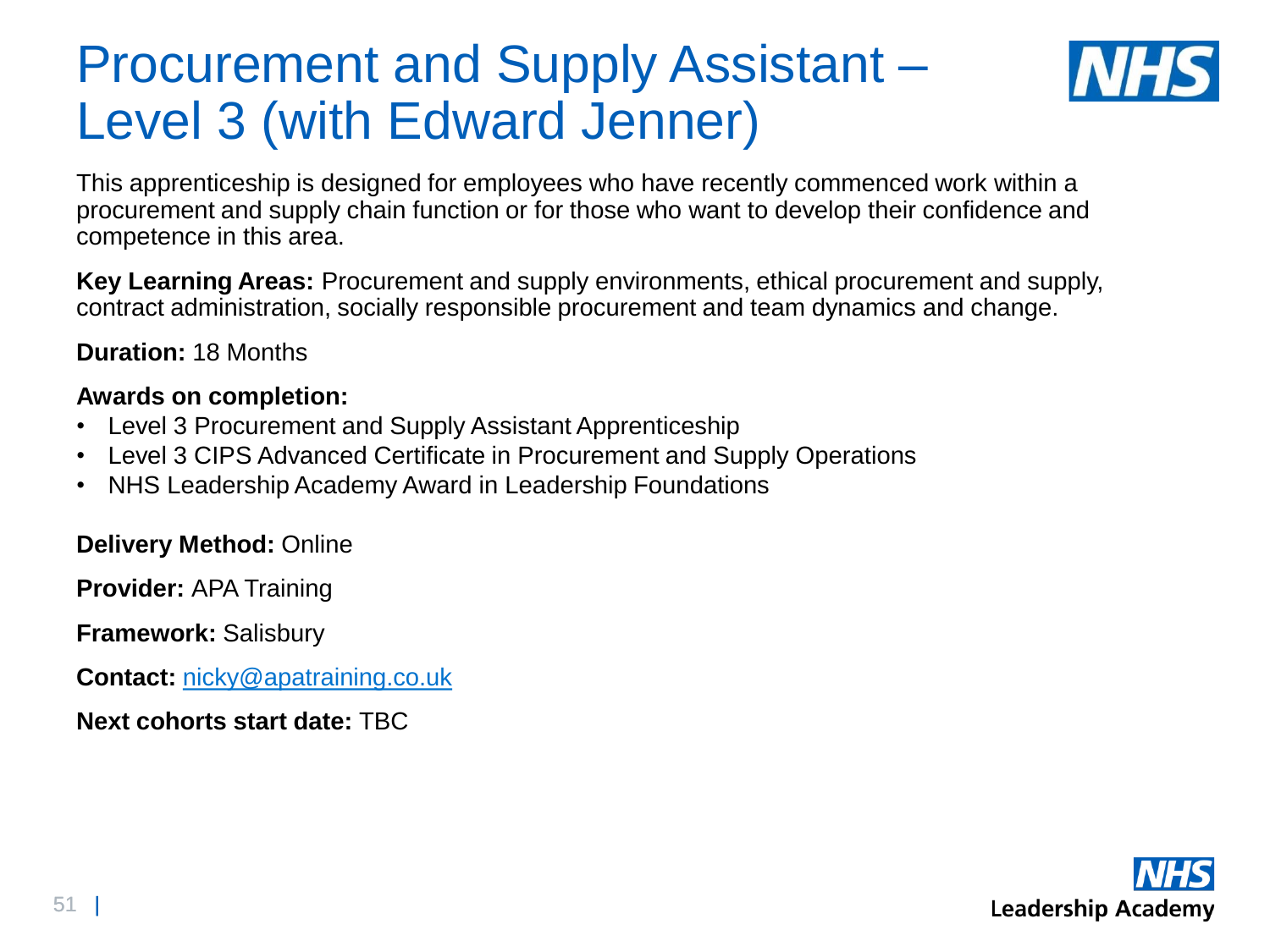### Commercial Procurement and Supply – Level 4 (with Edward Jenner)



This apprenticeship is suitable for anyone where specific procurement skills, knowledge and behaviours are required, predominantly in a Procurement or Supply related role. They will need to have a minimum of 2 year's work experience in this area

**Key Learning Areas:** Business needs in procurement and supply, scope and influence of procurement and supply, early market management, negotiating and contracting / managing contracts and relationships in procurement and supply, sourcing in procurement and supply and category management.

**Duration:** 18 – 24 Months

#### **Awards on completion:**

- Level 4 Commercial Apprenticeship in Procurement and Supply
- Level 4 CIPS Diploma in Procurement and Supply
- NHS Leadership Academy Award in Leadership Foundations

#### **Delivery Method:** Online

**Provider:** APA Training

**Framework:** Salisbury

**Contact:** [nicky@apatraining.co.uk](mailto:nicky@apatraining.co.uk)

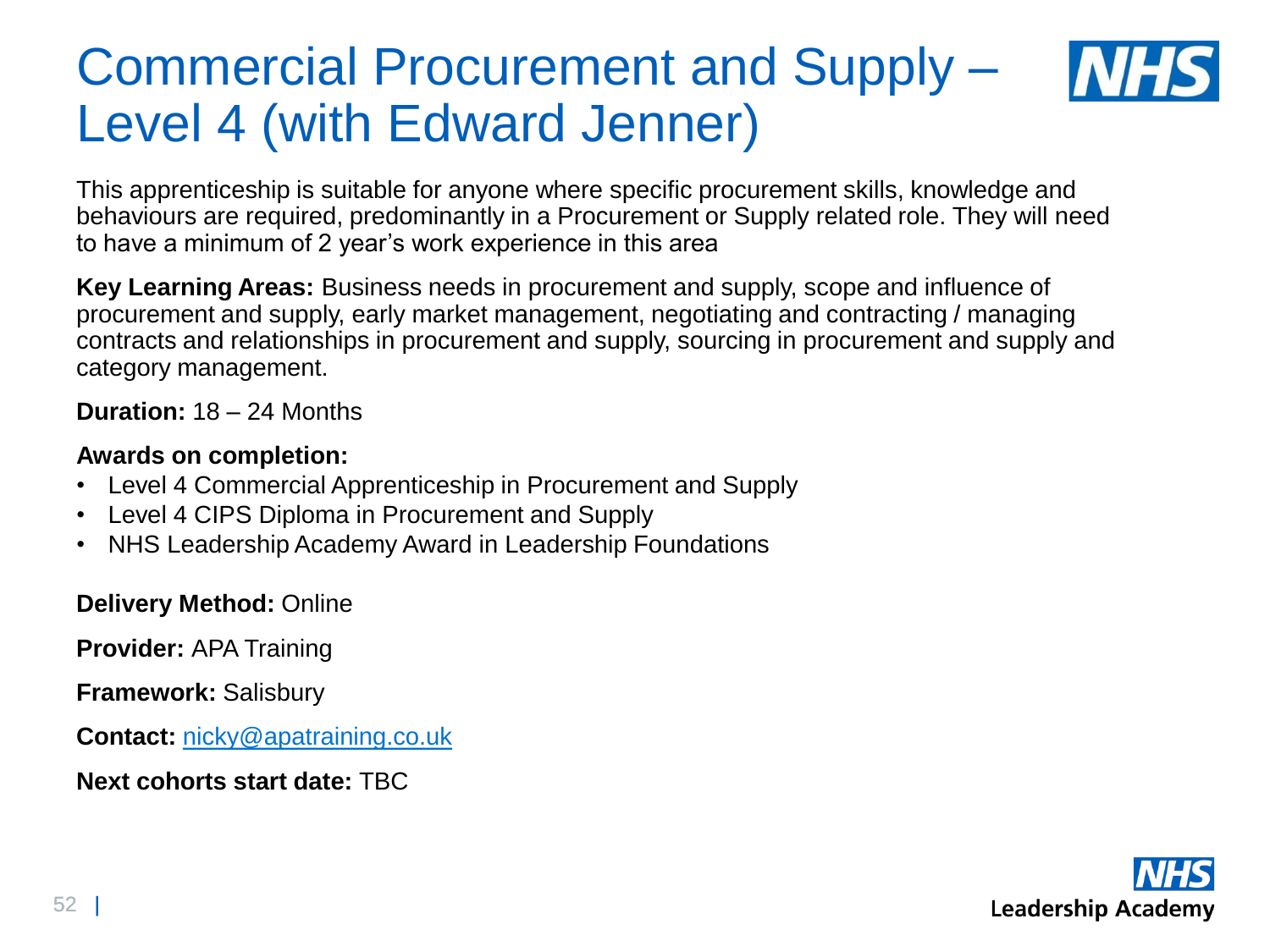## <span id="page-52-0"></span>Facilities Pathway





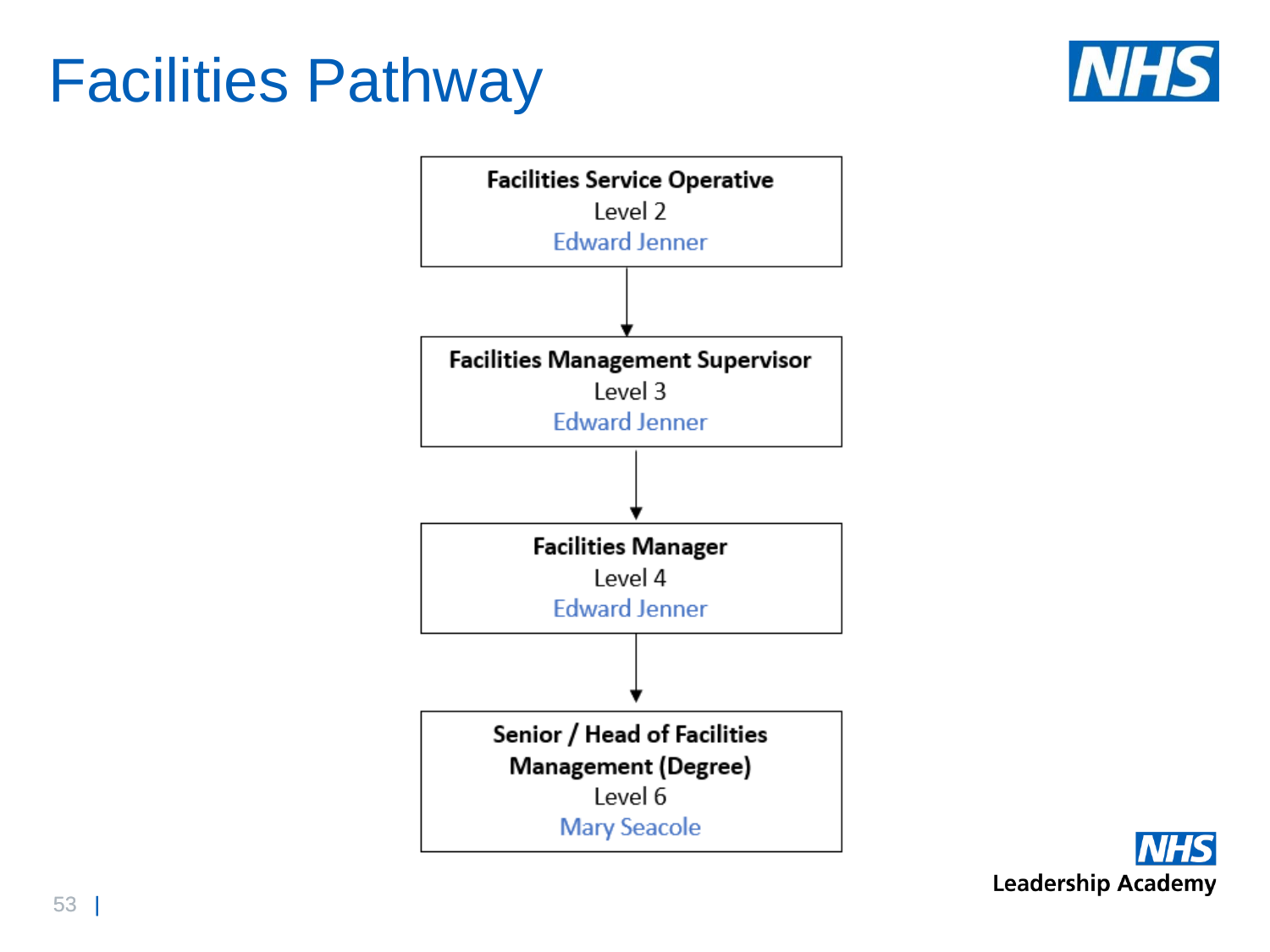## <span id="page-53-0"></span>Building Services Pathway